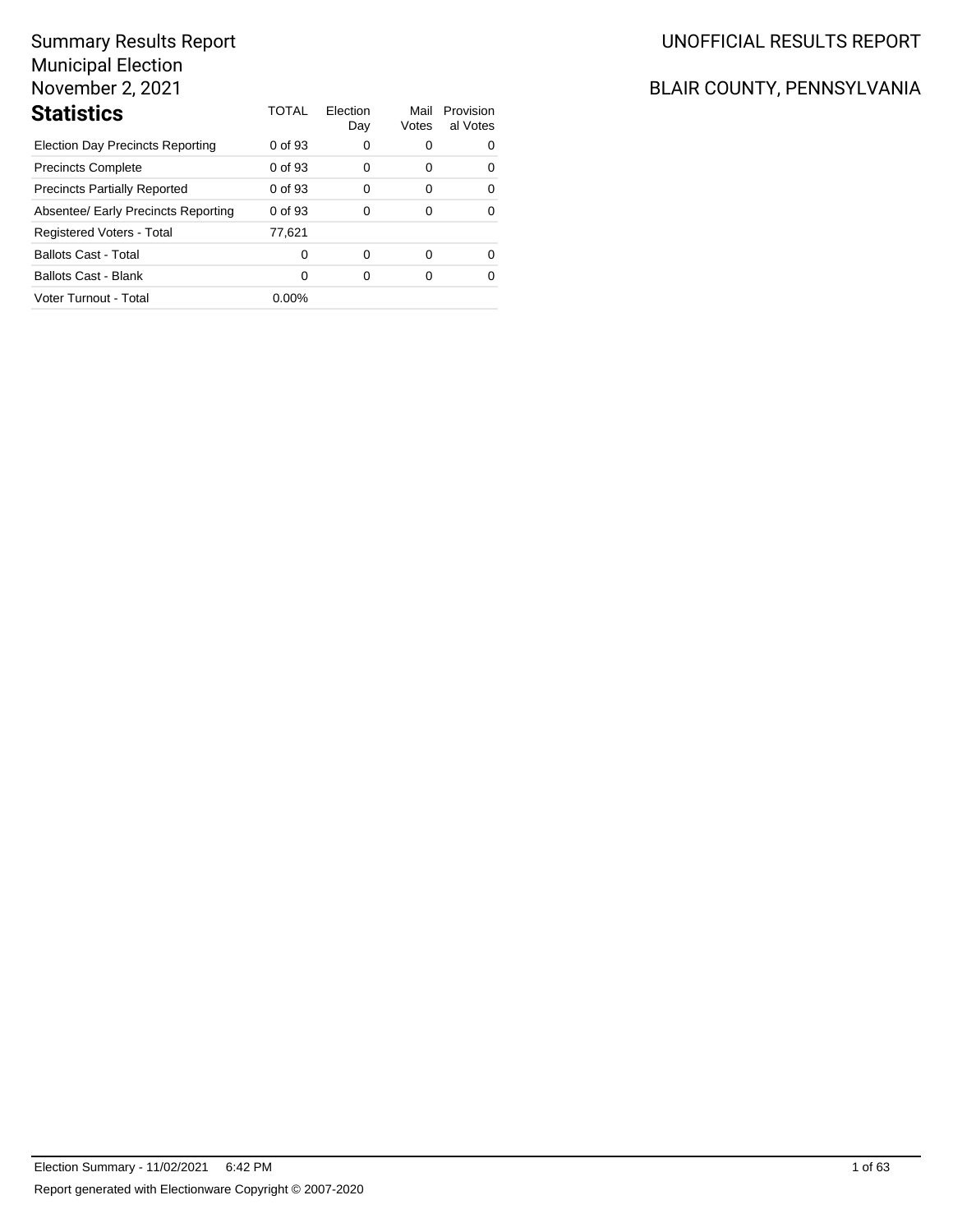# BLAIR COUNTY, PENNSYLVANIA

#### **JUSTICE OF THE SUPREME COURT** Vote For 1

|                             | TOTAL | <b>Flection</b><br>Day | Votes | Mail Provision<br>al Votes |
|-----------------------------|-------|------------------------|-------|----------------------------|
| <b>DEM MARIA MCLAUGHLIN</b> |       |                        |       |                            |
| <b>REP KEVIN BROBSON</b>    |       |                        |       |                            |
| <b>Write-In Totals</b>      |       |                        |       |                            |
| Overvotes                   |       |                        |       |                            |
| Undervotes                  |       |                        |       |                            |

# **JUDGE OF THE SUPERIOR COURT**

Vote For 1

|                           | TOTAL | Election<br>Day | Mail<br>Votes | Provision<br>al Votes |
|---------------------------|-------|-----------------|---------------|-----------------------|
| DEM TIMIKA LANE           |       |                 | 0             |                       |
| <b>REP MEGAN SULLIVAN</b> |       |                 | O             |                       |
| Write-In Totals           |       |                 | Ω             |                       |
| Overvotes                 |       |                 | Ω             |                       |
| Undervotes                |       |                 |               |                       |

## **JUDGE OF THE COMMONWEALTH COURT**

Vote For 2

|                                | TOTAL | Election<br>Day | Mail<br>Votes | Provision<br>al Votes |
|--------------------------------|-------|-----------------|---------------|-----------------------|
| DEM LORI A DUMAS               | O     | O               |               |                       |
| DEM DAVID LEE SPURGEON         | ∩     | ∩               | O             |                       |
| <b>REP STACY MARIE WALLACE</b> | ∩     | ∩               |               |                       |
| <b>REP DREW CROMPTON</b>       | ∩     | ∩               |               |                       |
| Write-In Totals                | ∩     | U               |               |                       |
| Overvotes                      |       | ∩               |               |                       |
| <b>Undervotes</b>              |       |                 |               |                       |

## **DISTRICT ATTORNEY**

Vote For 1

| <b>TOTAL</b> | Flection<br>Day | Votes | Mail Provision<br>al Votes |
|--------------|-----------------|-------|----------------------------|
|              |                 | O     |                            |
| O            |                 |       |                            |
|              |                 |       |                            |
|              |                 |       |                            |
|              |                 |       |                            |

#### **PROTHONOTARY AND CLERK OF COURTS** Vote For 1

|                        | TOTAL | Flection<br>Day | Mail<br>Votes | Provision<br>al Votes |
|------------------------|-------|-----------------|---------------|-----------------------|
| DAR ROBIN PATTON       |       |                 | O             |                       |
| <b>Write-In Totals</b> |       |                 | $\mathbf{0}$  |                       |
| Overvotes              |       |                 | $\mathbf{0}$  |                       |
| <b>Undervotes</b>      |       |                 | $\mathbf{0}$  |                       |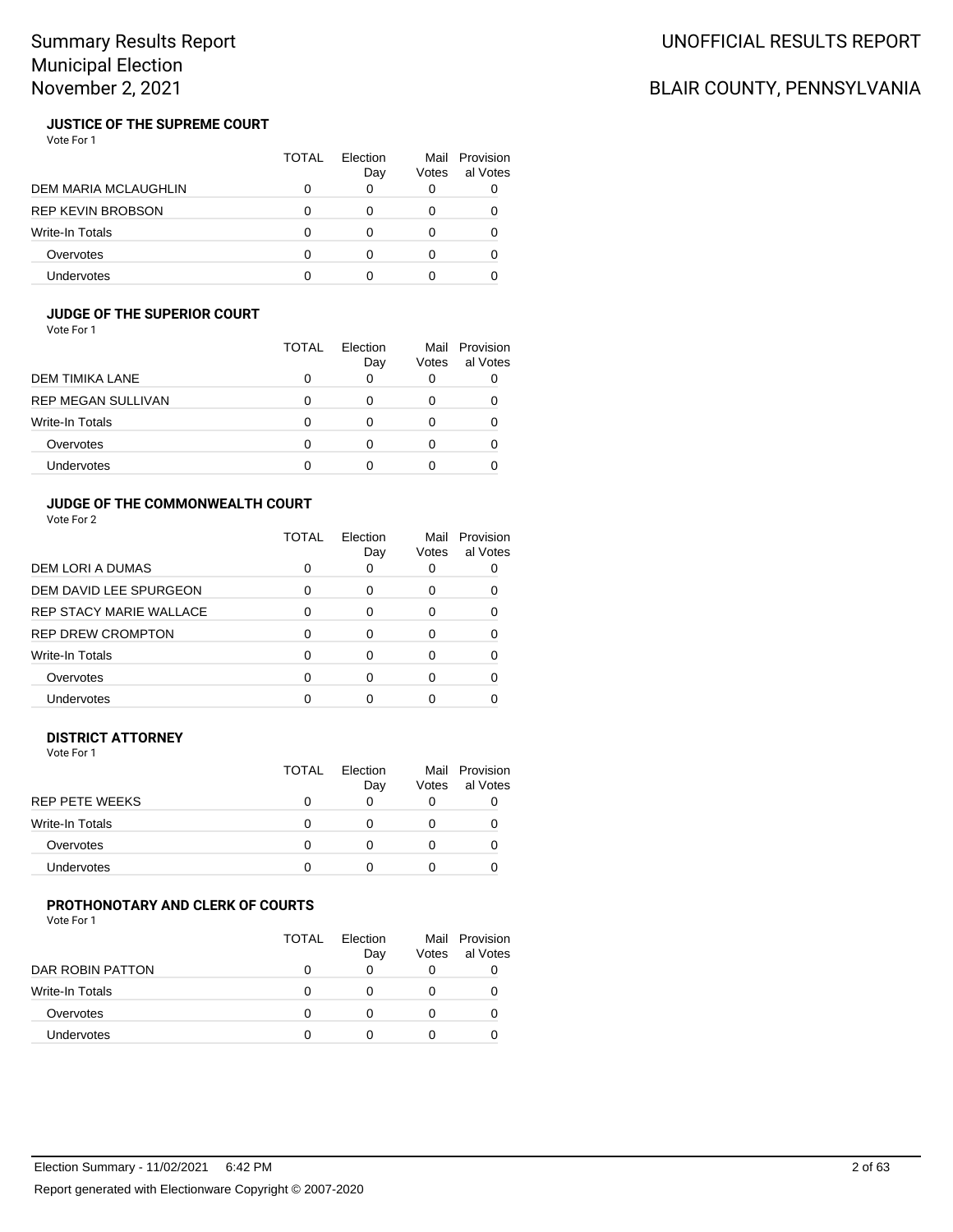# BLAIR COUNTY, PENNSYLVANIA

### **SHERIFF**

Vote For 1

|                 | <b>TOTAL</b> | Flection<br>Day | Votes | Mail Provision<br>al Votes |
|-----------------|--------------|-----------------|-------|----------------------------|
| DAR JAMES E OTT |              |                 |       |                            |
| Write-In Totals | $\mathbf{0}$ |                 |       |                            |
| Overvotes       |              |                 |       | O                          |
| Undervotes      |              |                 |       |                            |

# **MAGISTERIAL DISTRICT JUDGE DISTRICT 24-3-01**

Vote For 1

|                   | <b>TOTAL</b> | Flection<br>Day | Votes | Mail Provision<br>al Votes |
|-------------------|--------------|-----------------|-------|----------------------------|
| DAR FRED B MILLER | O            | O               | O     |                            |
| Write-In Totals   | 0            | $\mathbf{0}$    |       |                            |
| Overvotes         | 0            | $\mathbf{0}$    |       |                            |
| Undervotes        | O            |                 |       |                            |

### **CITY COUNCIL ALTOONA**

Vote For 4

|                            | TOTAL    | Election<br>Day | Mail<br>Votes | Provision<br>al Votes |
|----------------------------|----------|-----------------|---------------|-----------------------|
| DEM BRIDGETTE JACKSON      | ŋ        |                 | 0             |                       |
| <b>DEM MICHAEL LEONARD</b> | 0        | 0               | ŋ             | 0                     |
| <b>DEM DARIUS MORGAN</b>   | 0        | 0               | 0             |                       |
| <b>DEM BRYANT GISELMAN</b> | $\Omega$ | 0               | 0             | 0                     |
| REP DAVID W BUTTERBAUGH JR | O        | 0               | 0             | O                     |
| <b>REP BRUCE KELLEY</b>    | $\Omega$ | ∩               | ŋ             |                       |
| <b>REP DAVID ELLIS</b>     | $\Omega$ | 0               | 0             |                       |
| <b>REP RON BEATTY</b>      | $\Omega$ | 0               | <sup>0</sup>  | n                     |
| Write-In Totals            | ∩        | 0               | 0             |                       |
| Overvotes                  | $\Omega$ | 0               | 0             |                       |
| Undervotes                 |          |                 |               |                       |

## **CONSTABLE ALTOONA WARD 1**

Vote For 1

|                 | <b>TOTAL</b> | Election | Mail  | Provision |
|-----------------|--------------|----------|-------|-----------|
|                 |              | Day      | Votes | al Votes  |
| Write-In Totals |              |          |       |           |
| Overvotes       |              |          |       |           |
| Undervotes      |              |          |       |           |

# **CONSTABLE ALTOONA WARD 2**

| Vote For 1 |  |  |
|------------|--|--|
|            |  |  |

|                        | TOTAL | Flection<br>Day | Votes | Mail Provision<br>al Votes |
|------------------------|-------|-----------------|-------|----------------------------|
| REP JEFFREY L SPRANKLE |       |                 |       |                            |
| Write-In Totals        |       |                 |       |                            |
| Overvotes              |       |                 |       |                            |
| <b>Undervotes</b>      |       |                 |       |                            |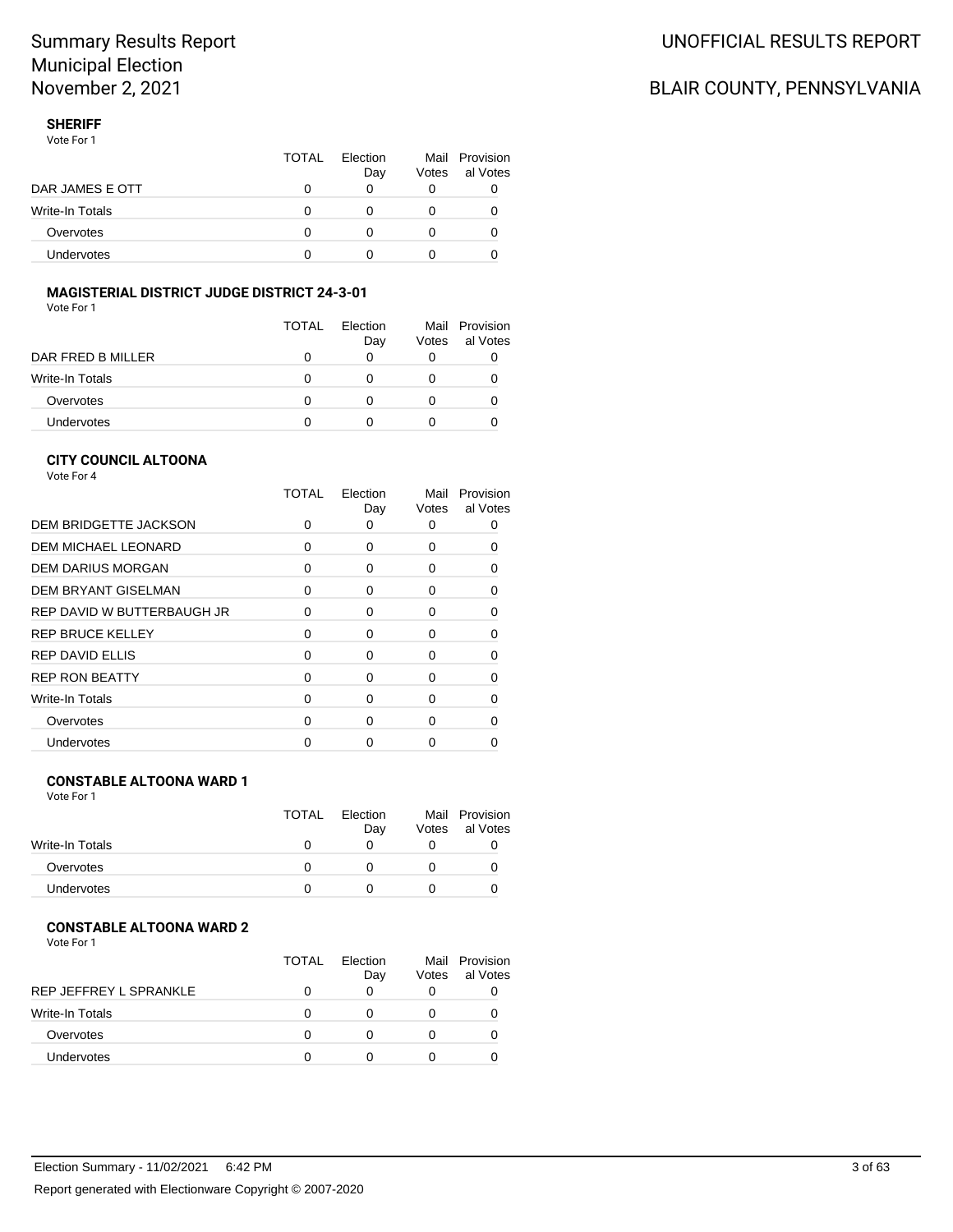# UNOFFICIAL RESULTS REPORT

# BLAIR COUNTY, PENNSYLVANIA

#### **CONSTABLE ALTOONA WARD 3** Vote For 1

|                 | <b>TOTAL</b> | Election<br>Day | Votes | Mail Provision<br>al Votes |
|-----------------|--------------|-----------------|-------|----------------------------|
| Write-In Totals |              |                 |       |                            |
| Overvotes       |              |                 |       |                            |
| Undervotes      |              |                 |       |                            |

## **CONSTABLE ALTOONA WARD 4**

Vote For 1

|                   | <b>TOTAL</b> | Election<br>Day | Votes | Mail Provision<br>al Votes |
|-------------------|--------------|-----------------|-------|----------------------------|
| Write-In Totals   |              |                 |       |                            |
| Overvotes         |              |                 |       |                            |
| <b>Undervotes</b> |              |                 |       |                            |

## **CONSTABLE ALTOONA WARD 5**

Vote For 1

|                          | TOTAL        | Flection<br>Day | Mail<br>Votes | Provision<br>al Votes |
|--------------------------|--------------|-----------------|---------------|-----------------------|
| REP ALEXANDER E BADORREK |              |                 | $\left($      |                       |
| <b>Write-In Totals</b>   |              |                 |               |                       |
| Overvotes                | $\mathbf{I}$ |                 |               |                       |
| <b>Undervotes</b>        | $\mathbf{I}$ |                 |               |                       |
|                          |              |                 |               |                       |

## **CONSTABLE ALTOONA WARD 6**

Vote For 1

|                 | <b>TOTAL</b> | Election |       | Mail Provision |
|-----------------|--------------|----------|-------|----------------|
|                 |              | Day      | Votes | al Votes       |
| Write-In Totals |              |          |       |                |
| Overvotes       |              |          |       |                |
| Undervotes      |              |          |       |                |

### **CONSTABLE ALTOONA WARD 7**

Vote For 1

|                   | TOTAL | Election |       | Mail Provision |
|-------------------|-------|----------|-------|----------------|
|                   |       | Day      | Votes | al Votes       |
| Write-In Totals   |       |          |       |                |
| Overvotes         |       |          |       |                |
| <b>Undervotes</b> |       |          |       |                |

## **CONSTABLE ALTOONA WARD 8**

|                   | TOTAL | Flection<br>Day | Votes | Mail Provision<br>al Votes |
|-------------------|-------|-----------------|-------|----------------------------|
| DEM DAVID KERESEY |       |                 |       |                            |
| Write-In Totals   | O     |                 |       |                            |
| Overvotes         |       |                 |       |                            |
| <b>Undervotes</b> |       |                 |       |                            |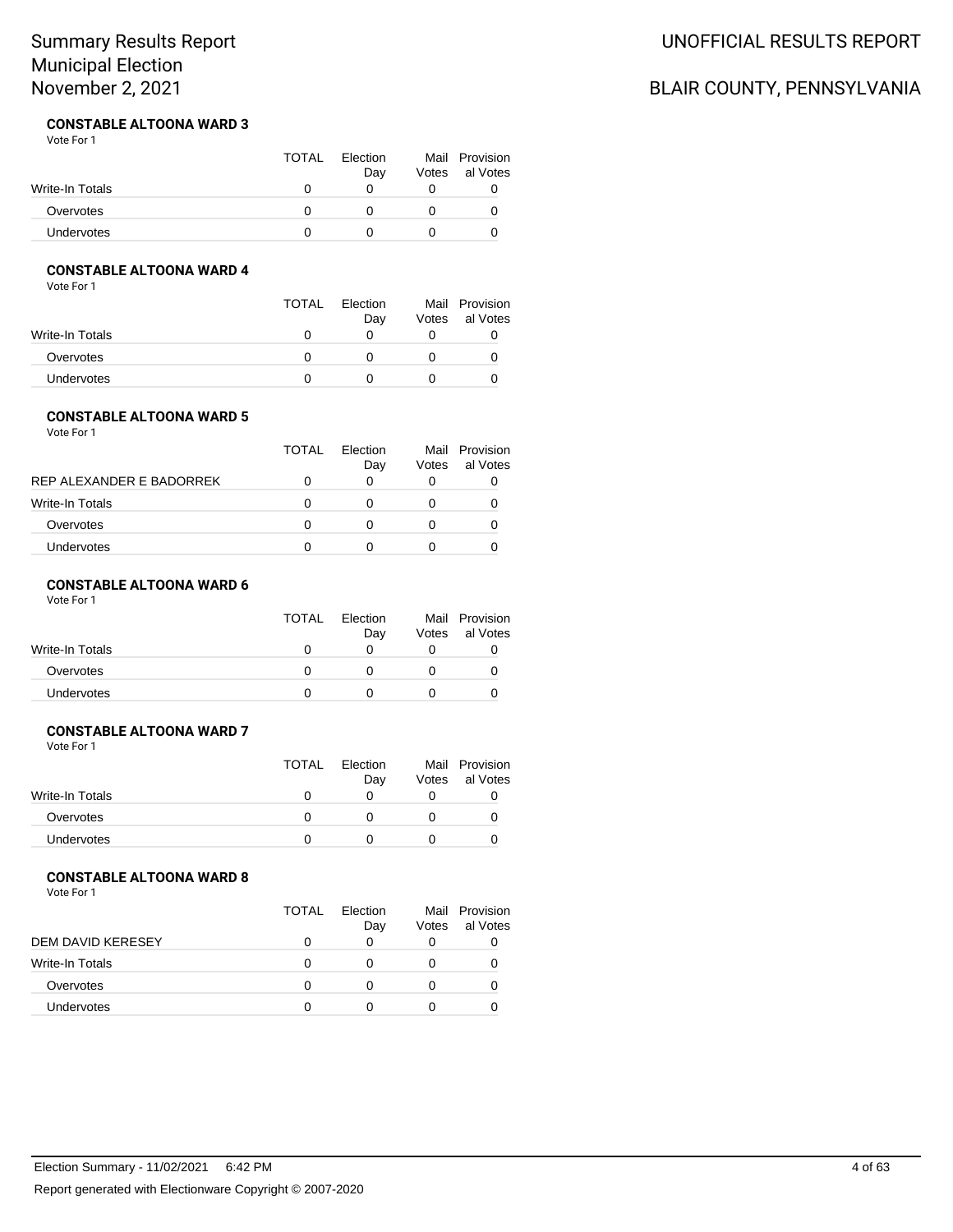#### **CONSTABLE ALTOONA WARD 9** Vote For 1

|                 | <b>TOTAL</b> | Election<br>Day | Mail Provision<br>Votes al Votes |
|-----------------|--------------|-----------------|----------------------------------|
| Write-In Totals |              |                 |                                  |
| Overvotes       |              |                 |                                  |
| Undervotes      |              |                 |                                  |

# **CONSTABLE ALTOONA WARD 10**

Vote For 1

|                   | <b>TOTAL</b> | Election<br>Day | Votes | Mail Provision<br>al Votes |
|-------------------|--------------|-----------------|-------|----------------------------|
| Write-In Totals   | $\mathbf{0}$ |                 |       |                            |
| Overvotes         |              |                 |       |                            |
| <b>Undervotes</b> |              |                 |       |                            |

#### **CONSTABLE ALTOONA WARD 11** Vote For 1

|                 | <b>TOTAL</b> | Election<br>Day | Votes | Mail Provision<br>al Votes |
|-----------------|--------------|-----------------|-------|----------------------------|
| Write-In Totals |              |                 |       |                            |
| Overvotes       |              |                 |       |                            |
| Undervotes      |              |                 |       |                            |

### **CONSTABLE ALTOONA WARD 12**

Vote For 1

|                        | <b>TOTAL</b> | Flection<br>Day | Votes | Mail Provision<br>al Votes |
|------------------------|--------------|-----------------|-------|----------------------------|
| REP JEREMY J DODSON    |              |                 |       |                            |
| <b>Write-In Totals</b> |              |                 |       |                            |
| Overvotes              |              |                 |       |                            |
| <b>Undervotes</b>      |              |                 |       |                            |

### **CONSTABLE ALTOONA WARD 13**

Vote For 1

|                   | TOTAL | Election<br>Day | Votes | Mail Provision<br>al Votes |
|-------------------|-------|-----------------|-------|----------------------------|
| Write-In Totals   |       |                 |       |                            |
| Overvotes         |       |                 |       |                            |
| <b>Undervotes</b> |       |                 |       |                            |

## **CONSTABLE ALTOONA WARD 14**

Vote For 1

|                     | TOTAL | Flection<br>Day | Votes | Mail Provision<br>al Votes |
|---------------------|-------|-----------------|-------|----------------------------|
| REP DAVID R METZGER |       |                 | 0     |                            |
| Write-In Totals     |       |                 |       |                            |
| Overvotes           |       |                 |       |                            |
| <b>Undervotes</b>   |       |                 |       |                            |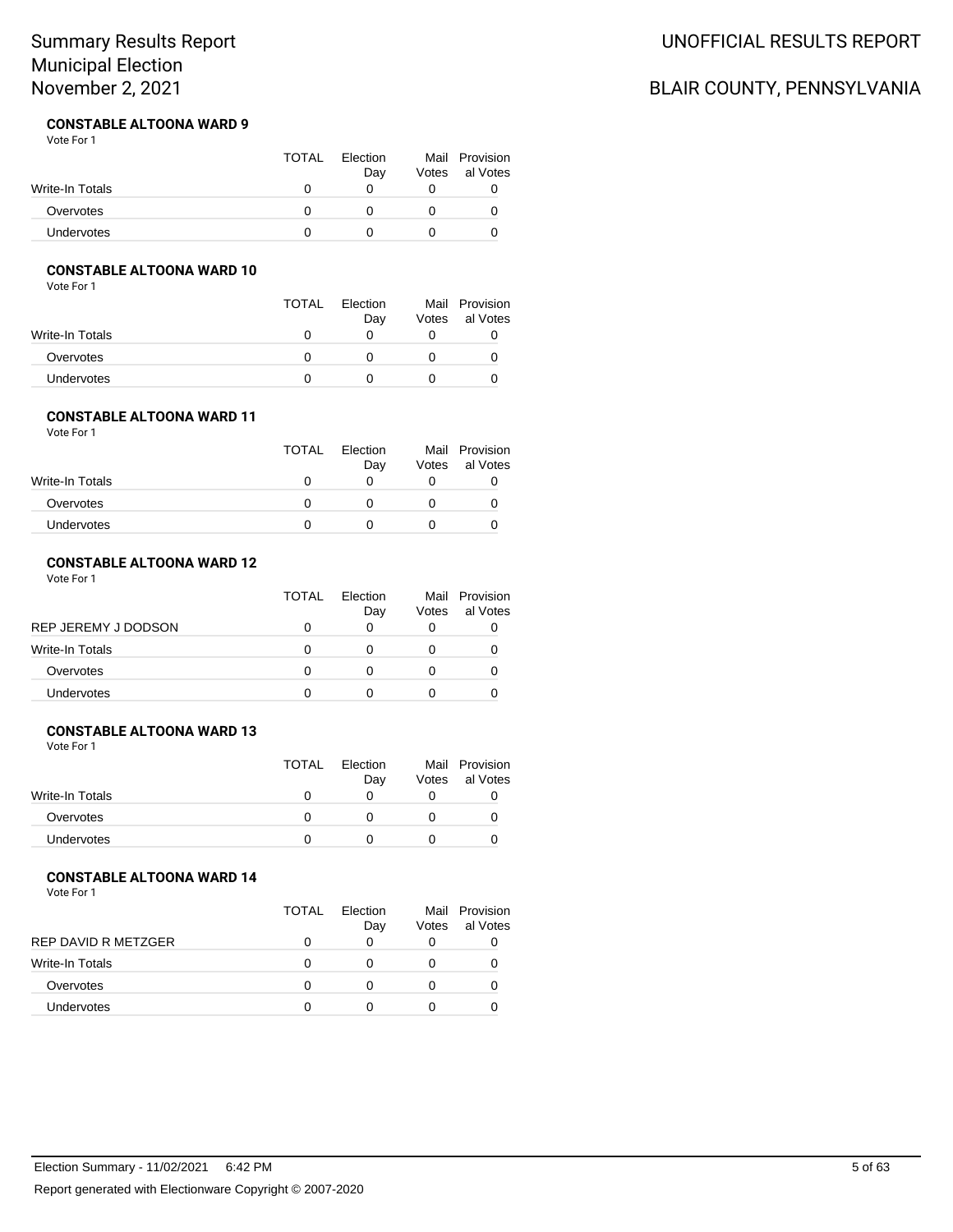# UNOFFICIAL RESULTS REPORT

# BLAIR COUNTY, PENNSYLVANIA

#### **SUPERVISOR ALLEGHENY TWP** Vote For 1

|                           | TOTAL | Flection<br>Day | Votes | Mail Provision<br>al Votes |
|---------------------------|-------|-----------------|-------|----------------------------|
| DEM DONALD W FOWKES JR    |       |                 |       |                            |
| <b>REP JOSEPH HARTEIS</b> |       |                 |       |                            |
| <b>Write-In Totals</b>    |       |                 |       |                            |
| Overvotes                 |       |                 |       |                            |
| Undervotes                |       |                 |       |                            |

## **AUDITOR ALLEGHENY TWP**

Vote For 1

|                         | <b>TOTAL</b> | Election<br>Day | Mail<br>Votes | Provision<br>al Votes |
|-------------------------|--------------|-----------------|---------------|-----------------------|
| LIB ARTHUR A MARTINO JR |              |                 |               |                       |
| <b>Write-In Totals</b>  |              |                 |               |                       |
| Overvotes               |              |                 |               |                       |
| <b>Undervotes</b>       |              |                 |               |                       |

## **TAX COLLECTOR ALLEGHENY TWP**

Vote For 1

|                        | TOTAL | Flection<br>Day | Votes | Mail Provision<br>al Votes |
|------------------------|-------|-----------------|-------|----------------------------|
| DAR DONALD A WAGNER    |       | 0               |       |                            |
| <b>Write-In Totals</b> | 0     | $\mathbf{0}$    |       |                            |
| Overvotes              | 0     | O               |       |                            |
| Undervotes             | O     | O               |       |                            |

## **CONSTABLE ALLEGHENY TWP**

Vote For 1

|                    | TOTAL | Flection<br>Day | Votes | Mail Provision<br>al Votes |
|--------------------|-------|-----------------|-------|----------------------------|
| REP BRIAN T DATRES | 0     | O               | O     |                            |
| Write-In Totals    | 0     | O               |       |                            |
| Overvotes          | 0     |                 |       |                            |
| <b>Undervotes</b>  | Ω     |                 |       |                            |
|                    |       |                 |       |                            |

### **MAYOR ALLEGHENY TWP - TUNNELHILL BORO**

Vote For 1

|                   | <b>TOTAL</b> | Election<br>Dav | Mail<br>Votes | Provision<br>al Votes |
|-------------------|--------------|-----------------|---------------|-----------------------|
| Write-In Totals   |              |                 |               |                       |
| Overvotes         |              |                 |               |                       |
| <b>Undervotes</b> |              |                 |               |                       |

### **COUNCIL ALLEGHENY TWP - TUNNELHILL BORO**

|                        | TOTAL | <b>Flection</b><br>Day | Votes | Mail Provision<br>al Votes |
|------------------------|-------|------------------------|-------|----------------------------|
| DEM ALLEN K LEGO       | 0     | O                      | 0     |                            |
| <b>Write-In Totals</b> | 0     | O                      | O     |                            |
| Overvotes              | O     |                        |       |                            |
| Undervotes             | n     |                        |       |                            |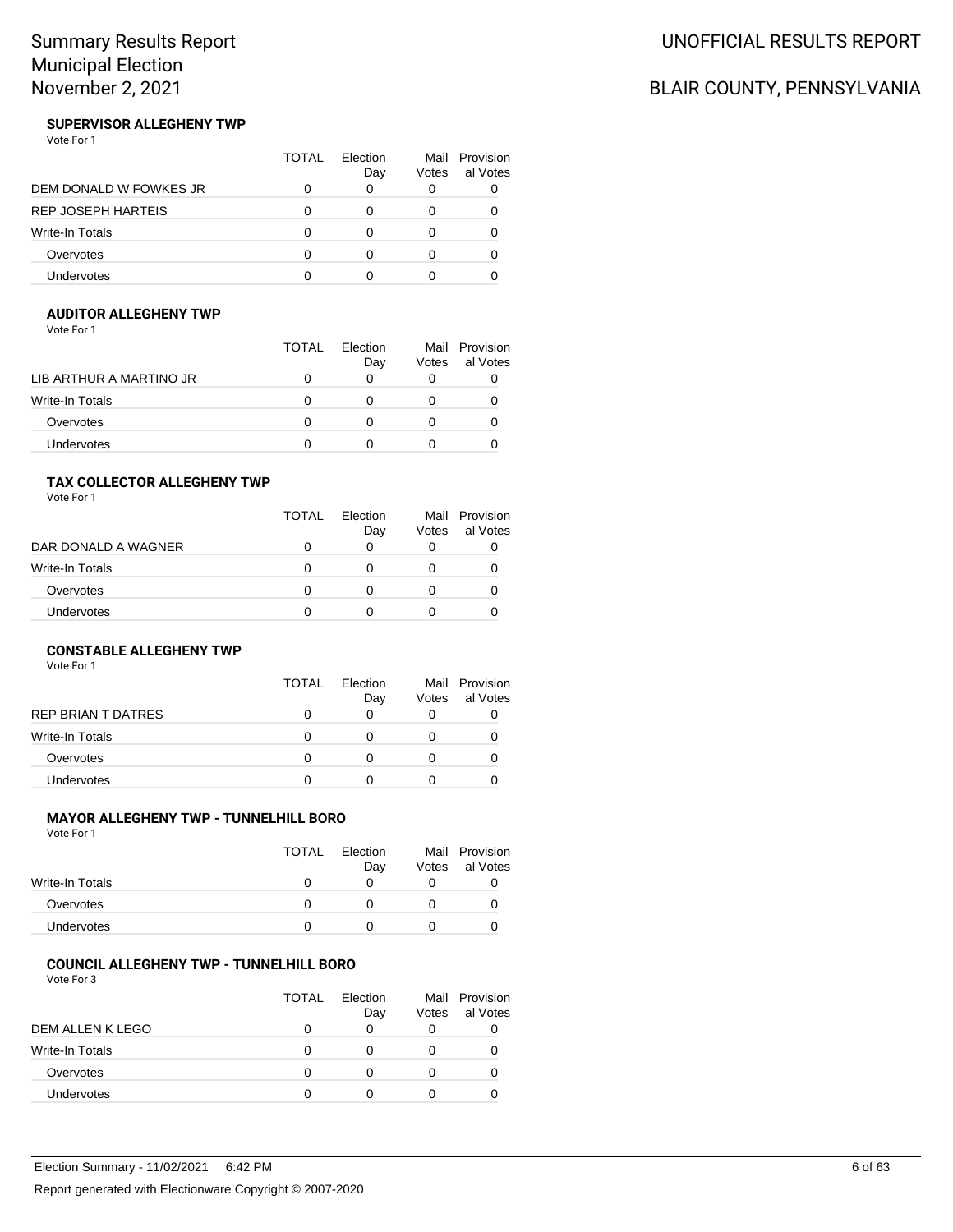#### **TAX COLLECTOR ALLEGHENY TWP - TUNNELHILL BORO** Vote For 1

|                   | <b>TOTAL</b> | Election<br>Day | Votes | Mail Provision<br>al Votes |
|-------------------|--------------|-----------------|-------|----------------------------|
| Write-In Totals   |              |                 |       |                            |
| Overvotes         |              |                 |       |                            |
| <b>Undervotes</b> |              |                 |       |                            |

## **CONSTABLE ALLEGHENY TWP - TUNNELHILL BORO**

Vote For 1

|                   | TOTAL | Election<br>Day | Votes | Mail Provision<br>al Votes |
|-------------------|-------|-----------------|-------|----------------------------|
| Write-In Totals   | 0     |                 |       |                            |
| Overvotes         |       |                 |       |                            |
| <b>Undervotes</b> |       |                 |       |                            |

## **SUPERVISOR 6YR ANTIS TWP**

Vote For 1

|                                | TOTAL | Flection<br>Day | Votes | Mail Provision<br>al Votes |
|--------------------------------|-------|-----------------|-------|----------------------------|
| DEM J STEVE WINTERSTEIN        | O     | 0               |       |                            |
| <b>REP BENJAMIN HORNBERGER</b> | 0     | O               |       |                            |
| Write-In Totals                | 0     | Ω               |       |                            |
| Overvotes                      | ∩     | n               |       |                            |
| Undervotes                     | O     |                 |       |                            |

### **SUPERVISOR 4YR ANTIS TWP**

Vote For 1

|                       | TOTAL | Election<br>Day | Votes | Mail Provision<br>al Votes |
|-----------------------|-------|-----------------|-------|----------------------------|
| DAR BRIAN KUSTABORDER |       |                 |       |                            |
| Write-In Totals       |       |                 |       |                            |
| Overvotes             |       |                 |       |                            |
| Undervotes            |       |                 |       |                            |

## **SUPERVISOR 2YR ANTIS TWP**

Vote For 1

|                   | TOTAL | Flection<br>Day | Votes | Mail Provision<br>al Votes |
|-------------------|-------|-----------------|-------|----------------------------|
| DAR JANET LANTZ   |       |                 |       |                            |
| Write-In Totals   |       |                 |       |                            |
| Overvotes         |       |                 |       |                            |
| <b>Undervotes</b> |       |                 |       |                            |

### **AUDITOR 6YR ANTIS TWP**

Vote For 1

|                      | <b>TOTAL</b> | Flection<br>Day | Votes        | Mail Provision<br>al Votes |
|----------------------|--------------|-----------------|--------------|----------------------------|
| DEM MARY K GALLAGHER |              |                 | O            |                            |
| Write-In Totals      | O            |                 |              |                            |
| Overvotes            | O            |                 | $\mathbf{0}$ |                            |
| <b>Undervotes</b>    |              |                 |              |                            |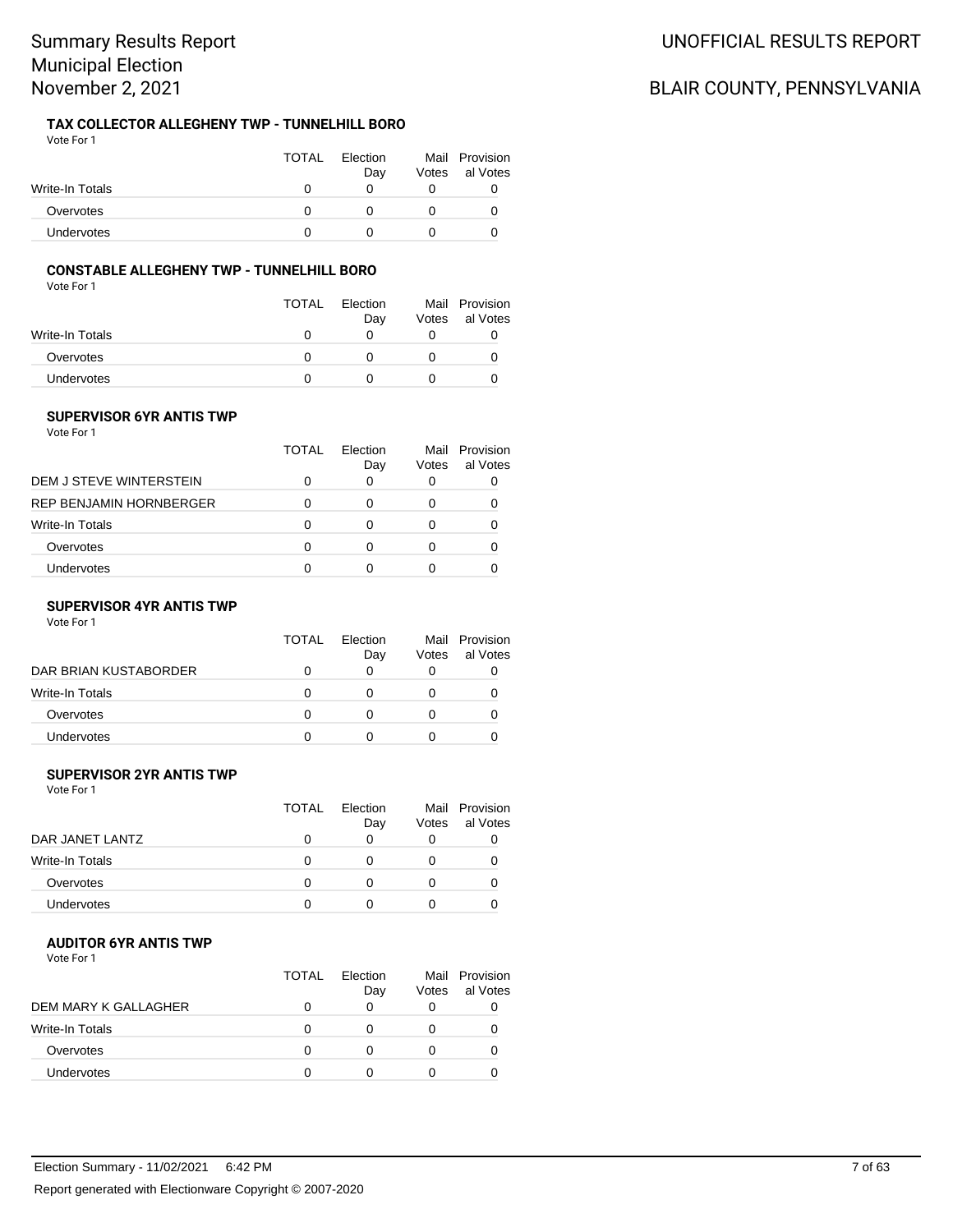# BLAIR COUNTY, PENNSYLVANIA

#### **AUDITOR 4YR ANTIS TWP** Vote For 1

|                   | <b>TOTAL</b> | Flection<br>Day | Votes | Mail Provision<br>al Votes |
|-------------------|--------------|-----------------|-------|----------------------------|
| REP CINDY L WEBER |              |                 |       |                            |
| Write-In Totals   |              |                 |       |                            |
| Overvotes         |              |                 |       |                            |
| <b>Undervotes</b> |              |                 |       |                            |

# **TAX COLLECTOR ANTIS TWP**

Vote For 1

|                   | <b>TOTAL</b> | Election<br>Day | Votes | Mail Provision<br>al Votes |
|-------------------|--------------|-----------------|-------|----------------------------|
| Write-In Totals   |              |                 |       |                            |
| Overvotes         |              |                 |       |                            |
| <b>Undervotes</b> |              |                 |       |                            |

#### **CONSTABLE ANTIS TWP** Vote For 1

|                    | TOTAL | Election<br>Day | Votes | Mail Provision<br>al Votes |
|--------------------|-------|-----------------|-------|----------------------------|
| REP DONALD M SIPES |       |                 |       |                            |
| Write-In Totals    | O     |                 |       | O                          |
| Overvotes          | Ω     |                 |       | 0                          |
| Undervotes         |       |                 |       |                            |

## **MAYOR BELLWOOD BOROUGH**

Vote For 1

|                     | <b>TOTAL</b> | Election<br>Day | Votes | Mail Provision<br>al Votes |
|---------------------|--------------|-----------------|-------|----------------------------|
| REP DAVID SNYDER JR |              |                 |       |                            |
| Write-In Totals     |              |                 |       | O                          |
| Overvotes           |              |                 |       |                            |
| <b>Undervotes</b>   |              |                 |       |                            |

## **COUNCIL 4YR BELLWOOD BOROUGH**

Vote For 4

|                                | TOTAL | Election<br>Day | Mail<br>Votes | Provision<br>al Votes |
|--------------------------------|-------|-----------------|---------------|-----------------------|
| <b>REP PAUL ECKENROD</b>       |       | O               |               |                       |
| REP HAROLD D BURKET            | n     | ∩               |               |                       |
| <b>REP JEFFREY T CIAMBOTTI</b> | ∩     | ∩               |               |                       |
| <b>REP HERBERT F SHELOW</b>    |       | ∩               | Ω             |                       |
| Write-In Totals                | n     | ∩               |               |                       |
| Overvotes                      |       | ∩               |               |                       |
| <b>Undervotes</b>              |       |                 |               |                       |

### **COUNCIL 2YR BELLWOOD BOROUGH**

Vote For 1

|                    | <b>TOTAL</b> | Election<br>Day | Votes | Mail Provision<br>al Votes |
|--------------------|--------------|-----------------|-------|----------------------------|
| REP MELODY PLUMMER | 0            | O               |       |                            |
| Write-In Totals    | 0            |                 |       |                            |
| Overvotes          | 0            |                 |       |                            |
| Undervotes         | 0            |                 |       |                            |

Election Summary - 11/02/2021 6:42 PM 8 of 63

Report generated with Electionware Copyright © 2007-2020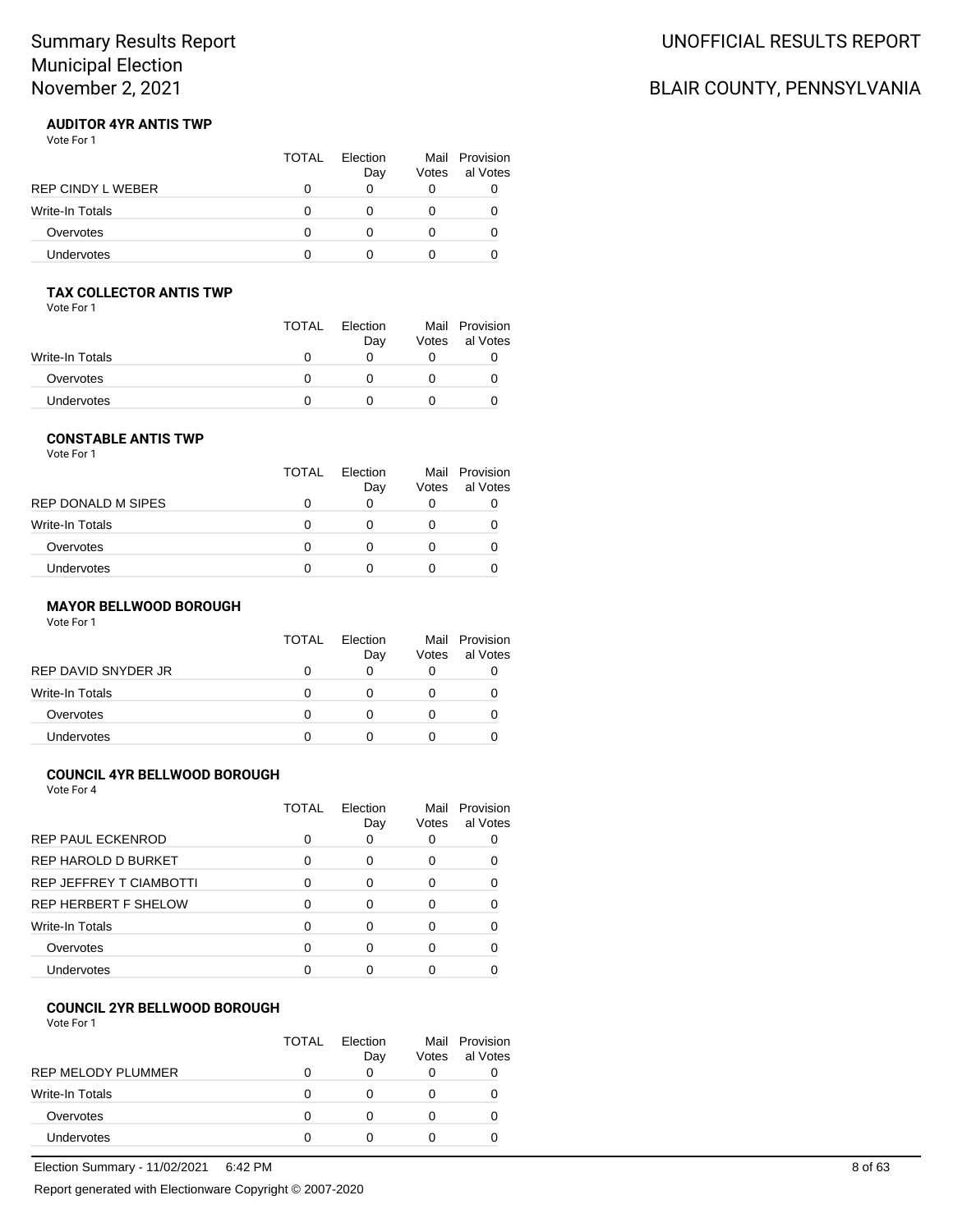#### **TAX COLLECTOR BELLWOOD BOROUGH** Vote For 1

|                            | TOTAL    | Flection<br>Day | Mail<br>Votes | Provision<br>al Votes |
|----------------------------|----------|-----------------|---------------|-----------------------|
| <b>REP SHERRY CLABAUGH</b> | $^{(1)}$ | 0               | 0             |                       |
| Write-In Totals            | $\Omega$ |                 | 0             |                       |
| Overvotes                  | O        |                 | 0             | 0                     |
| Undervotes                 |          |                 |               |                       |

### **CONSTABLE BELLWOOD BOROUGH**

Vote For 1

|                   | <b>TOTAL</b> | Election<br>Day | Mail<br>Votes | Provision<br>al Votes |
|-------------------|--------------|-----------------|---------------|-----------------------|
| Write-In Totals   | $\mathbf{U}$ |                 |               |                       |
| Overvotes         |              |                 |               |                       |
| <b>Undervotes</b> |              |                 |               |                       |

### **SUPERVISOR 6YR BLAIR TWP**

Vote For 1

|                       | TOTAL | Flection<br>Day | Votes | Mail Provision<br>al Votes |
|-----------------------|-------|-----------------|-------|----------------------------|
| REP BRADLEY C GERMAUX | 0     | 0               |       |                            |
| Write-In Totals       | O     | O               |       |                            |
| Overvotes             | O     | 0               |       |                            |
| Undervotes            | 0     |                 |       |                            |
|                       |       |                 |       |                            |

### **SUPERVISOR 4YR BLAIR TWP**

Vote For 1

|                       | TOTAL | Election<br>Day | Mail<br>Votes | Provision<br>al Votes |
|-----------------------|-------|-----------------|---------------|-----------------------|
| DEM EDWARD M SILVETTI |       | 0               | 0             |                       |
| REP BRADLEY C GERMAUX |       |                 | 0             |                       |
| Write-In Totals       |       |                 | 0             |                       |
| Overvotes             |       |                 | 0             |                       |
| Undervotes            |       |                 | O             |                       |

### **AUDITOR 6YR BLAIR TWP**

Vote For 1

|                        | <b>TOTAL</b> | Election<br>Day | Votes | Mail Provision<br>al Votes |
|------------------------|--------------|-----------------|-------|----------------------------|
| <b>Write-In Totals</b> |              |                 |       |                            |
| Overvotes              |              |                 |       |                            |
| <b>Undervotes</b>      |              |                 |       |                            |

### **AUDITOR 4YR BLAIR TWP**

Vote For 1

|                 | <b>TOTAL</b> | Election<br>Day | Votes | Mail Provision<br>al Votes |
|-----------------|--------------|-----------------|-------|----------------------------|
| Write-In Totals | $\mathbf{I}$ |                 |       |                            |
| Overvotes       |              |                 |       |                            |
| Undervotes      |              |                 |       |                            |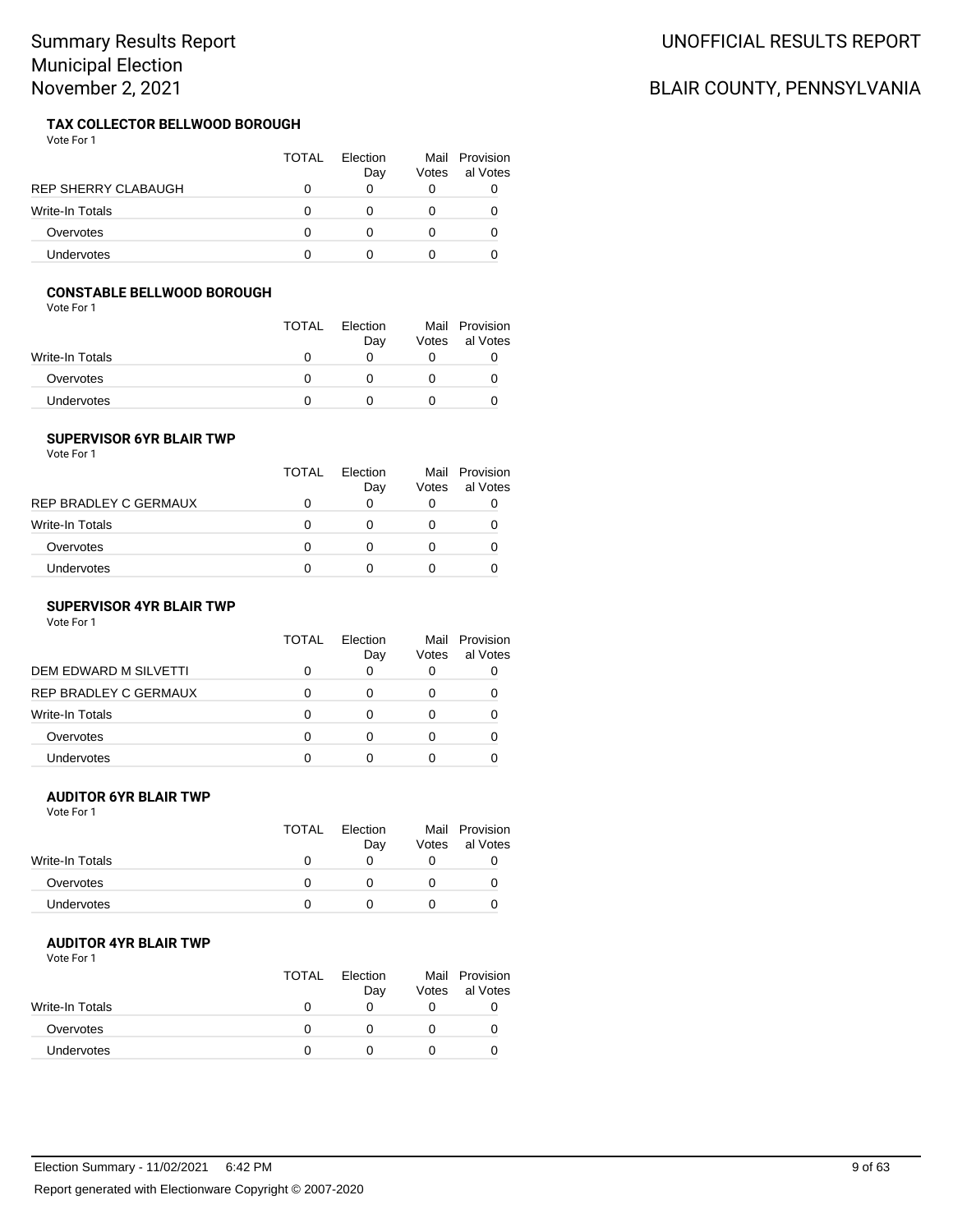# UNOFFICIAL RESULTS REPORT

# BLAIR COUNTY, PENNSYLVANIA

#### **TAX COLLECTOR BLAIR TWP** Vote For 1

|                   | <b>TOTAL</b> | Flection<br>Day | Votes | Mail Provision<br>al Votes |
|-------------------|--------------|-----------------|-------|----------------------------|
| REP SUSAN K HAUPT |              |                 |       |                            |
| Write-In Totals   |              |                 |       |                            |
| Overvotes         |              |                 |       |                            |
| Undervotes        |              |                 |       |                            |

## **CONSTABLE BLAIR TWP**

Vote For 1

|                 | TOTAL | Election<br>Day | Mail<br>Votes | Provision<br>al Votes |
|-----------------|-------|-----------------|---------------|-----------------------|
| Write-In Totals |       |                 |               |                       |
| Overvotes       |       |                 |               |                       |
| Undervotes      |       |                 |               |                       |

### **SUPERVISOR CATHARINE TWP**

Vote For 1

|                       | <b>TOTAL</b> | Flection |       | Mail Provision |
|-----------------------|--------------|----------|-------|----------------|
|                       |              | Day      | Votes | al Votes       |
| RFP KFNNFTH BRFNNFMAN | 0            | 0        |       |                |
| Write-In Totals       | 0            | O        |       |                |
| Overvotes             | O            | 0        |       |                |
| Undervotes            | 0            |          |       |                |
|                       |              |          |       |                |

### **AUDITOR 6YR CATHARINE TWP**

Vote For 1

|                 | <b>TOTAL</b> | Election<br>Day | Votes | Mail Provision<br>al Votes |
|-----------------|--------------|-----------------|-------|----------------------------|
| Write-In Totals |              |                 |       |                            |
| Overvotes       |              |                 |       |                            |
| Undervotes      |              |                 |       |                            |
|                 |              |                 |       |                            |

# **AUDITOR 4YR CATHARINE TWP**

Vote For 1

| <b>TOTAL</b> | Election<br>Day | Votes | Mail Provision<br>al Votes |
|--------------|-----------------|-------|----------------------------|
|              |                 |       |                            |
|              |                 |       |                            |
|              |                 |       |                            |
|              |                 |       |                            |

### **AUDITOR 2YR CATHARINE TWP**

|                 | <b>TOTAL</b> | Election<br>Day | Votes | Mail Provision<br>al Votes |
|-----------------|--------------|-----------------|-------|----------------------------|
| Write-In Totals |              |                 |       |                            |
| Overvotes       |              |                 |       |                            |
| Undervotes      |              |                 |       |                            |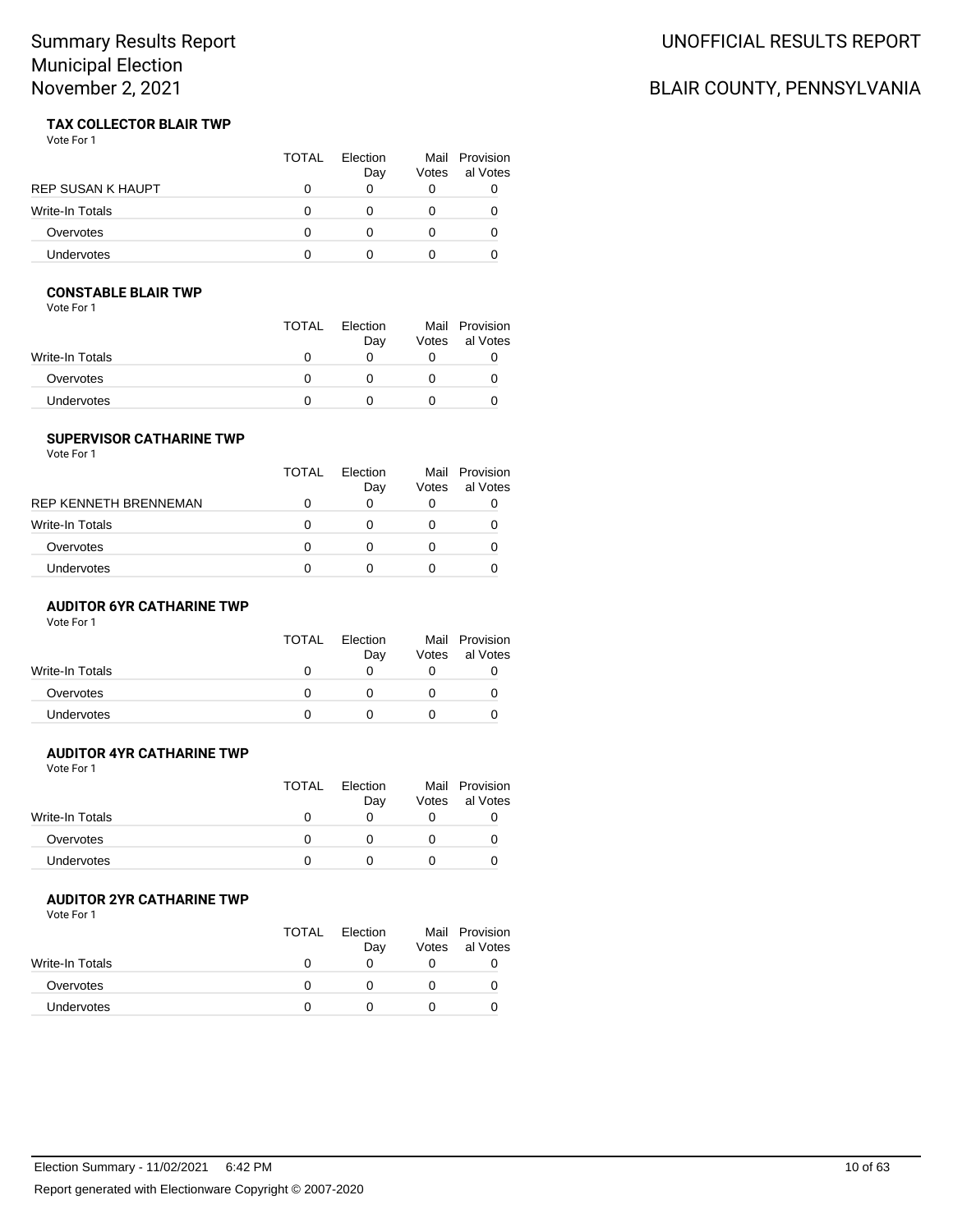#### **TAX COLLECTOR CATHARINE TWP** Vote For 1

|                       | <b>TOTAL</b> | Election<br>Day | Votes | Mail Provision<br>al Votes |
|-----------------------|--------------|-----------------|-------|----------------------------|
| REP MELISSA A GUNNETT |              |                 |       |                            |
| Write-In Totals       |              |                 |       |                            |
| Overvotes             |              |                 |       |                            |
| <b>Undervotes</b>     |              |                 |       |                            |

### **CONSTABLE CATHARINE TWP**

Vote For 1

|                 | <b>TOTAL</b> | Election<br>Day | Votes | Mail Provision<br>al Votes |
|-----------------|--------------|-----------------|-------|----------------------------|
| Write-In Totals | $\mathbf{U}$ |                 |       |                            |
| Overvotes       | $\mathbf{U}$ |                 |       |                            |
| Undervotes      |              |                 |       |                            |

## **COUNCIL DUCANSVILLE BOROUGH**

Vote For 3

|                           | <b>TOTAL</b> | Flection<br>Day | Mail<br>Votes | Provision<br>al Votes |
|---------------------------|--------------|-----------------|---------------|-----------------------|
| <b>REP JEFFREY LYNN</b>   | 0            | 0               |               |                       |
| REP ANNETTE JANDORA LEWIS | 0            | 0               |               |                       |
| Write-In Totals           | 0            | O               | $\mathbf{0}$  |                       |
| Overvotes                 | 0            | Ω               | $\mathbf{0}$  |                       |
| Undervotes                | O            | n               |               |                       |

### **TAX COLLECTOR DUCANSVILLE BOROUGH**

Vote For 1

|                   | TOTAL | Election     |       | Mail Provision |
|-------------------|-------|--------------|-------|----------------|
|                   |       | Day          | Votes | al Votes       |
| Write-In Totals   |       | $\mathbf{0}$ |       |                |
| Overvotes         |       |              |       |                |
| <b>Undervotes</b> |       |              |       |                |

# **CONSTABLE DUCANSVILLE BOROUGH**

Vote For 1

| <b>TOTAL</b> | Election | Mail  | Provision |
|--------------|----------|-------|-----------|
|              | Day      | Votes | al Votes  |
|              |          |       |           |
|              |          |       |           |
|              |          |       |           |
|              |          |       |           |

#### **SUPERVISOR FRANKSTOWN TWP**

Vote For 1

|                              | TOTAL | Flection<br>Day | Votes | Mail Provision<br>al Votes |
|------------------------------|-------|-----------------|-------|----------------------------|
| DEM GWENDOLYN BLACK          |       | 0               | 0     |                            |
| <b>REP GEORGE W HENRY JR</b> |       |                 | O     |                            |
| Write-In Totals              |       | O               | 0     |                            |
| Overvotes                    |       |                 | 0     |                            |
| Undervotes                   |       |                 |       |                            |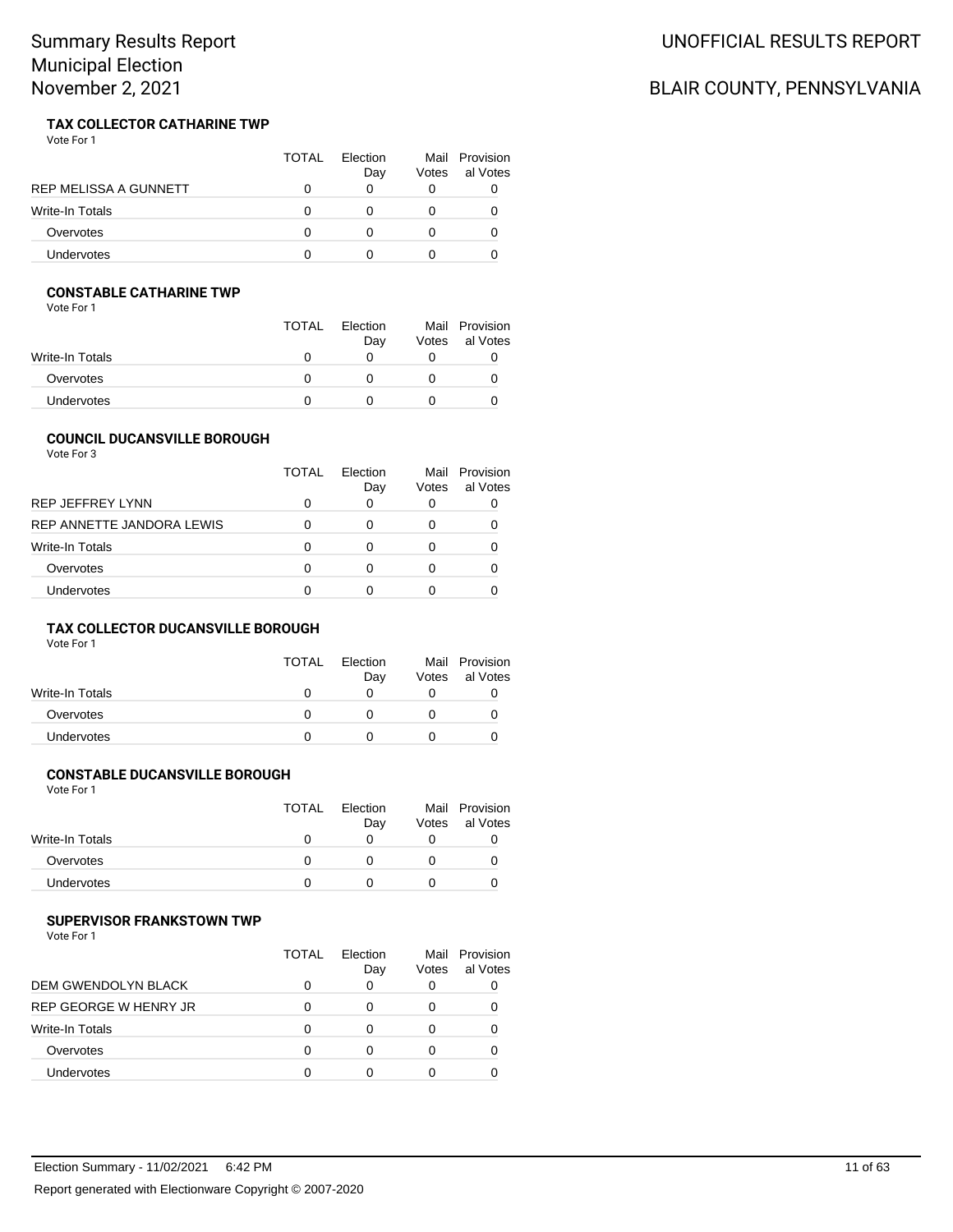#### **AUDITOR 6YR FRANKSTOWN TWP** Vote For 1

|                   | <b>TOTAL</b> | Election<br>Dav | Votes | Mail Provision<br>al Votes |
|-------------------|--------------|-----------------|-------|----------------------------|
| Write-In Totals   |              |                 |       |                            |
| Overvotes         |              |                 |       |                            |
| <b>Undervotes</b> |              |                 |       |                            |

### **AUDITOR 2YR FRANKSTOWN TWP**

Vote For 1

|                   | <b>TOTAL</b> | Election<br>Day | Votes | Mail Provision<br>al Votes |
|-------------------|--------------|-----------------|-------|----------------------------|
| Write-In Totals   |              |                 |       |                            |
| Overvotes         |              |                 |       |                            |
| <b>Undervotes</b> |              |                 |       |                            |

## **TAX COLLECTOR FRANKSTOWN TWP**

Vote For 1

|                             | TOTAL | Flection<br>Day | Mail<br>Votes | Provision<br>al Votes |
|-----------------------------|-------|-----------------|---------------|-----------------------|
| REP ROYELLEN I ALTMANSHOFER |       |                 |               |                       |
| Write-In Totals             |       | $\mathbf{I}$    |               |                       |
| Overvotes                   |       |                 |               |                       |
| Undervotes                  |       |                 |               |                       |

## **CONSTABLE FRANKSTOWN TWP**

Vote For 1

|                        | TOTAL | Election<br>Day | Votes | Mail Provision<br>al Votes |
|------------------------|-------|-----------------|-------|----------------------------|
| REP JOHN T DODSON      |       |                 |       |                            |
| <b>Write-In Totals</b> |       |                 |       |                            |
| Overvotes              |       |                 |       |                            |
| Undervotes             |       |                 |       |                            |

## **SUPERVISOR 6YR FREEDOM TWP**

Vote For 1

|                          | <b>TOTAL</b> | Election<br>Day | Mail<br>Votes | Provision<br>al Votes |
|--------------------------|--------------|-----------------|---------------|-----------------------|
| <b>DEM JEREMY FLAUGH</b> |              | 0               | 0             |                       |
| <b>REP ED BENDER</b>     |              | 0               | 0             |                       |
| <b>Write-In Totals</b>   |              |                 | 0             |                       |
| Overvotes                | O            | ∩               | 0             |                       |
| Undervotes               |              | ∩               | O             |                       |

### **SUPERVISOR 2YR FREEDOM TWP**

Vote For 1

|                   | <b>TOTAL</b> | Flection<br>Day | Votes | Mail Provision<br>al Votes |
|-------------------|--------------|-----------------|-------|----------------------------|
| DAR TIMOTHY JAMES |              |                 | 0     |                            |
| Write-In Totals   | O            |                 |       |                            |
| Overvotes         | O            |                 |       |                            |
| Undervotes        | $\Omega$     |                 |       |                            |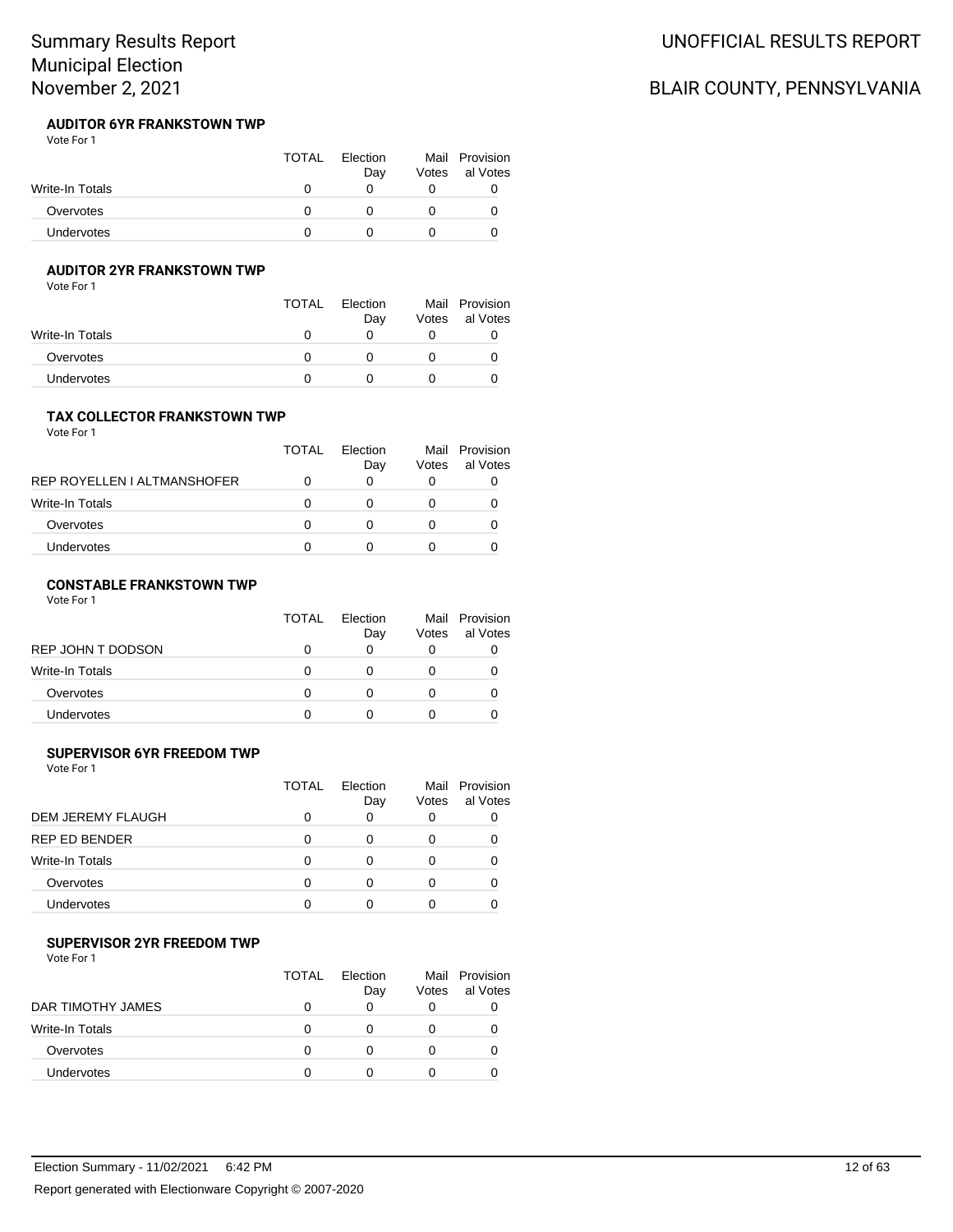# BLAIR COUNTY, PENNSYLVANIA

#### **AUDITOR FREEDOM TWP** Vote For 1

|                            | TOTAL | Election<br>Day | Votes | Mail Provision<br>al Votes |
|----------------------------|-------|-----------------|-------|----------------------------|
| <b>REP NATHAN CALDWELL</b> |       |                 |       |                            |
| <b>Write-In Totals</b>     |       |                 |       |                            |
| Overvotes                  |       |                 |       |                            |
| <b>Undervotes</b>          |       |                 |       |                            |

# **TAX COLLECTOR FREEDOM TWP**

Vote For 1

|                 | TOTAL | Election<br>Day | Votes | Mail Provision<br>al Votes |
|-----------------|-------|-----------------|-------|----------------------------|
| REP JAMES LANG  | O     | O               |       |                            |
| Write-In Totals | 0     | O               |       |                            |
| Overvotes       | 0     | 0               |       |                            |
| Undervotes      |       |                 |       |                            |

#### **CONSTABLE FREEDOM TWP**

Vote For 1

|                       | TOTAL | Election | Votes | Mail Provision<br>al Votes |
|-----------------------|-------|----------|-------|----------------------------|
| REP NATHAN W CLAYCOMB |       | Day<br>0 |       |                            |
| Write-In Totals       | O     |          |       |                            |
| Overvotes             | n     | 0        |       |                            |
| <b>Undervotes</b>     | n     | O        |       |                            |

#### **SUPERVISOR GREENFIELD TWP**

Vote For 1

|                      | TOTAL | Election<br>Day | Mail<br>Votes | Provision<br>al Votes |
|----------------------|-------|-----------------|---------------|-----------------------|
| DAR ALEX W MUSSELMAN |       |                 | O             |                       |
| Write-In Totals      |       |                 |               |                       |
| Overvotes            |       |                 |               |                       |
| <b>Undervotes</b>    |       |                 |               |                       |

### **AUDITOR GREENFIELD TWP**

Vote For 1

|                   | <b>TOTAL</b> | Election<br>Day | Votes | Mail Provision<br>al Votes |
|-------------------|--------------|-----------------|-------|----------------------------|
| Write-In Totals   |              |                 |       |                            |
| Overvotes         |              |                 |       |                            |
| <b>Undervotes</b> |              |                 |       |                            |

# **TAX COLLECTOR GREENFIELD TWP**

|                        | TOTAL | <b>Flection</b><br>Day | Votes        | Mail Provision<br>al Votes |
|------------------------|-------|------------------------|--------------|----------------------------|
| REP CHRISTINE A LESLIE |       | 0                      | 0            |                            |
| Write-In Totals        | O     |                        | $\mathbf{0}$ |                            |
| Overvotes              | n     |                        | $\mathbf{0}$ |                            |
| <b>Undervotes</b>      | n     |                        | $\mathbf{0}$ |                            |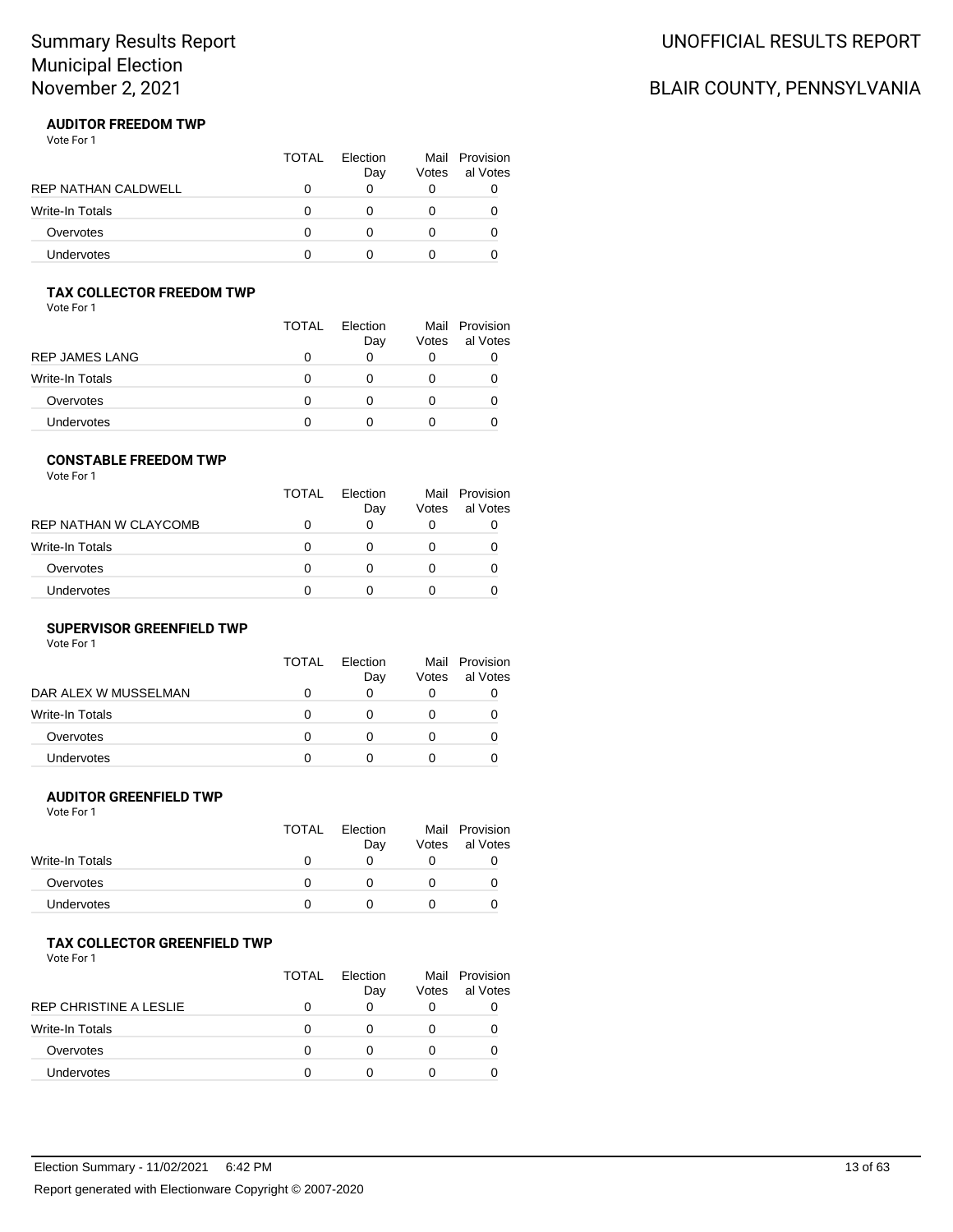# UNOFFICIAL RESULTS REPORT

# BLAIR COUNTY, PENNSYLVANIA

#### **CONSTABLE GREENFIELD TWP** Vote For 1

|                              | TOTAL | Election<br>Day | Votes | Mail Provision<br>al Votes |
|------------------------------|-------|-----------------|-------|----------------------------|
| <b>REP KIMBERLY J BENTON</b> |       |                 |       |                            |
| Write-In Totals              |       |                 |       |                            |
| Overvotes                    |       |                 |       |                            |
| <b>Undervotes</b>            |       |                 |       |                            |

## **MAYOR HOLLIDAYSBURG BOROUGH**

Vote For 1

|                 | TOTAL | Flection     |       | Mail Provision |
|-----------------|-------|--------------|-------|----------------|
|                 |       | Day          | Votes | al Votes       |
| DAR JOE DODSON  |       |              |       |                |
| Write-In Totals | 0     | $\mathbf{0}$ |       |                |
| Overvotes       | 0     |              |       |                |
| Undervotes      |       |              |       |                |

#### **COUNCIL HOLLIDAYSBURG BORO WARD 2**

Vote For 1

| <b>TOTAL</b> | Flection<br>Day   | Votes | Mail Provision<br>al Votes |
|--------------|-------------------|-------|----------------------------|
| 0            | O                 |       |                            |
| 0            | $\mathbf{\Omega}$ |       |                            |
| 0            | O                 |       |                            |
| O            |                   |       |                            |
|              |                   |       |                            |

### **COUNCIL HOLLIDAYSBURG BORO WARD 4**

Vote For 1

|                         | <b>TOTAL</b> | Flection<br>Day | Votes | Mail Provision<br>al Votes |
|-------------------------|--------------|-----------------|-------|----------------------------|
| <b>REP SEAN M BURKE</b> | 0            | 0               |       |                            |
| <b>Write-In Totals</b>  | 0            | O               |       |                            |
| Overvotes               | 0            | O               |       |                            |
| Undervotes              | 0            | $\mathbf{I}$    |       |                            |

## **COUNCIL HOLLIDAYSBURG BORO WARD 6**

Vote For 1

|                          | <b>TOTAL</b> | Flection<br>Day | Votes | Mail Provision<br>al Votes |
|--------------------------|--------------|-----------------|-------|----------------------------|
| REP WALTER T KALISTA III |              | O               |       |                            |
| <b>Write-In Totals</b>   | O            | 0               |       |                            |
| Overvotes                | O            | 0               |       |                            |
| Undervotes               |              |                 |       |                            |

### **COUNCIL HOLLIDAYSBURG BORO WARD 7**

|                             | TOTAL | Flection<br>Day | Mail<br>Votes | Provision<br>al Votes |
|-----------------------------|-------|-----------------|---------------|-----------------------|
| DEM ALEXANDRA M CASTRECHINI |       | 0               | 0             |                       |
| <b>REP JEFFREY KETNER</b>   |       | Ω               |               |                       |
| <b>Write-In Totals</b>      | 0     | Ω               |               |                       |
| Overvotes                   |       | 0               |               |                       |
| Undervotes                  |       |                 |               |                       |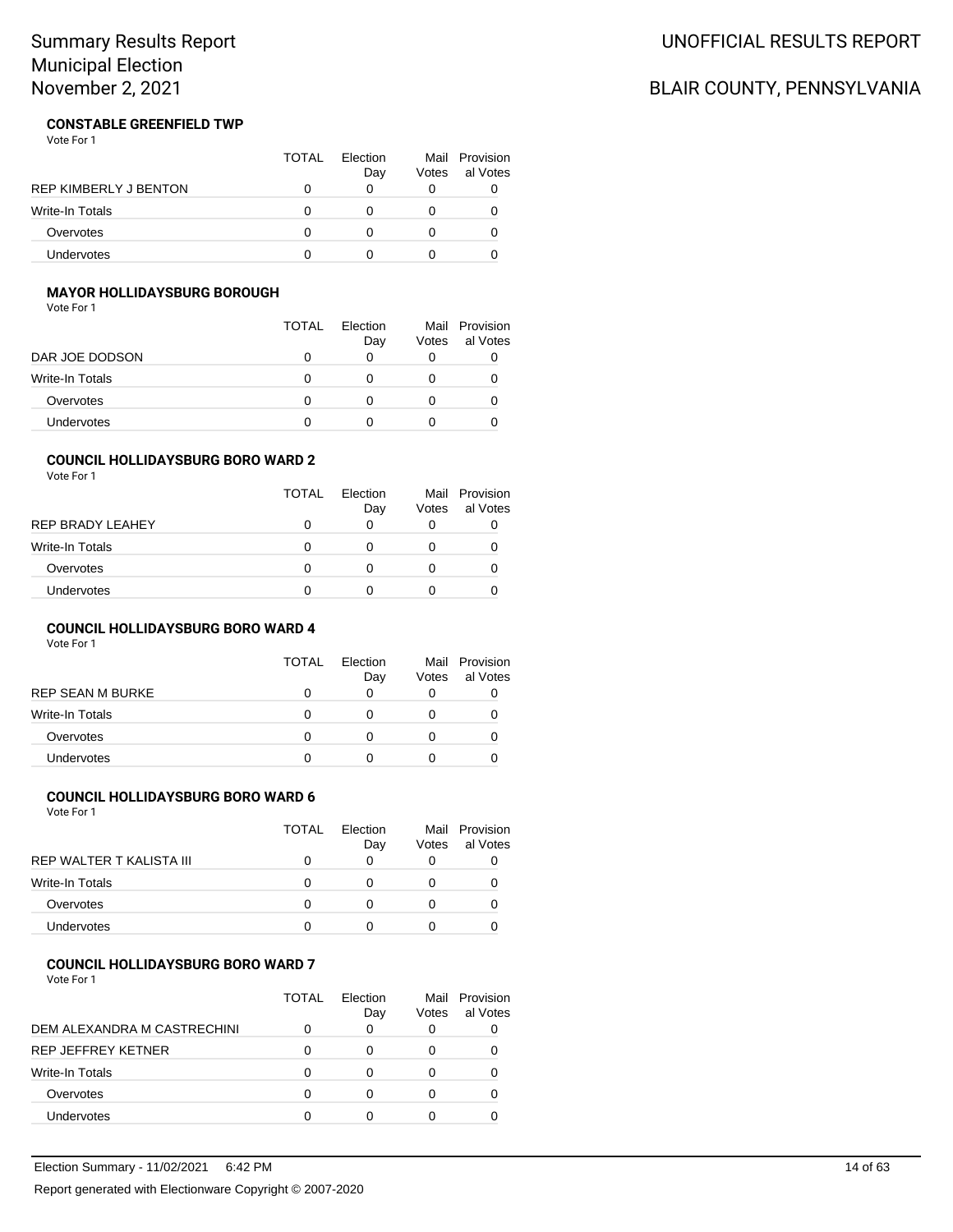#### **TAX COLLECTOR HOLLIDAYSBURG BOROUGH** Vote For 1

|                        | TOTAL | <b>Flection</b><br>Day | Votes | Mail Provision<br>al Votes |
|------------------------|-------|------------------------|-------|----------------------------|
| REP DONNA M CARSON     |       |                        |       | U                          |
| <b>Write-In Totals</b> |       |                        |       | O                          |
| Overvotes              |       |                        |       | O                          |
| <b>Undervotes</b>      |       |                        |       |                            |

### **CONSTABLE HOLLIDAYSBURG BOROUGH**

Vote For 1

|                   | <b>TOTAL</b> | Election<br>Day | Votes | Mail Provision<br>al Votes |
|-------------------|--------------|-----------------|-------|----------------------------|
| Write-In Totals   |              |                 |       |                            |
| Overvotes         |              |                 |       |                            |
| <b>Undervotes</b> |              |                 |       |                            |

### **SUPERVISOR HUSTON TWP**

Vote For 1

|                   | TOTAL | Flection<br>Day | Mail<br>Votes | Provision<br>al Votes |
|-------------------|-------|-----------------|---------------|-----------------------|
| REP BRENT Y BAKER | O     | 0               | 0             |                       |
| Write-In Totals   | 0     |                 |               |                       |
| Overvotes         | 0     |                 |               |                       |
| Undervotes        | 0     |                 |               |                       |
|                   |       |                 |               |                       |

### **AUDITOR HUSTON TWP**

Vote For 1

|                 | <b>TOTAL</b> | Election<br>Day | Votes | Mail Provision<br>al Votes |
|-----------------|--------------|-----------------|-------|----------------------------|
| Write-In Totals |              |                 |       |                            |
| Overvotes       |              |                 |       |                            |
| Undervotes      |              |                 |       |                            |

# **TAX COLLECTOR HUSTON TWP**

Vote For 1

|                        | TOTAL | <b>Flection</b><br>Day | Votes | Mail Provision<br>al Votes |
|------------------------|-------|------------------------|-------|----------------------------|
| REP NICOLE STOLTZFUS   |       |                        |       |                            |
| <b>Write-In Totals</b> |       |                        |       |                            |
| Overvotes              |       |                        |       |                            |
| <b>Undervotes</b>      |       |                        |       |                            |
|                        |       |                        |       |                            |

#### **CONSTABLE HUSTON TWP**

Vote For 1

|                 | <b>TOTAL</b> | Election<br>Day | Votes | Mail Provision<br>al Votes |
|-----------------|--------------|-----------------|-------|----------------------------|
| Write-In Totals |              |                 |       |                            |
| Overvotes       |              |                 |       |                            |
| Undervotes      |              |                 |       |                            |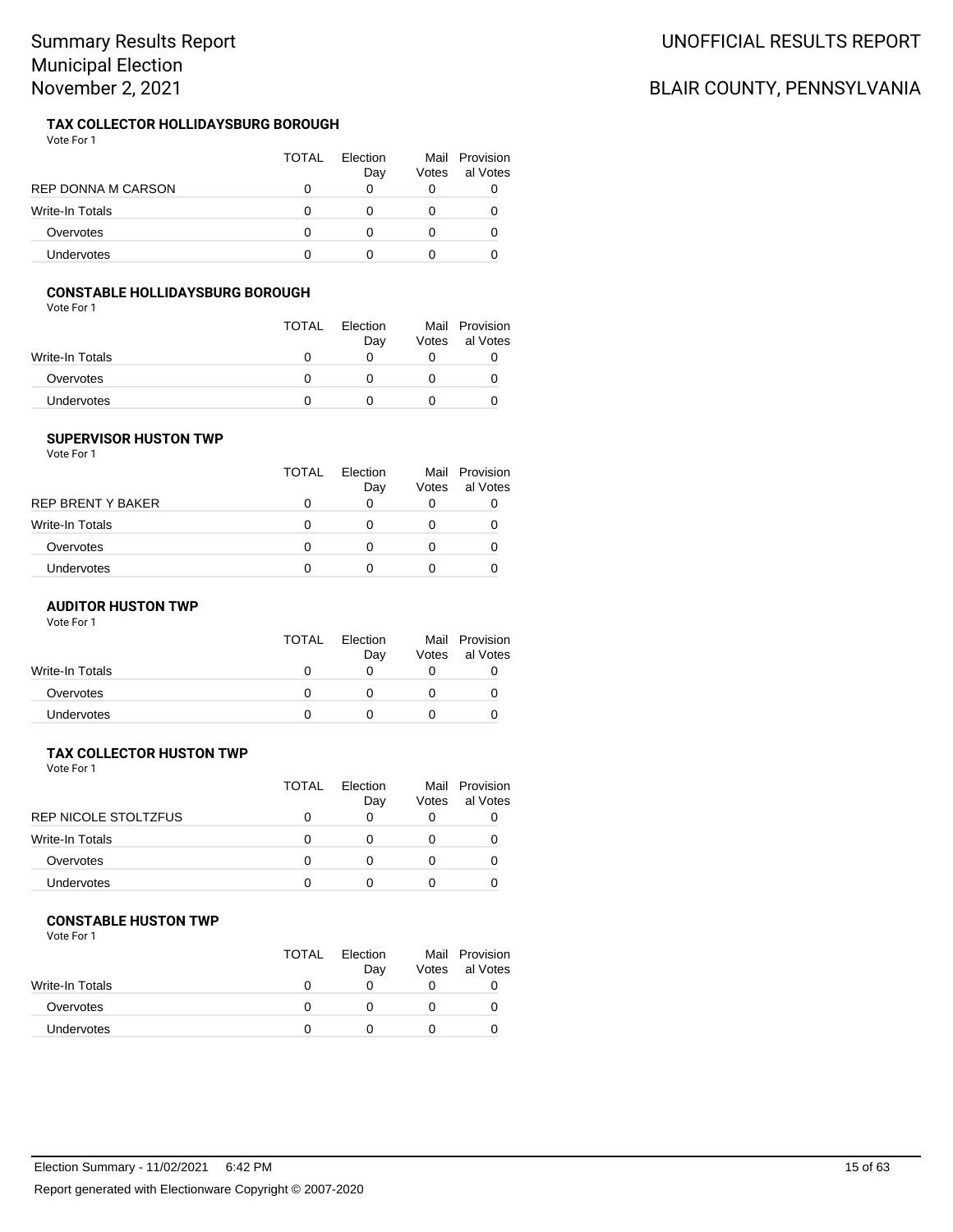# BLAIR COUNTY, PENNSYLVANIA

#### **SUPERVISOR JUNIATA TWP** Vote For 1

|                          | TOTAL | Election<br>Day | Votes | Mail Provision<br>al Votes |
|--------------------------|-------|-----------------|-------|----------------------------|
| <b>REP DAVID RIMBECK</b> |       |                 |       |                            |
| Write-In Totals          |       |                 |       |                            |
| Overvotes                |       |                 |       |                            |
| Undervotes               |       |                 |       |                            |

# **AUDITOR JUNIATA TWP**

Vote For 1

|                 | <b>TOTAL</b> | Election<br>Day | Votes | Mail Provision<br>al Votes |
|-----------------|--------------|-----------------|-------|----------------------------|
| Write-In Totals |              |                 |       |                            |
| Overvotes       |              |                 |       |                            |
| Undervotes      |              |                 |       |                            |

## **TAX COLLECTOR JUNIATA TWP**

Vote For 1

|                    | <b>TOTAL</b> | Flection<br>Day | Votes | Mail Provision<br>al Votes |
|--------------------|--------------|-----------------|-------|----------------------------|
| REP CONNIE JACKSON | O            | 0               |       |                            |
| Write-In Totals    | 0            | O               |       |                            |
| Overvotes          | O            | 0               |       |                            |
| Undervotes         | O            |                 |       |                            |
|                    |              |                 |       |                            |

### **CONSTABLE JUNIATA TWP**

Vote For 1

|                 | <b>TOTAL</b> | Election<br>Day | Votes | Mail Provision<br>al Votes |
|-----------------|--------------|-----------------|-------|----------------------------|
| Write-In Totals |              |                 |       |                            |
| Overvotes       |              |                 |       |                            |
| Undervotes      |              |                 |       |                            |

# **SUPERVISOR LOGAN TWP**

Vote For 1

|                   | <b>TOTAL</b> | Flection<br>Day | Mail<br>Votes | Provision<br>al Votes |
|-------------------|--------------|-----------------|---------------|-----------------------|
| DAR ED FRONTINO   |              |                 | O             |                       |
| Write-In Totals   |              |                 | $\mathbf{0}$  |                       |
| Overvotes         |              |                 | $\Omega$      |                       |
| <b>Undervotes</b> |              |                 | $\mathbf{0}$  |                       |
|                   |              |                 |               |                       |

#### **AUDITOR LOGAN TWP**

|                   | <b>TOTAL</b> | Election<br>Day | Votes | Mail Provision<br>al Votes |
|-------------------|--------------|-----------------|-------|----------------------------|
| Write-In Totals   | $\mathbf{U}$ |                 |       |                            |
| Overvotes         |              |                 |       |                            |
| <b>Undervotes</b> |              |                 |       |                            |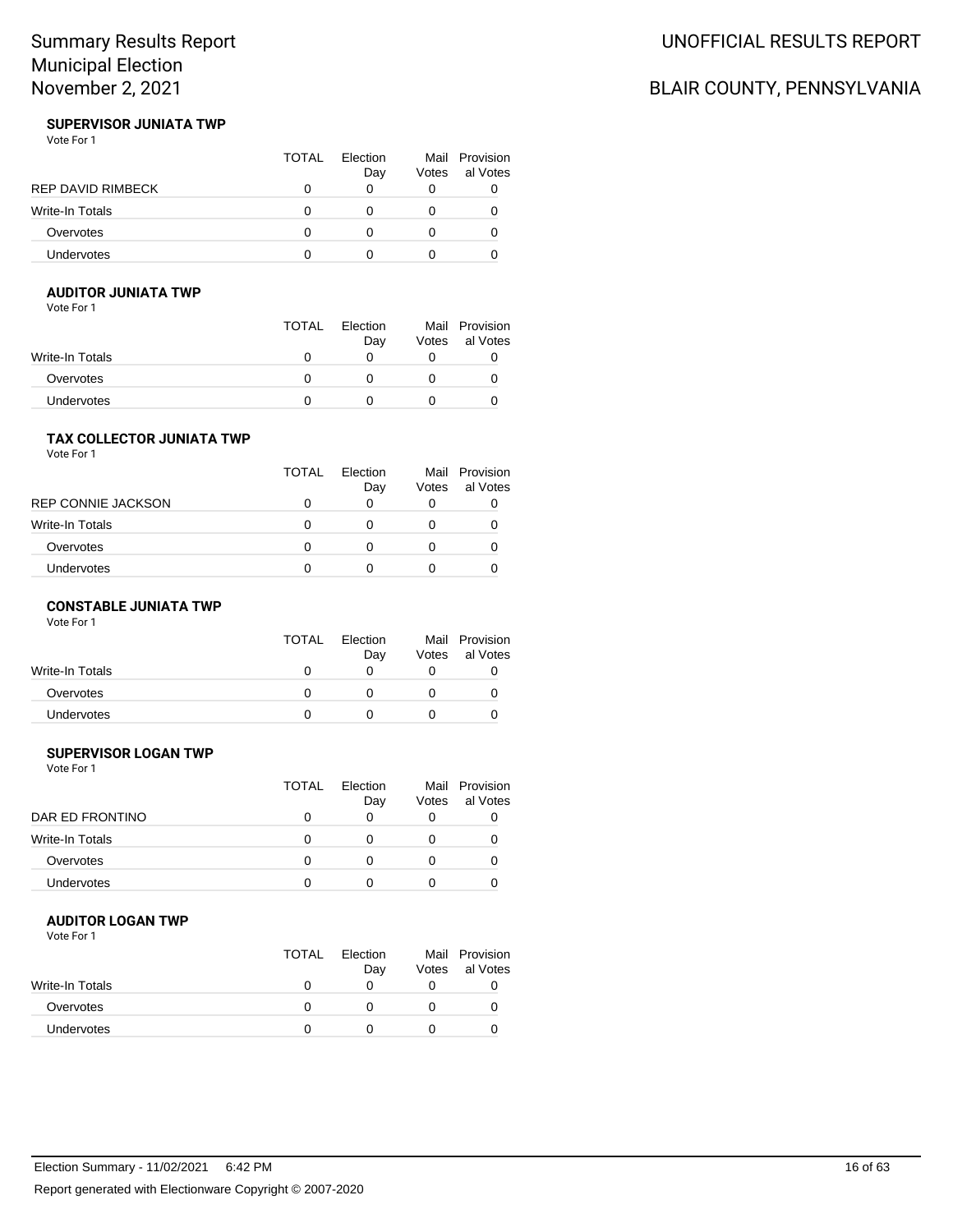# BLAIR COUNTY, PENNSYLVANIA

#### **TAX COLLECTOR LOGAN TWP** Vote For 1

|                        | TOTAL    | Flection<br>Day | Votes | Mail Provision<br>al Votes |
|------------------------|----------|-----------------|-------|----------------------------|
| DAR CHRISTINA BLAKE    |          |                 |       |                            |
| <b>Write-In Totals</b> | $\Omega$ |                 |       |                            |
| Overvotes              |          |                 |       |                            |
| <b>Undervotes</b>      |          |                 |       |                            |

## **CONSTABLE LOGAN TWP**

Vote For 1

|                 | <b>TOTAL</b> | Election<br>Day | Votes | Mail Provision<br>al Votes |
|-----------------|--------------|-----------------|-------|----------------------------|
| Write-In Totals | $\mathbf{U}$ |                 |       |                            |
| Overvotes       |              |                 |       |                            |
| Undervotes      |              |                 |       |                            |

# **MAYOR MARTINSBURG BOROUGH**

| Vote For 1 |  |  |
|------------|--|--|
|------------|--|--|

|                           | TOTAL | Flection<br>Day | Votes | Mail Provision<br>al Votes |
|---------------------------|-------|-----------------|-------|----------------------------|
| REP RICHARD A BRANTNER SR | O     | O               |       |                            |
| Write-In Totals           | O     |                 |       |                            |
| Overvotes                 | 0     |                 |       |                            |
| Undervotes                | O     |                 |       |                            |
|                           |       |                 |       |                            |

## **COUNCIL 4YR MARTINSBURG BOROUGH**

Vote For 4

|                                | TOTAL | Election<br>Day | Mail<br>Votes | Provision<br>al Votes |
|--------------------------------|-------|-----------------|---------------|-----------------------|
| DEM NEIL E GARTLAND            | 0     |                 |               |                       |
| <b>DEM KEN JOHNSON</b>         | O     | 0               | 0             |                       |
| <b>REP CHARLES E KENSINGER</b> | 0     | 0               | O             |                       |
| <b>REP EDWARD L BENNETT</b>    | 0     | 0               | 0             |                       |
| <b>REP JAMES C DELL</b>        |       | ∩               | 0             |                       |
| REP JANET BLATTENBERGER        | 0     | ∩               |               |                       |
| <b>Write-In Totals</b>         | 0     | 0               | 0             |                       |
| Overvotes                      |       | n               | U             |                       |
| Undervotes                     |       |                 |               |                       |
|                                |       |                 |               |                       |

# **COUNCIL 2YR MARTINSBURG BOROUGH**

|                      | TOTAL    | Flection<br>Day | Votes | Mail Provision<br>al Votes |
|----------------------|----------|-----------------|-------|----------------------------|
| REP DURBAN D METZLER |          | 0               |       |                            |
| Write-In Totals      | $\Omega$ |                 |       |                            |
| Overvotes            | O        |                 |       |                            |
| <b>Undervotes</b>    |          |                 |       |                            |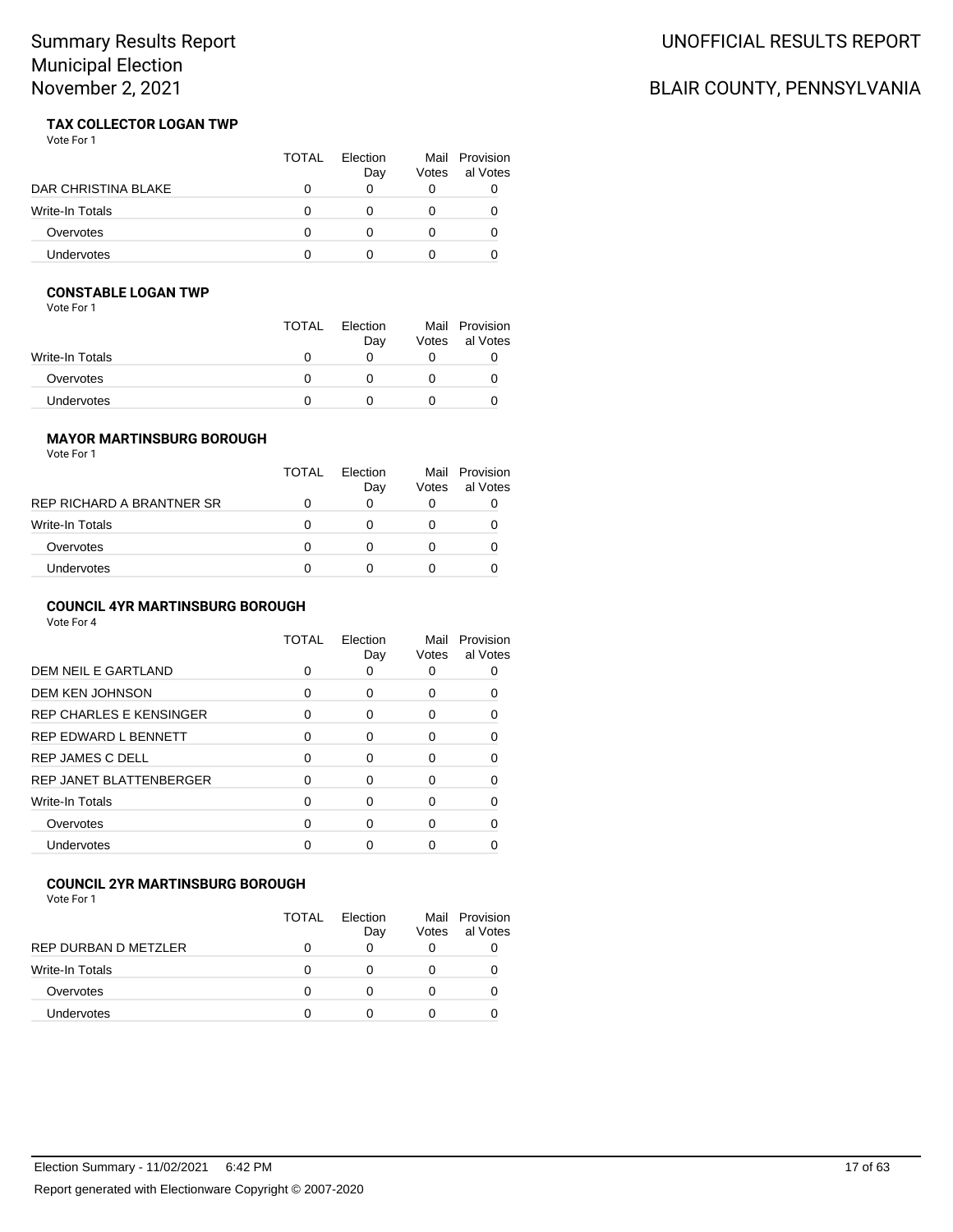#### **TAX COLLECTOR MARTINSBURG BOROUGH** Vote For 1

|                          | <b>TOTAL</b> | <b>Flection</b><br>Day | Mail<br>Votes | Provision<br>al Votes |
|--------------------------|--------------|------------------------|---------------|-----------------------|
| <b>REP M JANE STAILY</b> |              |                        |               |                       |
| <b>Write-In Totals</b>   |              |                        |               |                       |
| Overvotes                |              |                        |               |                       |
| <b>Undervotes</b>        |              |                        |               |                       |

### **CONSTABLE MARTINSBURG BOROUGH**

Vote For 1

|                 | <b>TOTAL</b> | Election<br>Day | Votes | Mail Provision<br>al Votes |
|-----------------|--------------|-----------------|-------|----------------------------|
| Write-In Totals |              |                 |       |                            |
| Overvotes       |              |                 |       |                            |
| Undervotes      |              |                 |       |                            |

## **MAYOR NEWRY BOROUGH**

Vote For 1

|                         | TOTAL | Flection<br>Day | Votes | Mail Provision<br>al Votes |
|-------------------------|-------|-----------------|-------|----------------------------|
| <b>DEM ALLEN DODSON</b> | O     | O               |       |                            |
| Write-In Totals         | 0     | O               |       |                            |
| Overvotes               | O     | O               |       |                            |
| <b>Undervotes</b>       | 0     | $\mathbf{0}$    |       |                            |

### **COUNCIL NEWRY BOROUGH**

Vote For 1

| Dav | Votes | Mail Provision<br>al Votes |
|-----|-------|----------------------------|
|     |       |                            |
|     |       |                            |
|     |       |                            |
|     |       | Election<br>TOTAL          |

# **TAX COLLECTOR NEWRY BOROUGH**

Vote For 1

|                         | <b>TOTAL</b> | Flection<br>Day | Votes | Mail Provision<br>al Votes |
|-------------------------|--------------|-----------------|-------|----------------------------|
| <b>REP ANDREW MOYER</b> |              |                 | 0     |                            |
| Write-In Totals         |              |                 |       |                            |
| Overvotes               |              |                 |       |                            |
| <b>Undervotes</b>       |              |                 |       |                            |

#### **CONSTABLE NEWRY BOROUGH**

Vote For 1

|                 | <b>TOTAL</b> | Election<br>Day | Votes | Mail Provision<br>al Votes |
|-----------------|--------------|-----------------|-------|----------------------------|
| Write-In Totals |              |                 |       |                            |
| Overvotes       |              |                 |       |                            |
| Undervotes      |              |                 |       |                            |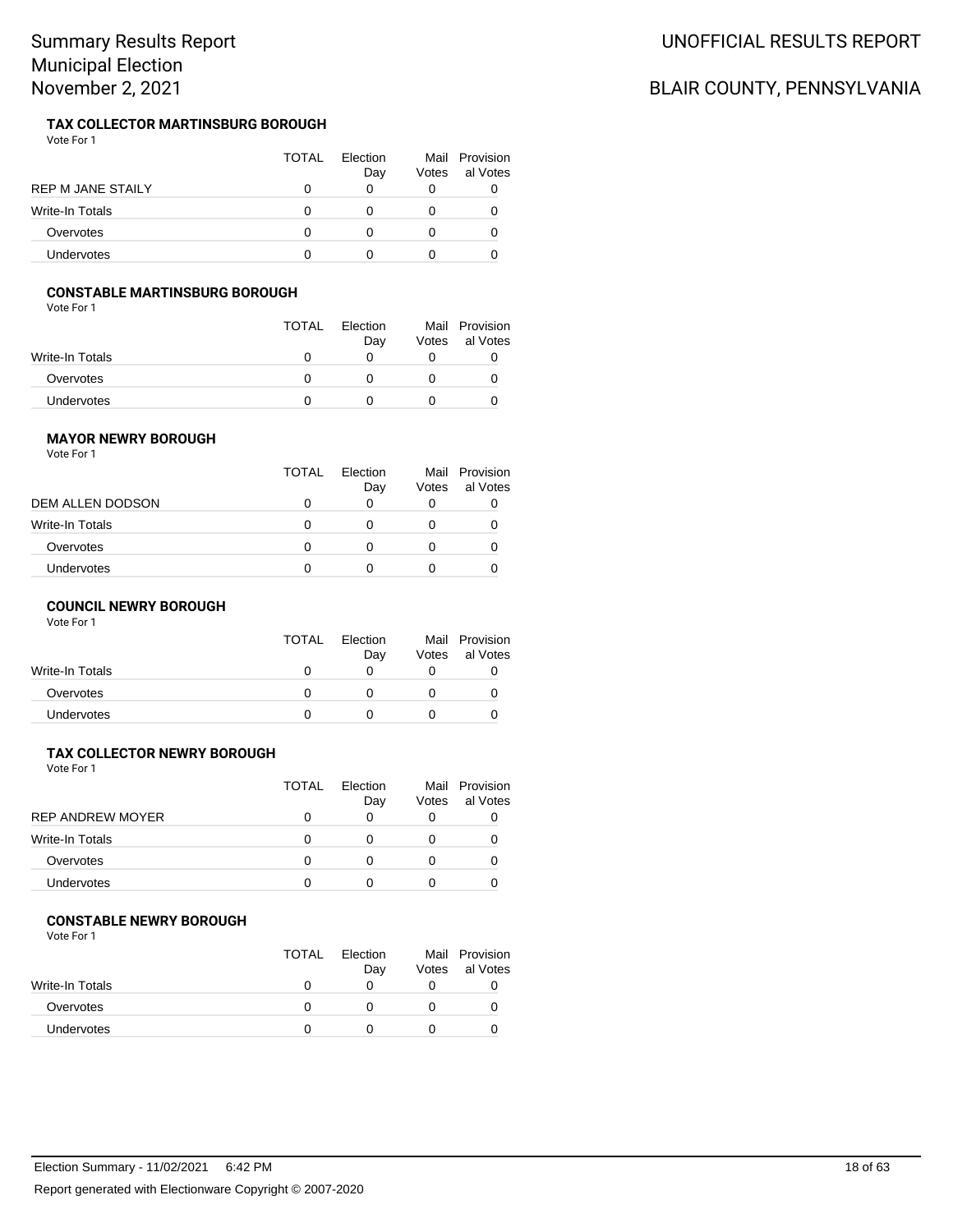#### **SUPERVISOR NORTH WOODBURY TWP** Vote For 1

|                       | TOTAL | Flection<br>Day | Votes | Mail Provision<br>al Votes |
|-----------------------|-------|-----------------|-------|----------------------------|
| REP JAMES H GARMAN JR |       |                 |       |                            |
| Write-In Totals       |       |                 |       |                            |
| Overvotes             | O     |                 |       |                            |
| <b>Undervotes</b>     |       |                 |       |                            |

## **AUDITOR NORTH WOODBURY TWP**

Vote For 1

|                   | <b>TOTAL</b> | Election<br>Day | Votes | Mail Provision<br>al Votes |
|-------------------|--------------|-----------------|-------|----------------------------|
| Write-In Totals   |              |                 |       |                            |
| Overvotes         |              |                 |       |                            |
| <b>Undervotes</b> |              |                 |       |                            |

#### **TAX COLLECTOR NORTH WOODBURY TWP** Vote For 1

|                     | TOTAL    | Flection<br>Day | Votes | Mail Provision<br>al Votes |
|---------------------|----------|-----------------|-------|----------------------------|
| REP KIMBERLY R LONG | Ω        |                 |       |                            |
| Write-In Totals     | $\Omega$ |                 |       |                            |
| Overvotes           | 0        |                 |       |                            |
| <b>Undervotes</b>   | Ω        |                 |       |                            |

## **CONSTABLE NORTH WOODBURY TWP**

Vote For 1

|                 | <b>TOTAL</b> | Election<br>Day | Mail<br>Votes | Provision<br>al Votes |
|-----------------|--------------|-----------------|---------------|-----------------------|
| Write-In Totals |              |                 |               |                       |
| Overvotes       |              |                 |               |                       |
| Undervotes      |              |                 |               |                       |

# **MAYOR ROARING SPRING BOROUGH**

Vote For 1

|                        | TOTAL | <b>Flection</b><br>Day | Votes | Mail Provision<br>al Votes |
|------------------------|-------|------------------------|-------|----------------------------|
| DEM DEREK J BROWN      |       | 0                      | 0     |                            |
| <b>REP DENNIS IGOU</b> | 0     | Ω                      | 0     |                            |
| Write-In Totals        | n     |                        | Ω     |                            |
| Overvotes              |       | 0                      | O     |                            |
| Undervotes             |       | n                      |       |                            |

# **COUNCIL ROARING SPRING BOROUGH**

Vote For 4

|                               | TOTAL | Flection<br>Day | Mail<br>Votes | Provision<br>al Votes |
|-------------------------------|-------|-----------------|---------------|-----------------------|
| <b>REP KEVIN N SNOWBERGER</b> |       |                 |               |                       |
| REP KAYLA REED                | 0     | 0               | 0             |                       |
| <b>REP CRAIG E CURFMAN</b>    | ∩     | O               | 0             |                       |
| <b>Write-In Totals</b>        | ∩     | O               | Ω             |                       |
| Overvotes                     |       |                 |               |                       |
| Undervotes                    |       |                 |               |                       |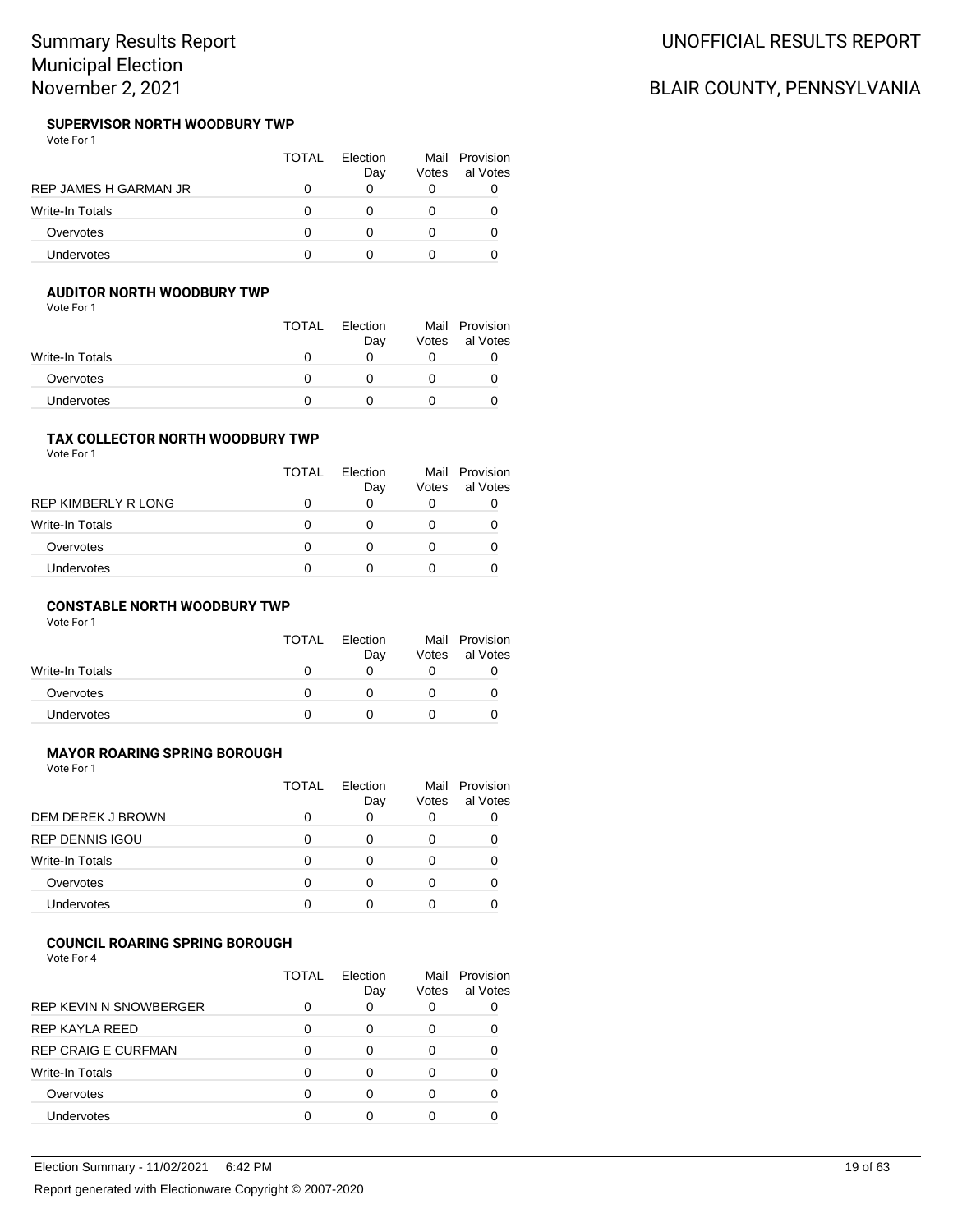#### **TAX COLLECTOR ROARING SPRING BOROUGH** Vote For 1

|                        | TOTAL | <b>Flection</b><br>Day | Mail<br>Votes | Provision<br>al Votes |
|------------------------|-------|------------------------|---------------|-----------------------|
| REP M KATHRYN FRYE     |       |                        |               |                       |
| <b>Write-In Totals</b> |       |                        |               |                       |
| Overvotes              |       |                        |               |                       |
| <b>Undervotes</b>      |       |                        |               |                       |

### **CONSTABLE ROARING SPRING BOROUGH**

Vote For 1

|                  | <b>TOTAL</b> | Flection<br>Day | Votes | Mail Provision<br>al Votes |
|------------------|--------------|-----------------|-------|----------------------------|
| REP EDGAR FRANKS |              | O               |       |                            |
| Write-In Totals  | 0            |                 |       |                            |
| Overvotes        | O            | 0               |       |                            |
| Undervotes       |              |                 |       |                            |

#### **SUPERVISOR SNYDER TWP**

Vote For 1

|                 | TOTAL | Election<br>Day | Votes | Mail Provision<br>al Votes |
|-----------------|-------|-----------------|-------|----------------------------|
| REP JAMES KOST  | O     | O               |       |                            |
| Write-In Totals | O     | $\mathbf{0}$    |       |                            |
| Overvotes       | 0     | 0               |       |                            |
| Undervotes      | O     |                 |       |                            |

#### **AUDITOR 6YR SNYDER TWP**

Vote For 1

|                 | TOTAL | Election | Mail  | Provision |
|-----------------|-------|----------|-------|-----------|
|                 |       | Day      | Votes | al Votes  |
| Write-In Totals |       |          |       |           |
| Overvotes       |       |          |       |           |
| Undervotes      |       |          |       |           |

### **AUDITOR 4YR SNYDER TWP**

Vote For 1

|                   | <b>TOTAL</b> | Election | Mail  | Provision |
|-------------------|--------------|----------|-------|-----------|
|                   |              | Day      | Votes | al Votes  |
| Write-In Totals   |              |          |       |           |
| Overvotes         |              |          |       |           |
| <b>Undervotes</b> |              |          |       |           |
|                   |              |          |       |           |

#### **TAX COLLECTOR SNYDER TWP**

Vote For 1

|                           | TOTAL | Flection<br>Day | Votes | Mail Provision<br>al Votes |
|---------------------------|-------|-----------------|-------|----------------------------|
| <b>REP WENDY S MILLER</b> |       |                 |       |                            |
| Write-In Totals           |       |                 |       |                            |
| Overvotes                 |       |                 |       |                            |
| <b>Undervotes</b>         |       |                 |       |                            |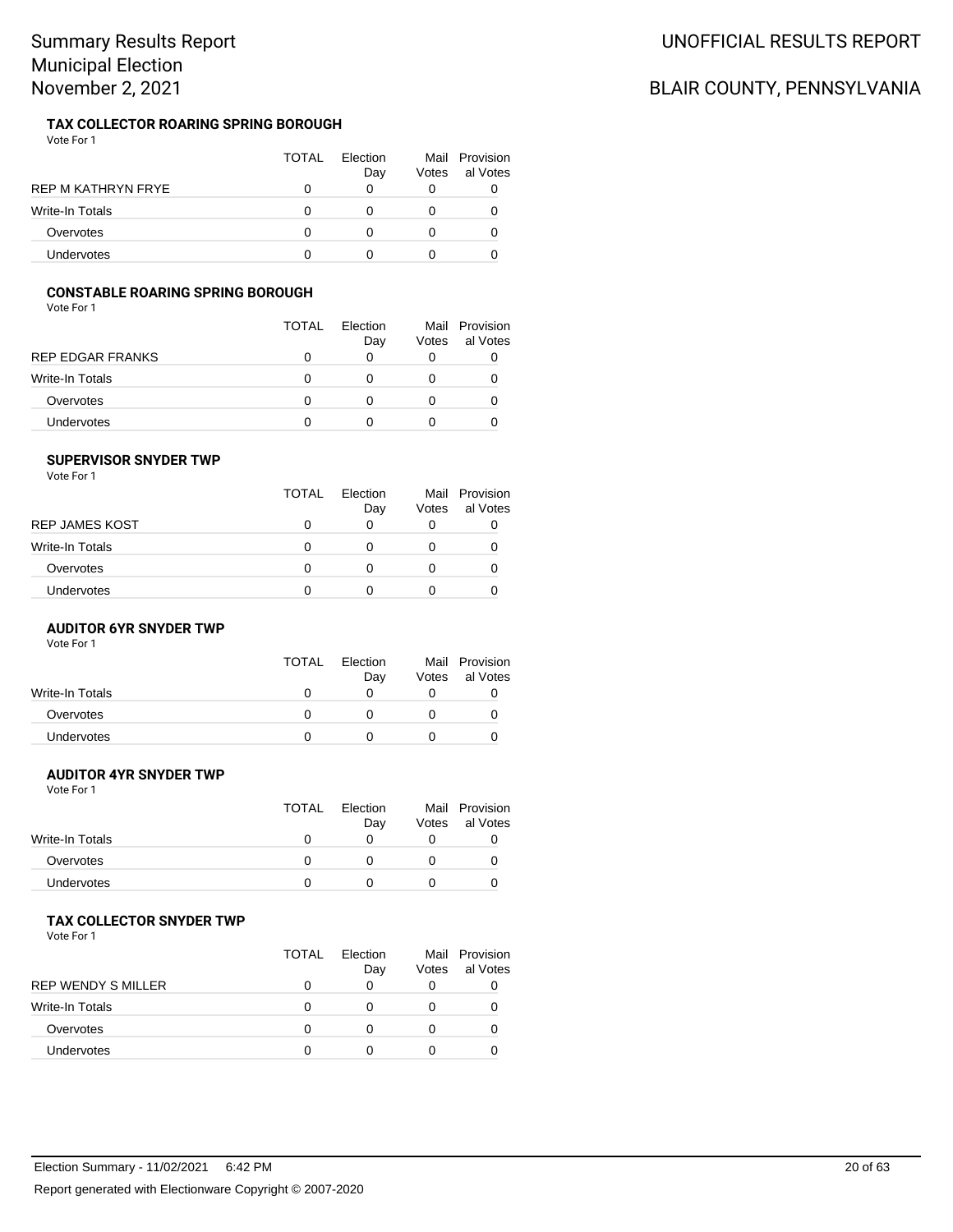# UNOFFICIAL RESULTS REPORT

# BLAIR COUNTY, PENNSYLVANIA

#### **CONSTABLE SNYDER TWP** Vote For 1

|                         | TOTAL | <b>Flection</b><br>Day | Votes | Mail Provision<br>al Votes |
|-------------------------|-------|------------------------|-------|----------------------------|
| LIB MATTHEW ERIC DECKER |       |                        |       |                            |
| <b>Write-In Totals</b>  |       |                        |       |                            |
| Overvotes               |       |                        |       |                            |
| Undervotes              |       |                        |       |                            |

# **SUPERVISOR TAYLOR TWP**

Vote For 1

|                    | TOTAL | Flection<br>Day | Mail<br>Votes | Provision<br>al Votes |
|--------------------|-------|-----------------|---------------|-----------------------|
| REP JOSEPH DILLING |       |                 |               |                       |
| Write-In Totals    | O     |                 |               |                       |
| Overvotes          |       |                 |               |                       |
| Undervotes         |       |                 |               |                       |

#### **AUDITOR 6YR TAYLOR TWP**

Vote For 1

|                 | <b>TOTAL</b> | Election<br>Day | Votes | Mail Provision<br>al Votes |
|-----------------|--------------|-----------------|-------|----------------------------|
| Write-In Totals | 0            |                 |       |                            |
| Overvotes       | O            |                 |       |                            |
| Undervotes      |              |                 |       |                            |

# **AUDITOR 4YR TAYLOR TWP**

Vote For 1

|                 | <b>TOTAL</b> | Election<br>Day | Votes | Mail Provision<br>al Votes |
|-----------------|--------------|-----------------|-------|----------------------------|
| Write-In Totals |              |                 |       |                            |
| Overvotes       |              |                 |       |                            |
| Undervotes      |              |                 |       |                            |

# **AUDITOR 2YR TAYLOR TWP**

Vote For 1

| <b>TOTAL</b> | Election<br>Day | Votes | Mail Provision<br>al Votes |
|--------------|-----------------|-------|----------------------------|
|              |                 |       |                            |
|              |                 |       | O                          |
|              |                 |       |                            |
|              |                 |       |                            |

## **TAX COLLECTOR TAYLOR TWP**

|                          | TOTAL | Flection<br>Day | Votes | Mail Provision<br>al Votes |
|--------------------------|-------|-----------------|-------|----------------------------|
| <b>REP JOY A HEUSTON</b> |       |                 | O     |                            |
| Write-In Totals          |       |                 |       |                            |
| Overvotes                |       |                 |       |                            |
| Undervotes               |       |                 |       |                            |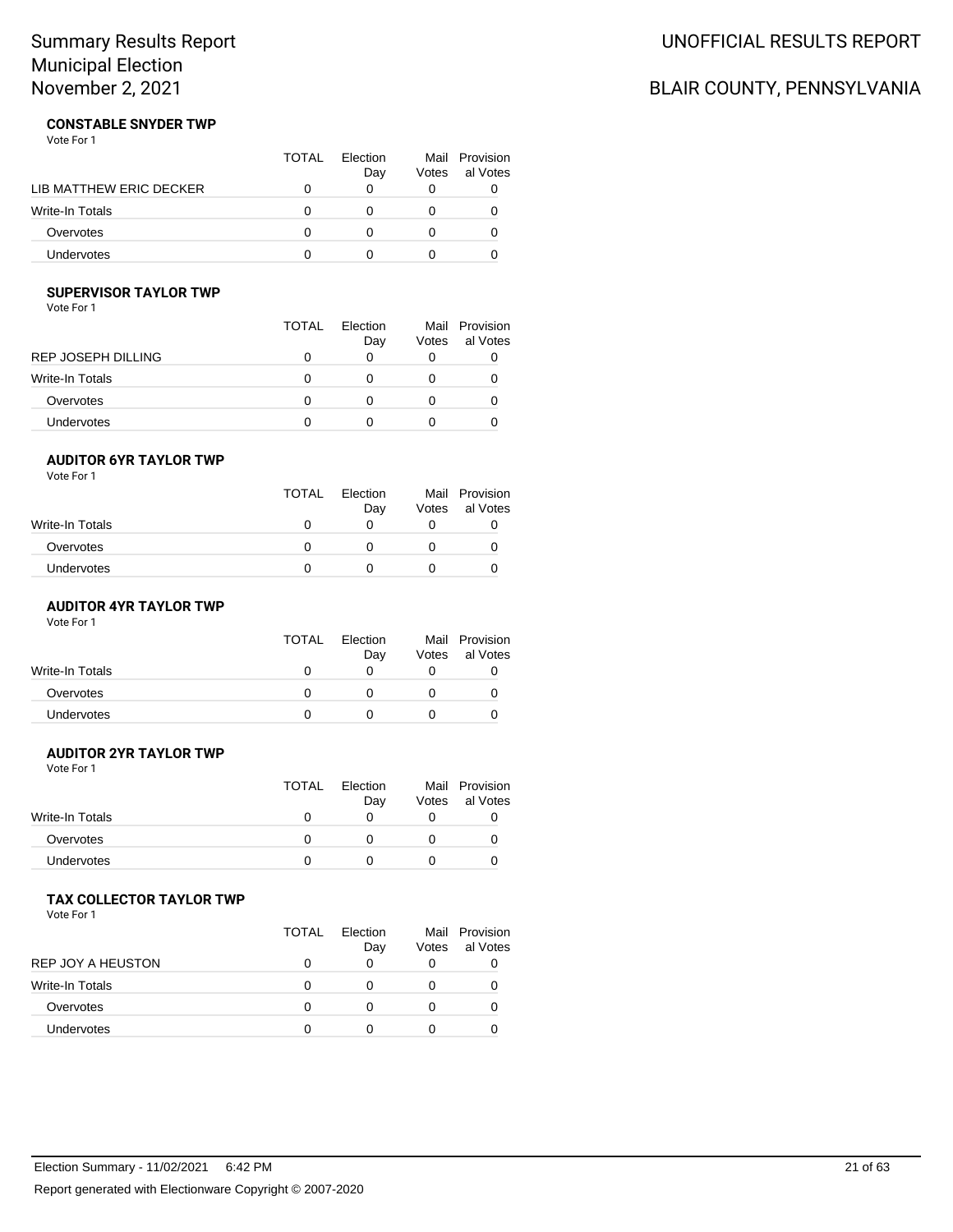# UNOFFICIAL RESULTS REPORT

# BLAIR COUNTY, PENNSYLVANIA

#### **CONSTABLE TAYLOR TWP** Vote For 1

|                   | <b>TOTAL</b> | Election<br>Day | Votes | Mail Provision<br>al Votes |
|-------------------|--------------|-----------------|-------|----------------------------|
| Write-In Totals   |              |                 |       |                            |
| Overvotes         |              |                 |       |                            |
| <b>Undervotes</b> |              |                 |       |                            |

## **MAYOR TYRONE BOROUGH**

Vote For 1

|                       | <b>TOTAL</b> | Flection |       | Mail Provision |
|-----------------------|--------------|----------|-------|----------------|
|                       |              | Day      | Votes | al Votes       |
| REP WILLIAM LATCHFORD |              | O        |       |                |
| Write-In Totals       | 0            | 0        |       |                |
| Overvotes             | 0            | 0        |       |                |
| Undervotes            |              |          |       |                |

## **COUNCIL TYRONE BOROUGH**

Vote For 3

|                             | <b>TOTAL</b> | Election<br>Day | Mail<br>Votes | Provision<br>al Votes |
|-----------------------------|--------------|-----------------|---------------|-----------------------|
| <b>DEM TAMMY M WILLS</b>    | ŋ            | O               |               |                       |
| <b>DEM KIMBERLY CAPENOS</b> | $\Omega$     | 0               | 0             |                       |
| DEM LAVENDER CAPENOS-       | 0            | 0               | O             |                       |
| <b>REP DAVID SNYDER</b>     | $\Omega$     | 0               | 0             |                       |
| <b>REP SARAH DANE</b>       | $\Omega$     | 0               | O             |                       |
| <b>REP ROB POUST</b>        | $\Omega$     | 0               | 0             |                       |
| LIB DEVON HENNINGER         | $\Omega$     | O               | O             |                       |
| Write-In Totals             | $\Omega$     | O               | O             |                       |
| Overvotes                   | $\Omega$     | ∩               | O             |                       |
| Undervotes                  |              |                 |               |                       |

## **CONSTABLE TYRONE BOROUGH**

Vote For 1

|                        | <b>TOTAL</b> | Flection<br>Day | Votes | Mail Provision<br>al Votes |
|------------------------|--------------|-----------------|-------|----------------------------|
| REP CHARLES B MILLS SR |              |                 | O     |                            |
| <b>Write-In Totals</b> | O            |                 |       |                            |
| Overvotes              | O            |                 |       |                            |
| <b>Undervotes</b>      |              |                 |       |                            |

# **SUPERVISOR 6YR TYRONE TWP**

|                               | <b>TOTAL</b> | Flection<br>Day | Mail<br>Votes | Provision<br>al Votes |
|-------------------------------|--------------|-----------------|---------------|-----------------------|
| <b>REP ANDREW ELLENBERGER</b> |              |                 |               |                       |
| Write-In Totals               |              |                 |               |                       |
| Overvotes                     |              |                 |               |                       |
| <b>Undervotes</b>             |              |                 |               |                       |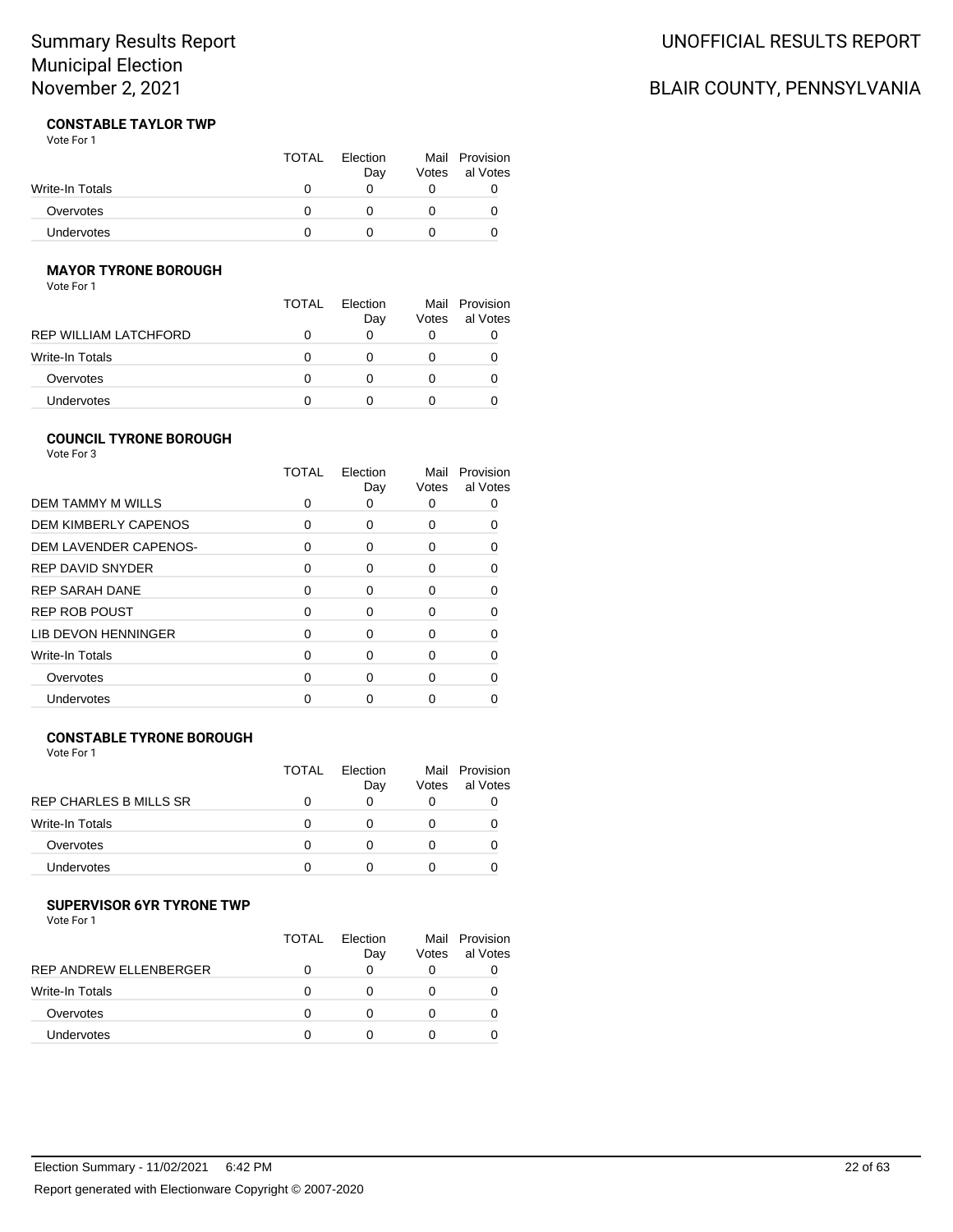# BLAIR COUNTY, PENNSYLVANIA

#### **SUPERVISOR 4YR TYRONE TWP** Vote For 1

|                        | TOTAL | Election<br>Day | Votes | Mail Provision<br>al Votes |
|------------------------|-------|-----------------|-------|----------------------------|
| REP SCOTT LOVELL       |       |                 |       |                            |
| <b>Write-In Totals</b> |       |                 |       |                            |
| Overvotes              |       |                 |       |                            |
| <b>Undervotes</b>      |       |                 |       |                            |

# **AUDITOR 6YR TYRONE TWP**

Vote For 1

|                   | TOTAL | Election<br>Day | Votes | Mail Provision<br>al Votes |
|-------------------|-------|-----------------|-------|----------------------------|
| REP BRIAN M KELLY |       | 0               | O     |                            |
| Write-In Totals   |       | $\mathbf{0}$    |       |                            |
| Overvotes         |       | 0               |       |                            |
| Undervotes        |       |                 |       |                            |

#### **AUDITOR 2YR TYRONE TWP**

Vote For 1

|                   | <b>TOTAL</b> | Election<br>Day | Votes | Mail Provision<br>al Votes |
|-------------------|--------------|-----------------|-------|----------------------------|
| Write-In Totals   | 0            |                 |       |                            |
| Overvotes         | O            |                 |       |                            |
| <b>Undervotes</b> |              |                 |       |                            |

## **TAX COLLECTOR TYRONE TWP**

Vote For 1

|                      | TOTAL | Election<br>Day | Votes | Mail Provision<br>al Votes |
|----------------------|-------|-----------------|-------|----------------------------|
| REP JOHN H BOLLINGER |       |                 |       |                            |
| Write-In Totals      |       |                 |       | O                          |
| Overvotes            |       |                 |       |                            |
| Undervotes           |       |                 |       |                            |

### **CONSTABLE TYRONE TWP**

Vote For 1

|                 | <b>TOTAL</b> | Election | Mail  | Provision |
|-----------------|--------------|----------|-------|-----------|
|                 |              | Day      | Votes | al Votes  |
| Write-In Totals |              |          |       |           |
| Overvotes       |              |          |       |           |
| Undervotes      |              |          |       |           |
|                 |              |          |       |           |

#### **MAYOR WILLIAMSBURG BOROUGH**

|                        | <b>TOTAL</b> | Flection<br>Day | Votes | Mail Provision<br>al Votes |
|------------------------|--------------|-----------------|-------|----------------------------|
| REP THEODORE R HYLE    |              |                 |       |                            |
| <b>Write-In Totals</b> |              |                 |       |                            |
| Overvotes              |              |                 |       |                            |
| Undervotes             |              |                 |       |                            |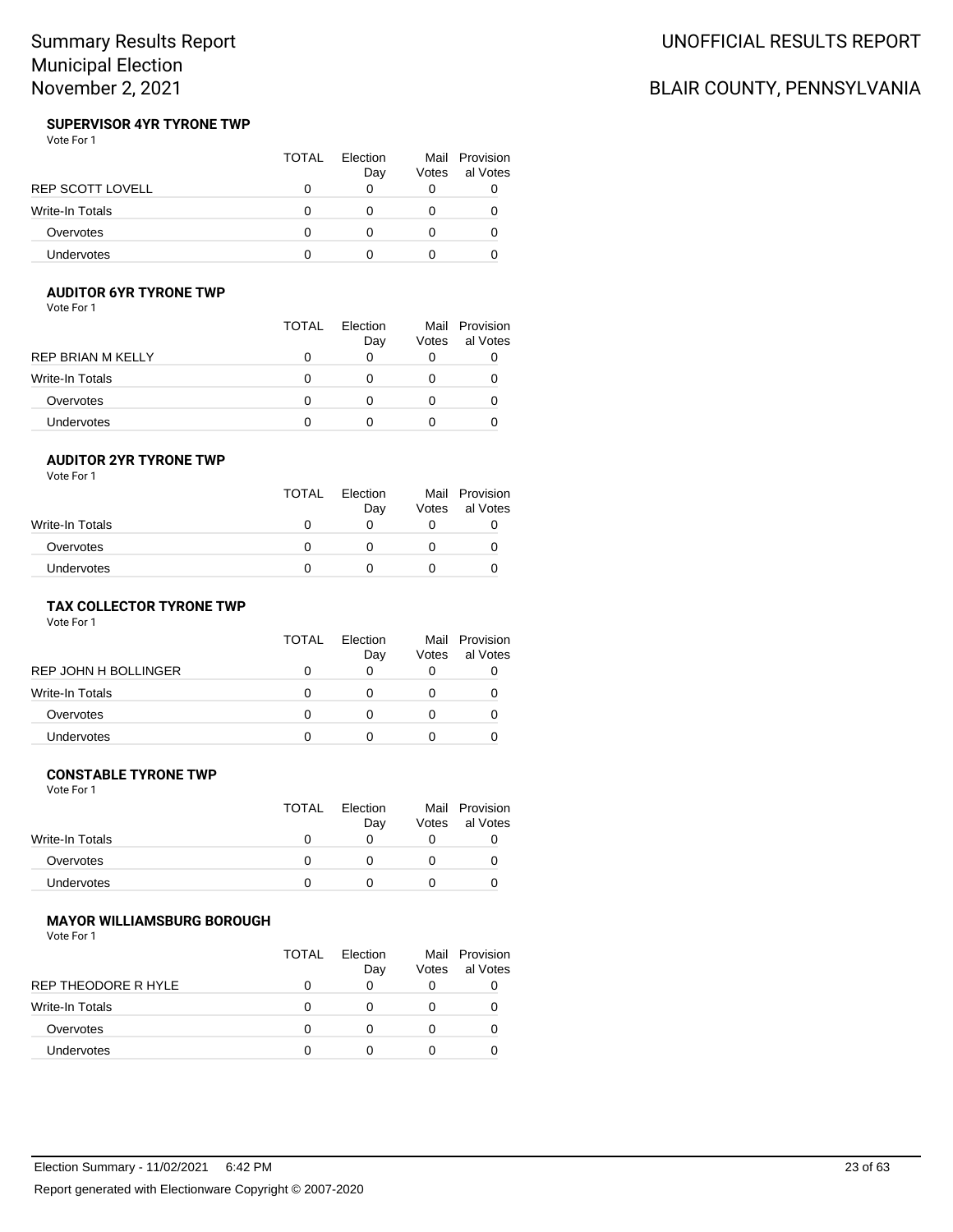|                             | TOTAL | Election<br>Day | Mail<br>Votes | Provision<br>al Votes |
|-----------------------------|-------|-----------------|---------------|-----------------------|
| DEM JONATHAN M DETWILER     | 0     | 0               |               |                       |
| <b>REP BRUCE A HAMILTON</b> | 0     | 0               | 0             |                       |
| REP PAULA A HAMILTON        | 0     | 0               | O             |                       |
| REP EDGAR C PATTERSON       | O     | 0               |               |                       |
| <b>REP DENNIS J HAMMEL</b>  | 0     | $\Omega$        | O             |                       |
| <b>Write-In Totals</b>      | O     | $\Omega$        | O             |                       |
| Overvotes                   | O     | $\Omega$        |               |                       |
| Undervotes                  |       |                 |               |                       |

## **COUNCIL 2YR WILLIAMSBURG BOROUGH**

Vote For 1

|                        | <b>TOTAL</b> | <b>Flection</b><br>Day | Votes | Mail Provision<br>al Votes |
|------------------------|--------------|------------------------|-------|----------------------------|
| <b>Write-In Totals</b> |              |                        |       |                            |
| Overvotes              |              |                        |       |                            |
| <b>Undervotes</b>      |              |                        |       |                            |

#### **AUDITOR 6YR WILLIAMSBURG BOROUGH** Vote For 1

|                 | <b>TOTAL</b> | Election<br>Day | Votes | Mail Provision<br>al Votes |
|-----------------|--------------|-----------------|-------|----------------------------|
| Write-In Totals |              |                 |       |                            |
| Overvotes       |              |                 |       |                            |
| Undervotes      |              |                 |       |                            |

## **AUDITOR 4YR WILLIAMSBURG BOROUGH**

Vote For 1

|                   | <b>TOTAL</b> | Election | Mail  | Provision |
|-------------------|--------------|----------|-------|-----------|
|                   |              | Day      | Votes | al Votes  |
| Write-In Totals   |              |          |       |           |
| Overvotes         |              |          |       |           |
| <b>Undervotes</b> |              |          |       |           |

## **AUDITOR 2YR WILLIAMSBURG BOROUGH**

Vote For 1

|                 | <b>TOTAL</b> | Election<br>Day | Votes | Mail Provision<br>al Votes |
|-----------------|--------------|-----------------|-------|----------------------------|
| Write-In Totals |              |                 |       |                            |
| Overvotes       |              |                 |       |                            |
| Undervotes      |              |                 |       |                            |

### **TAX COLLECTOR WILLIAMSBURG BOROUGH**

Vote For 1

|                        | <b>TOTAL</b> | <b>Flection</b><br>Day | Votes | Mail Provision<br>al Votes |
|------------------------|--------------|------------------------|-------|----------------------------|
| REP DAVID H MYERS      |              | O                      | O     |                            |
| <b>Write-In Totals</b> |              | 0                      |       |                            |
| Overvotes              |              | O                      |       |                            |
| <b>Undervotes</b>      |              |                        |       |                            |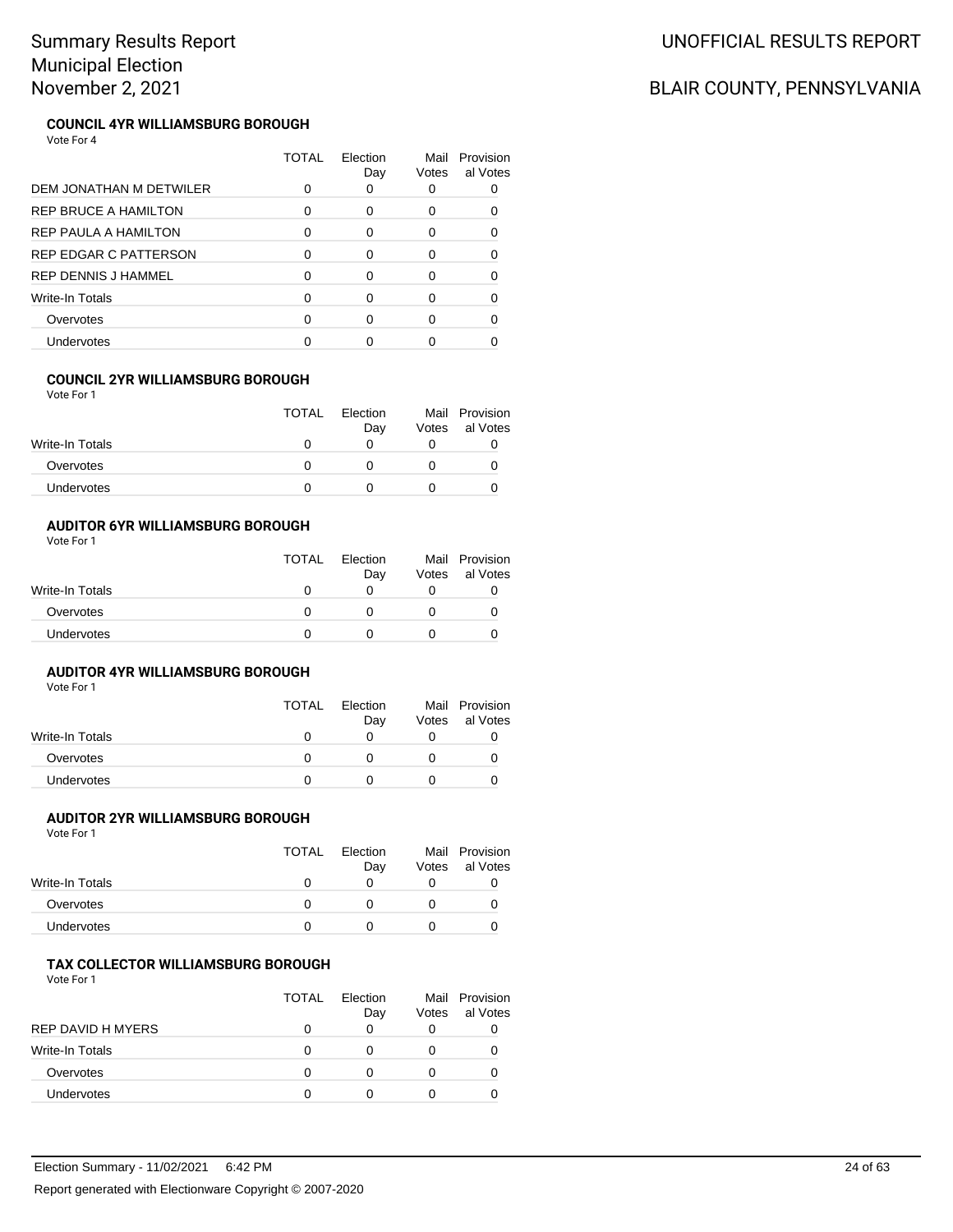#### **CONSTABLE WILLIAMSBURG BOROUGH** Vote For 1

|                 | <b>TOTAL</b> | Election<br>Dav | Votes | Mail Provision<br>al Votes |
|-----------------|--------------|-----------------|-------|----------------------------|
| Write-In Totals |              |                 |       |                            |
| Overvotes       |              |                 |       |                            |
| Undervotes      |              |                 |       |                            |

## **SUPERVISOR WOODBURY TWP**

Vote For 1

|                          | TOTAL | Election<br>Day   | Votes | Mail Provision<br>al Votes |
|--------------------------|-------|-------------------|-------|----------------------------|
| <b>REP JOE LANSBERRY</b> |       | 0                 |       |                            |
| Write-In Totals          |       |                   |       |                            |
| Overvotes                |       | 0                 |       |                            |
| Undervotes               |       | $\mathbf{\Omega}$ |       |                            |

## **AUDITOR 6YR WOODBURY TWP**

Vote For 1

| <b>TOTAL</b> | Election<br>Day | Votes | Mail Provision<br>al Votes |
|--------------|-----------------|-------|----------------------------|
|              |                 |       |                            |
|              |                 |       |                            |
|              |                 |       |                            |
|              |                 |       |                            |

# **AUDITOR 4YR WOODBURY TWP**

Vote For 1

|                   | <b>TOTAL</b> | <b>Flection</b><br>Day | Votes | Mail Provision<br>al Votes |
|-------------------|--------------|------------------------|-------|----------------------------|
| Write-In Totals   |              |                        |       |                            |
| Overvotes         | $^{\prime}$  |                        |       |                            |
| <b>Undervotes</b> |              |                        |       |                            |

### **TAX COLLECTOR WOODBURY TWP**

Vote For 1

|                             | <b>TOTAL</b> | Flection<br>Day | Votes | Mail Provision<br>al Votes |
|-----------------------------|--------------|-----------------|-------|----------------------------|
| <b>REP TINA L BOWMASTER</b> |              | 0               | O     |                            |
| Write-In Totals             |              |                 |       |                            |
| Overvotes                   |              |                 | 0     |                            |
| Undervotes                  |              |                 |       |                            |
|                             |              |                 |       |                            |

#### **CONSTABLE WOODBURY TWP**

Vote For 1

| <b>TOTAL</b> | Election<br>Day | Votes | Mail Provision<br>al Votes |
|--------------|-----------------|-------|----------------------------|
|              |                 |       |                            |
|              |                 |       |                            |
|              |                 |       |                            |
|              |                 |       |                            |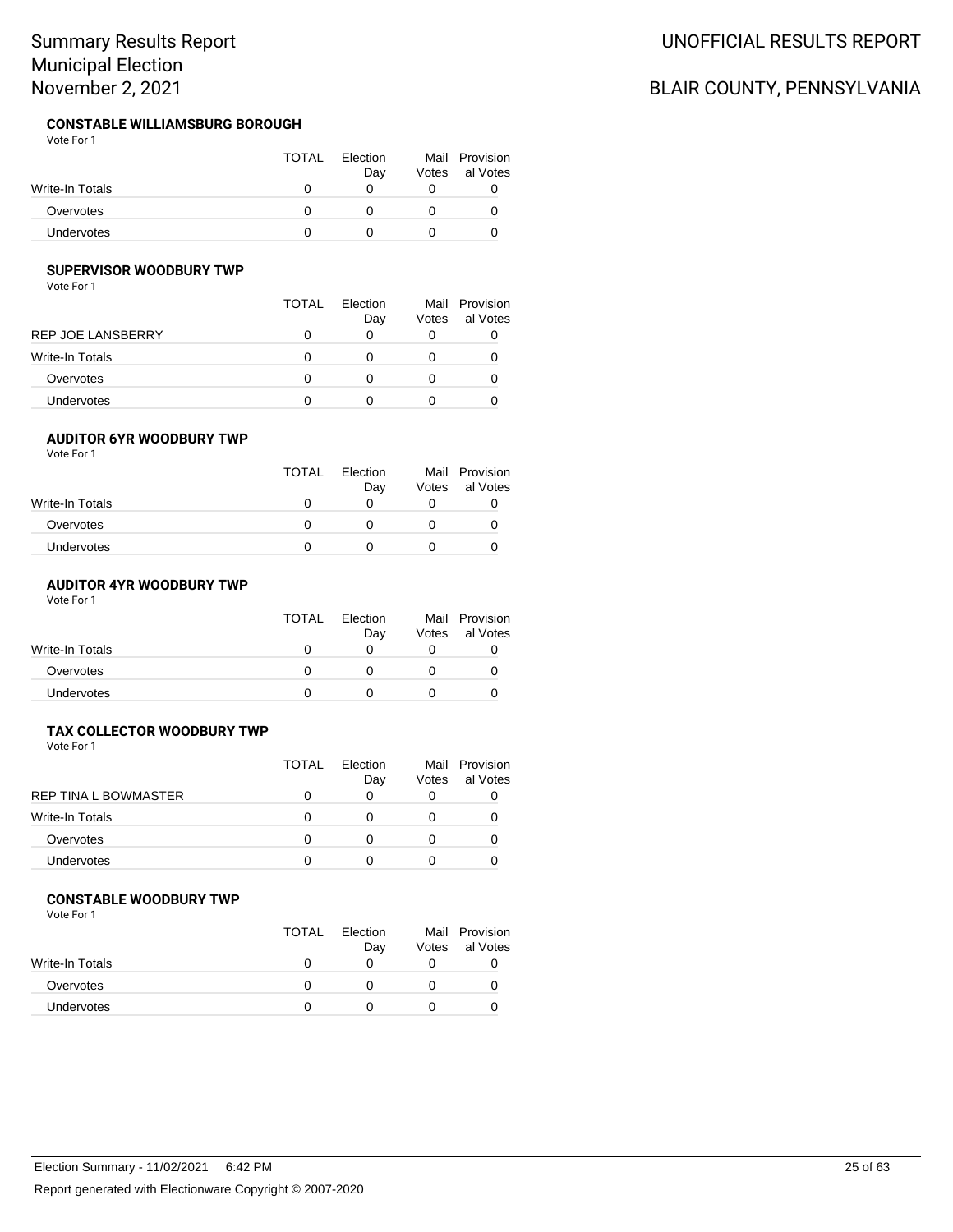#### **SCHOOL DIRECTOR 4YR ALTOONA AREA SCHOOL DISTRICT** Vote For 4

|                              | TOTAL | Election<br>Day | Mail<br>Votes | Provision<br>al Votes |
|------------------------------|-------|-----------------|---------------|-----------------------|
| DAR VAL MIGNOGNA             |       |                 |               |                       |
| DAR DAVID E FRANCIS          | 0     | 0               | 0             |                       |
| DEM TINA JOHNSTON            | 0     | ∩               | O             | n                     |
| DAR STEPHANIE MCGINNIS       | U     | ∩               | O             |                       |
| <b>REP KELLY IRWIN ADAMS</b> | O     | ∩               |               |                       |
| Write-In Totals              | O     | ∩               |               |                       |
| Overvotes                    |       |                 |               |                       |
| Undervotes                   |       |                 |               |                       |

### **SCHOOL DIRECTOR 2YR ALTOONA AREA SCHOOL DISTRICT**

Vote For 1

|                        | TOTAL | Election<br>Day | Mail<br>Votes | Provision<br>al Votes |
|------------------------|-------|-----------------|---------------|-----------------------|
| <b>DEM RICK HOOVER</b> |       |                 | 0             |                       |
| REP DAVID E. GREENWOOD |       | O               | Ω             |                       |
| <b>Write-In Totals</b> |       |                 |               |                       |
| Overvotes              |       | O               | $\mathbf{0}$  |                       |
| Undervotes             |       |                 |               |                       |

# **SCHOOL DIRECTOR BELLWOOD ANTIS SCHOOL DISTRICT**

Vote For 4

|                             | TOTAL | Election<br>Day | Mail<br>Votes | Provision<br>al Votes |
|-----------------------------|-------|-----------------|---------------|-----------------------|
| DAR THOMAS HAMMOND          |       | 0               | 0             |                       |
| <b>REP TIMOTHY J MALLON</b> | O     | 0               | Ω             |                       |
| <b>REP SETH D SAGER</b>     | ∩     | 0               | Ω             |                       |
| <b>REP MATTHEW GIBBONS</b>  | O     | 0               | O             |                       |
| Write-In Totals             | 0     | ∩               | O             |                       |
| Overvotes                   | ∩     | ∩               |               |                       |
| <b>Undervotes</b>           |       |                 |               |                       |

#### **SCHOOL DIRECTOR CLAYSBURG KIMMEL SCHOOL - GREENFIELD 1** Vote For 1

|                          | <b>TOTAL</b> | <b>Flection</b><br>Day | Votes | Mail Provision<br>al Votes |
|--------------------------|--------------|------------------------|-------|----------------------------|
| <b>REP MONA E ECKLEY</b> |              | 0                      |       |                            |
| <b>Write-In Totals</b>   |              | O                      |       |                            |
| Overvotes                |              | 0                      |       |                            |
| <b>Undervotes</b>        |              |                        |       |                            |

#### **SCHOOL DIRECTOR CLAYSBURG KIMMEL SCHOOL - GREENFIELD 2-3** Vote For 2

|                        | TOTAL | Election<br>Day | Votes | Mail Provision<br>al Votes |
|------------------------|-------|-----------------|-------|----------------------------|
| DAR JEREMY KNOTT       |       |                 |       |                            |
| <b>REP GERI MOCK</b>   | n     | Ω               |       |                            |
| <b>Write-In Totals</b> |       |                 |       |                            |
| Overvotes              |       |                 |       |                            |
| Undervotes             |       |                 |       |                            |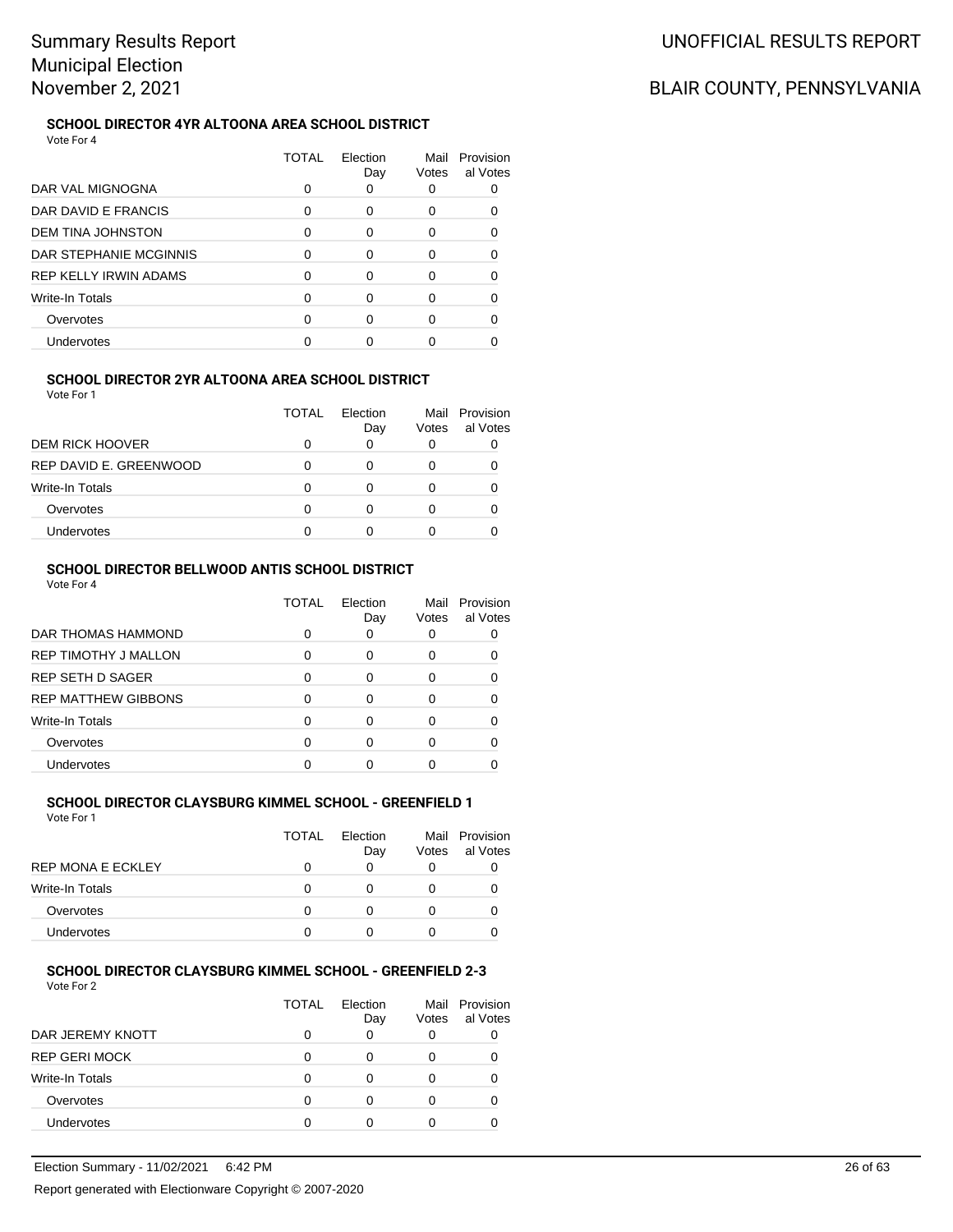#### **SCHOOL DIRECTOR HOLLIDAYSBURG AREA SCHOOL DISTRICT** Vote For 4

|                           | TOTAL | Election<br>Day | Mail<br>Votes | Provision<br>al Votes |
|---------------------------|-------|-----------------|---------------|-----------------------|
| DAR SCOTT S BRENNEMAN     | Ω     | 0               |               |                       |
| DAR RONALD P SOMMER       | 0     | 0               | 0             |                       |
| DEM CHRISTOPHER R GARMAN  |       | 0               |               |                       |
| DAR JENNIFER COSTANZA     | 0     | 0               |               |                       |
| <b>REP CARMEN B BILEK</b> |       | ∩               |               |                       |
| Write-In Totals           | O     |                 |               |                       |
| Overvotes                 |       |                 |               |                       |
| Undervotes                |       |                 |               |                       |

# **SCHOOL DIRECTOR 4YR SPRING COVE SCHOOL DISTRICT**

Vote For 4

|                           | TOTAL | Flection<br>Day | Mail<br>Votes | Provision<br>al Votes |
|---------------------------|-------|-----------------|---------------|-----------------------|
| DAR AMY ACKER-KNISELY     |       | 0               |               |                       |
| DAR LINDA KAY SMITH       | O     | 0               | Ω             |                       |
| DAR JOHN R BIDDLE         | ∩     | 0               |               |                       |
| <b>REP CHUCK GOJMERAC</b> | O     | 0               | 0             |                       |
| Write-In Totals           | O     | ∩               | 0             |                       |
| Overvotes                 | ∩     | ∩               | U             |                       |
| <b>Undervotes</b>         |       |                 |               |                       |

### **SCHOOL DIRECTOR 2YR SPRING COVE SCHOOL DISTRICT**

Vote For 1

|                           | TOTAL | Flection<br>Day | Mail<br>Votes | Provision<br>al Votes |
|---------------------------|-------|-----------------|---------------|-----------------------|
| <b>REP CHUCK GOJMERAC</b> |       |                 |               |                       |
| Write-In Totals           |       |                 |               |                       |
| Overvotes                 |       |                 |               |                       |
| Undervotes                |       |                 |               |                       |

# **SCHOOL DIRECTOR TYRONE AREA SCHOOL DISTRICT**

Vote For 4

| TOTAL | Election<br>Day | Mail<br>Votes | Provision<br>al Votes |
|-------|-----------------|---------------|-----------------------|
| O     | 0               | O             |                       |
| 0     | 0               | Ω             |                       |
| 0     | 0               | 0             |                       |
| 0     | 0               | 0             |                       |
| 0     | $\Omega$        | 0             |                       |
| 0     | $\Omega$        | 0             |                       |
| 0     | ∩               | 0             |                       |
|       | n               |               |                       |
|       |                 |               |                       |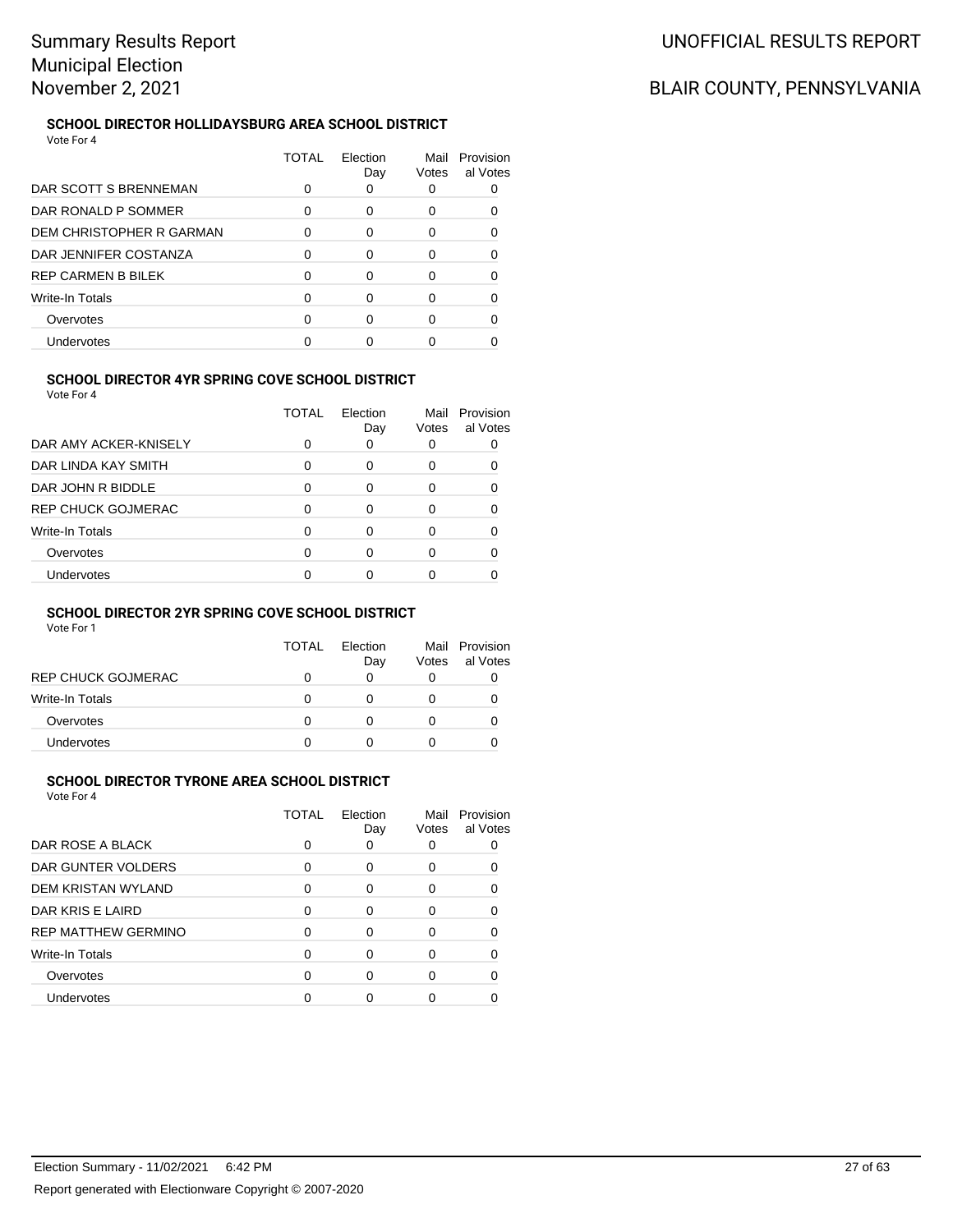# BLAIR COUNTY, PENNSYLVANIA

#### **SCHOOL DIRECTOR WILLIAMSBURG COMMUNITY SCHOOL DISTRICT - CATHARINE TWP** Vote For 2

|                              | TOTAL | <b>Flection</b><br>Day | Votes | Mail Provision<br>al Votes |
|------------------------------|-------|------------------------|-------|----------------------------|
| <b>REP BENJAMIN POSTLES</b>  |       | 0                      | 0     |                            |
| <b>REP LOUIS C BRENNEMAN</b> |       |                        |       |                            |
| <b>Write-In Totals</b>       |       |                        |       |                            |
| Overvotes                    |       |                        |       |                            |
| <b>Undervotes</b>            |       |                        |       |                            |

#### **SCHOOL DIRECTOR WILLIAMSBURG COMMUNITY SCHOOL DISTRICT - WILLIAMSBURG BORO** Vote For 1

| 1 U U U                       | <b>TOTAL</b> | <b>Flection</b><br>Day | Votes | Mail Provision<br>al Votes |
|-------------------------------|--------------|------------------------|-------|----------------------------|
| <b>REP MARION PHEASANT JR</b> |              |                        |       |                            |
| Write-In Totals               |              |                        |       |                            |
| Overvotes                     |              |                        |       |                            |
| Undervotes                    |              |                        |       |                            |

# **SCHOOL DIRECTOR 4YR WILLIAMSBURG COMMUNITY SCHOOL DISTRICT - WOODBURY TWP**

Vote For 1

|                   | <b>TOTAL</b> | Election<br>Day | Votes | Mail Provision<br>al Votes |
|-------------------|--------------|-----------------|-------|----------------------------|
| Write-In Totals   |              |                 |       |                            |
| Overvotes         |              |                 |       |                            |
| <b>Undervotes</b> |              |                 |       |                            |

## **SCHOOL DIRECTOR 2YR WILLIAMSBURG COMMUNITY SCHOOL DISTRICT - WOODBURY TWP**

Vote For 1

|                          | TOTAL | Flection<br>Day | Votes | Mail Provision<br>al Votes |
|--------------------------|-------|-----------------|-------|----------------------------|
| REP TIMOTHY A STROHMEYER |       | O               | O     |                            |
| <b>Write-In Totals</b>   | O     |                 |       |                            |
| Overvotes                | O     | 0               |       |                            |
| <b>Undervotes</b>        | O     |                 |       |                            |

### **SCHOOL DIRECTOR 4YR PENN CAMBRIA SCHOOL DISTRICT**

Vote For 4

|                     | TOTAL | Flection<br>Day | Mail<br>Votes | Provision<br>al Votes |
|---------------------|-------|-----------------|---------------|-----------------------|
| DAR TERRY M KRUG    | 0     | 0               |               |                       |
| DAR RUDY MCCARTHY   | 0     | 0               | O             |                       |
| DAR MATTHEW KEARNEY | 0     | O               |               |                       |
| DAR CALEB DRENNING  | ∩     | ∩               | ∩             |                       |
| Write-In Totals     | 0     | Ω               |               |                       |
| Overvotes           | 0     | 0               | U             |                       |
| Undervotes          | O     |                 |               |                       |

#### **SCHOOL DIRECTOR 2YR PENN CAMBRIA SCHOOL DISTRICT** Vote For 1

|                 | <b>TOTAL</b> | Election<br>Day | Votes | Mail Provision<br>al Votes |
|-----------------|--------------|-----------------|-------|----------------------------|
| Write-In Totals | 0            |                 |       |                            |
| Overvotes       | O            |                 |       |                            |
| Undervotes      |              |                 |       |                            |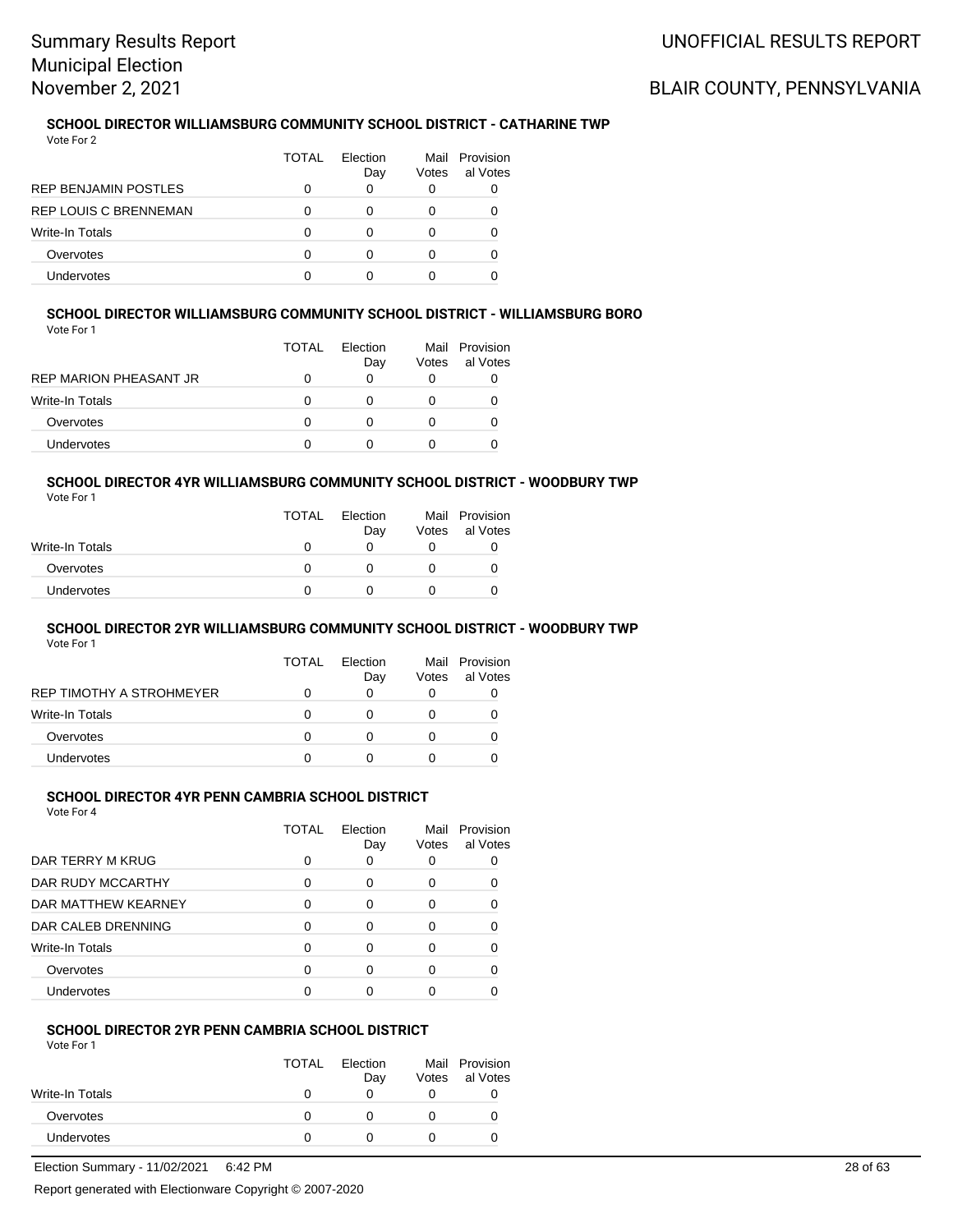# BLAIR COUNTY, PENNSYLVANIA

#### **JUDGE OF ELECTION ALTOONA 1** Vote For 1

|                        | TOTAL | Election<br>Day | Votes | Mail Provision<br>al Votes |
|------------------------|-------|-----------------|-------|----------------------------|
| DEM RACHEL KORMAN      |       |                 |       |                            |
| <b>Write-In Totals</b> |       |                 |       |                            |
| Overvotes              |       |                 |       |                            |
| <b>Undervotes</b>      |       |                 |       |                            |

## **JUDGE OF ELECTION ALTOONA 2-1**

Vote For 1

|                 | <b>TOTAL</b> | Election<br>Day | Votes | Mail Provision<br>al Votes |
|-----------------|--------------|-----------------|-------|----------------------------|
| Write-In Totals |              |                 |       |                            |
| Overvotes       | 0            |                 |       |                            |
| Undervotes      |              |                 |       |                            |

## **JUDGE OF ELECTION ALTOONA 2-2**

Vote For 1

|                        | <b>TOTAL</b> | Election<br>Day | Votes | Mail Provision<br>al Votes |
|------------------------|--------------|-----------------|-------|----------------------------|
| <b>Write-In Totals</b> |              |                 |       |                            |
| Overvotes              |              |                 |       |                            |
| <b>Undervotes</b>      |              |                 |       |                            |
|                        |              |                 |       |                            |

# **JUDGE OF ELECTION ALTOONA 3-1**

Vote For 1

|                   | <b>TOTAL</b> | Election<br>Day | Votes | Mail Provision<br>al Votes |
|-------------------|--------------|-----------------|-------|----------------------------|
| Write-In Totals   |              |                 |       |                            |
| Overvotes         |              |                 |       |                            |
| <b>Undervotes</b> |              |                 |       |                            |

# **JUDGE OF ELECTION ALTOONA 3-2**

Vote For 1

|                   | TOTAL | Election | Mail  | Provision |
|-------------------|-------|----------|-------|-----------|
|                   |       | Day      | Votes | al Votes  |
| Write-In Totals   |       |          |       |           |
| Overvotes         |       |          |       |           |
| <b>Undervotes</b> |       |          |       |           |

## **JUDGE OF ELECTION ALTOONA 4-1**

Vote For 1

|                 | <b>TOTAL</b> | Election<br>Day | Mail<br>Votes | Provision<br>al Votes |
|-----------------|--------------|-----------------|---------------|-----------------------|
| Write-In Totals |              |                 |               |                       |
| Overvotes       |              |                 |               |                       |
| Undervotes      |              |                 |               |                       |

#### **JUDGE OF ELECTION ALTOONA 4-2** Vote For 1

|                 | <b>TOTAL</b> | Election<br>Day | Votes | Mail Provision<br>al Votes |
|-----------------|--------------|-----------------|-------|----------------------------|
| Write-In Totals |              |                 |       |                            |
| Overvotes       |              |                 |       |                            |
| Undervotes      |              |                 |       |                            |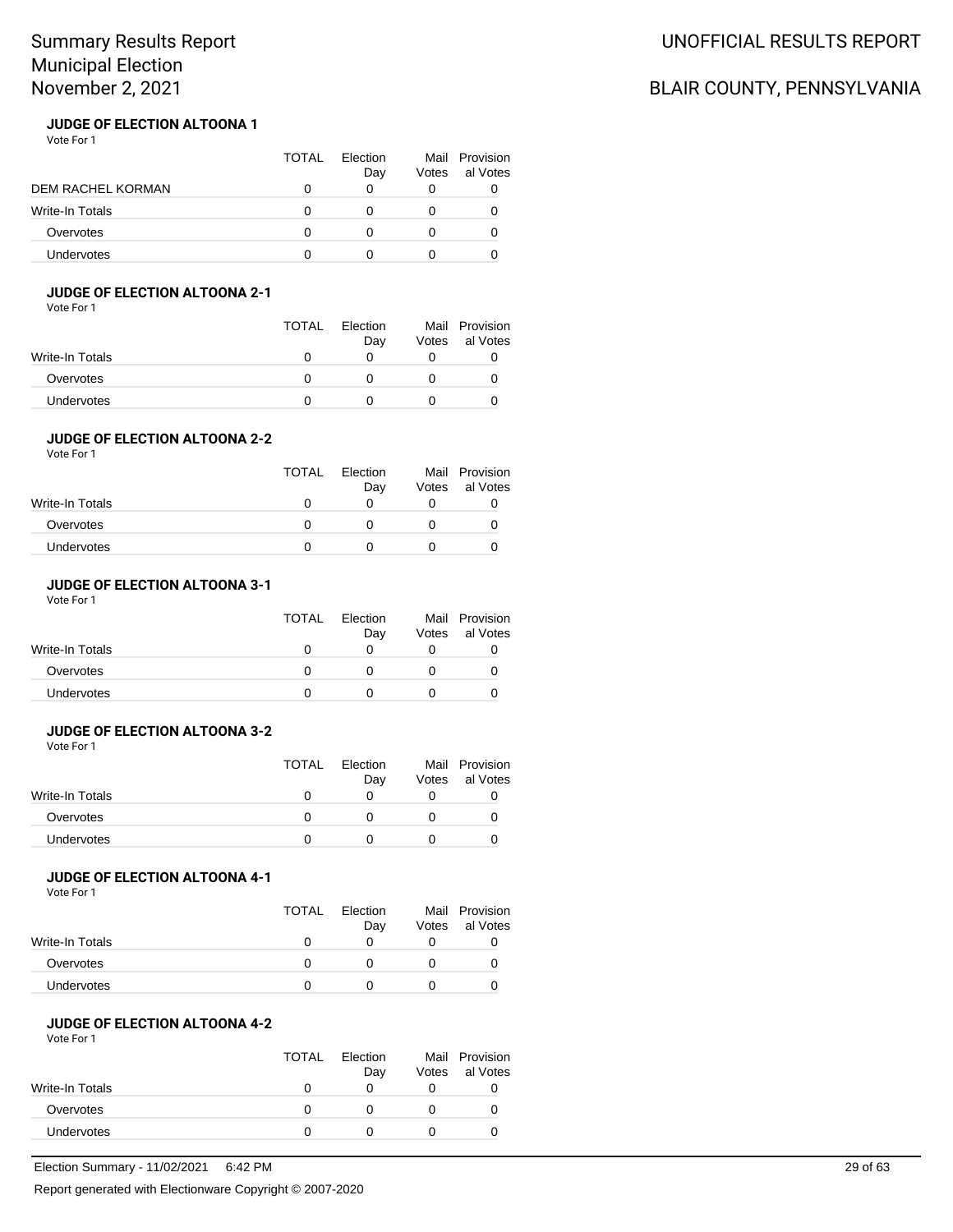#### **JUDGE OF ELECTION ALTOONA 5-1** Vote For 1

|                 | TOTAL | Election<br>Dav | Votes | Mail Provision<br>al Votes |
|-----------------|-------|-----------------|-------|----------------------------|
| Write-In Totals |       |                 |       |                            |
| Overvotes       |       |                 |       |                            |
| Undervotes      |       |                 |       |                            |

## **JUDGE OF ELECTION ALTOONA 5-2**

Vote For 1

|                         | TOTAL | <b>Flection</b><br>Day | Mail<br>Votes | Provision<br>al Votes |
|-------------------------|-------|------------------------|---------------|-----------------------|
| DEM PATRICIA L FLANAGAN |       | O                      |               |                       |
| Write-In Totals         |       | 0                      |               |                       |
| Overvotes               |       | 0                      |               |                       |
| <b>Undervotes</b>       |       | $\mathbf{I}$           |               |                       |

## **JUDGE OF ELECTION ALTOONA 5-3**

Vote For 1

| <b>TOTAL</b> | Election<br>Day | Votes | Mail Provision<br>al Votes |
|--------------|-----------------|-------|----------------------------|
|              |                 |       |                            |
|              |                 |       |                            |
|              |                 |       |                            |
|              |                 |       |                            |

# **JUDGE OF ELECTION ALTOONA 6-1**

Vote For 1

|                   | <b>TOTAL</b> | Election<br>Day | Votes | Mail Provision<br>al Votes |
|-------------------|--------------|-----------------|-------|----------------------------|
| Write-In Totals   |              |                 |       |                            |
| Overvotes         | $^{\prime}$  |                 |       |                            |
| <b>Undervotes</b> |              |                 |       |                            |

## **JUDGE OF ELECTION ALTOONA 6-2**

Vote For 1

|                   | <b>TOTAL</b> | Election |       | Mail Provision |
|-------------------|--------------|----------|-------|----------------|
|                   |              | Day      | Votes | al Votes       |
| Write-In Totals   |              |          |       |                |
| Overvotes         |              |          |       |                |
| <b>Undervotes</b> |              |          |       |                |

## **JUDGE OF ELECTION ALTOONA 6-3**

Vote For 1

|                 | <b>TOTAL</b> | Election | Mail  | Provision |
|-----------------|--------------|----------|-------|-----------|
|                 |              | Day      | Votes | al Votes  |
| Write-In Totals |              |          |       |           |
| Overvotes       |              |          |       |           |
| Undervotes      |              |          |       |           |

#### **JUDGE OF ELECTION ALTOONA 6-4** Vote For 1

|                 | <b>TOTAL</b> | Election<br>Day | Votes | Mail Provision<br>al Votes |
|-----------------|--------------|-----------------|-------|----------------------------|
| Write-In Totals |              |                 |       |                            |
| Overvotes       |              |                 | O     |                            |
| Undervotes      |              |                 |       |                            |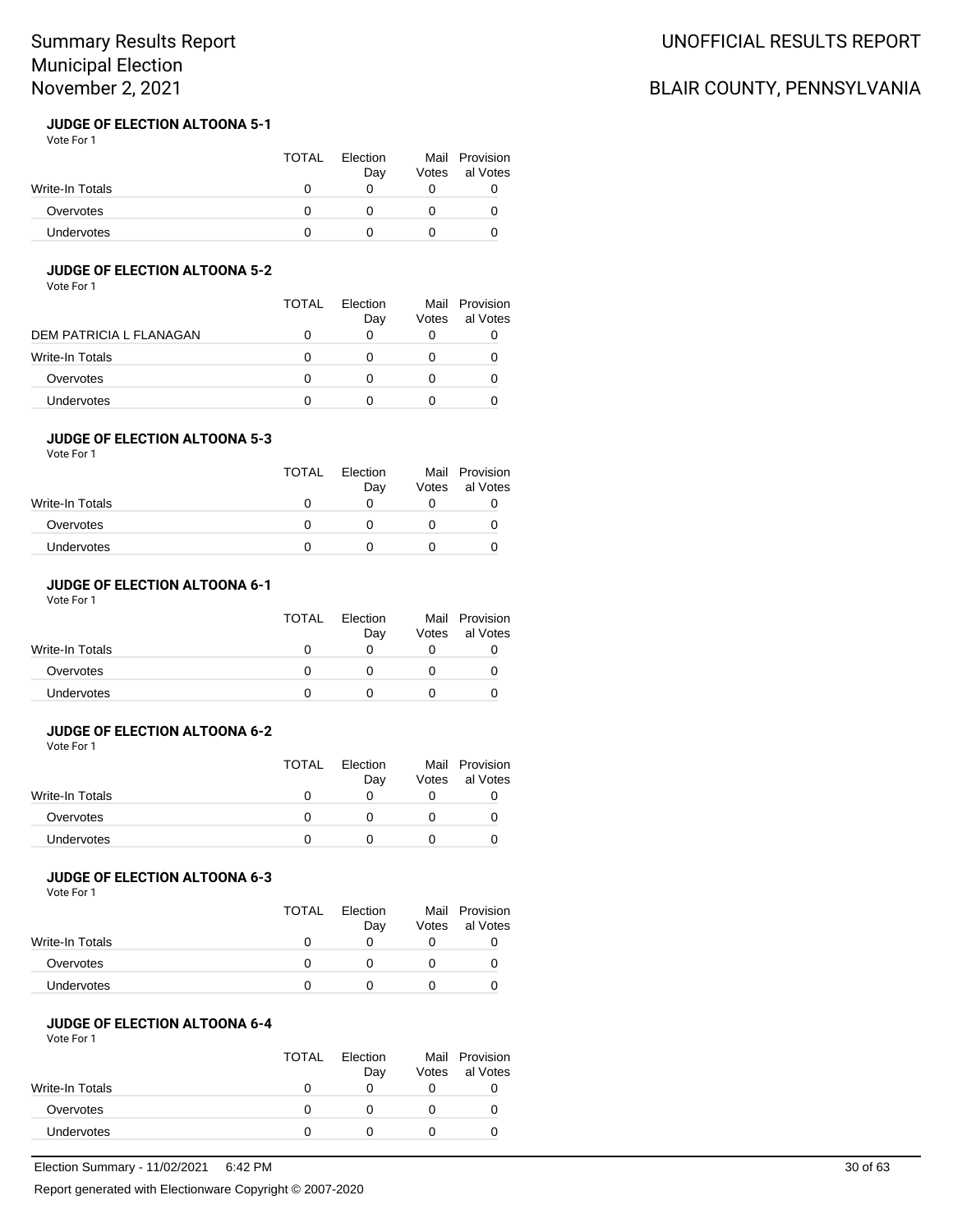## **JUDGE OF ELECTION ALTOONA 7**

| Vote For 1      |              |                 |       |                            |
|-----------------|--------------|-----------------|-------|----------------------------|
|                 | <b>TOTAL</b> | Election<br>Day | Votes | Mail Provision<br>al Votes |
| Write-In Totals | O            |                 |       |                            |
| Overvotes       | 0            |                 |       |                            |
| Undervotes      | n            |                 |       |                            |

### **JUDGE OF ELECTION ALTOONA 8-1**

Vote For 1

|                          | TOTAL             | Flection | Mail  | Provision |
|--------------------------|-------------------|----------|-------|-----------|
|                          |                   | Day      | Votes | al Votes  |
| <b>REP ESTHER BROOKS</b> | $\mathbf{0}$      |          |       |           |
| Write-In Totals          | O                 |          |       |           |
| Overvotes                | O                 |          |       |           |
| Undervotes               | $\mathbf{\Omega}$ |          |       |           |

## **JUDGE OF ELECTION ALTOONA 8-2**

Vote For 1

| <b>TOTAL</b> | Election<br>Day | Votes | Mail Provision<br>al Votes |
|--------------|-----------------|-------|----------------------------|
|              |                 |       |                            |
|              |                 |       |                            |
|              |                 |       |                            |
|              |                 |       |                            |

## **JUDGE OF ELECTION ALTOONA 9**

Vote For 1

|                   | <b>TOTAL</b> | Election<br>Day | Votes | Mail Provision<br>al Votes |
|-------------------|--------------|-----------------|-------|----------------------------|
| Write-In Totals   |              |                 |       |                            |
| Overvotes         | $^{\prime}$  |                 |       |                            |
| <b>Undervotes</b> |              |                 |       |                            |

## **JUDGE OF ELECTION ALTOONA 10-1**

Vote For 1

|                   | TOTAL | Election<br>Day | Votes | Mail Provision<br>al Votes |
|-------------------|-------|-----------------|-------|----------------------------|
| Write-In Totals   |       |                 |       |                            |
| Overvotes         |       |                 |       |                            |
| <b>Undervotes</b> |       |                 |       |                            |

## **JUDGE OF ELECTION ALTOONA 10-2**

Vote For 1

|                              | TOTAL | <b>Flection</b><br>Day | Votes | Mail Provision<br>al Votes |
|------------------------------|-------|------------------------|-------|----------------------------|
| DEM ROSE-ELLEN M BALASCO     |       | 0                      | O     |                            |
| <b>REP HELEN V EHGARTNER</b> | O     |                        |       |                            |
| <b>Write-In Totals</b>       | O     | O                      |       |                            |
| Overvotes                    | O     | O                      |       |                            |
| Undervotes                   |       |                        |       |                            |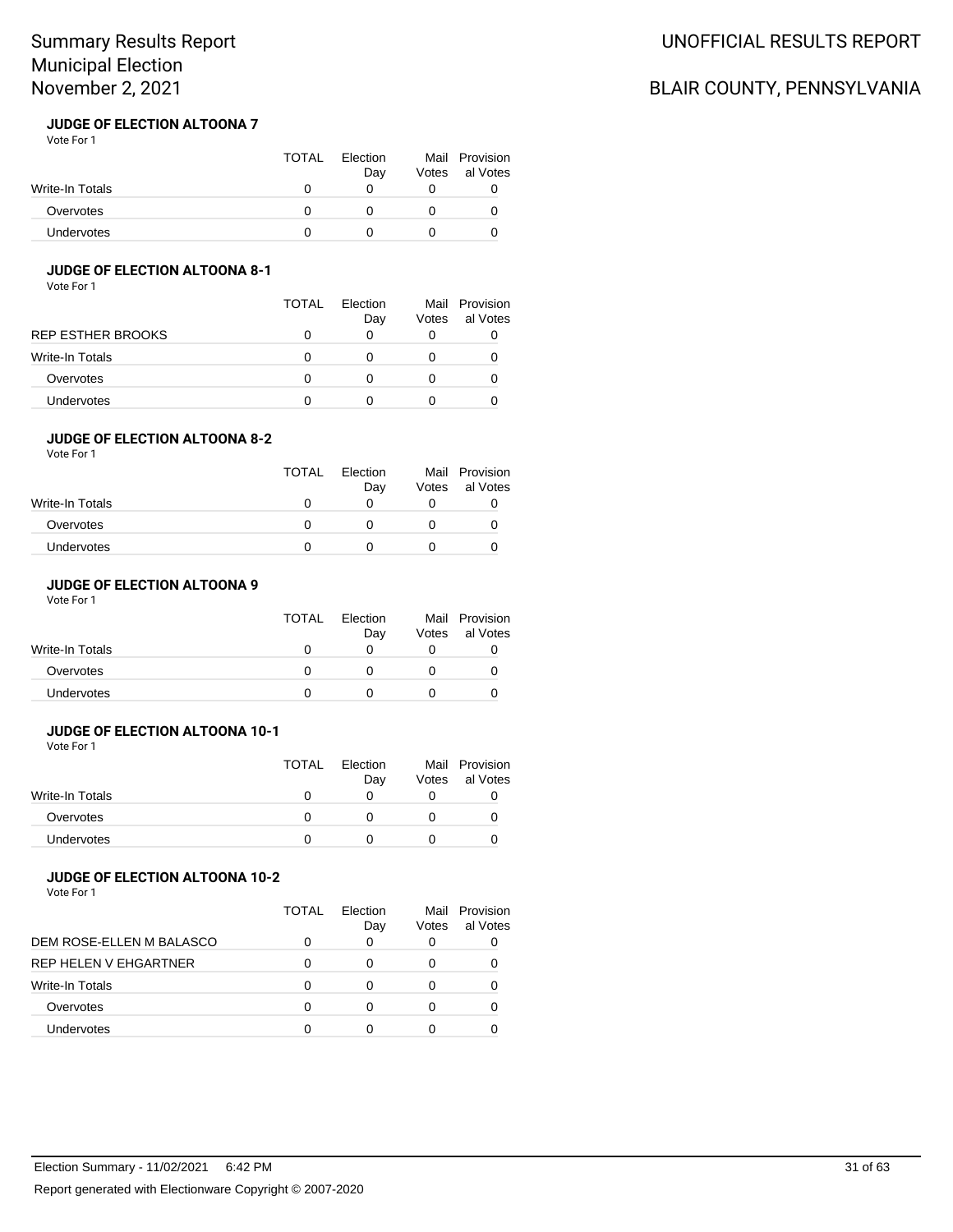#### **JUDGE OF ELECTION ALTOONA 11-1** Vote For 1

|                 | TOTAL | Election<br>Dav | Votes | Mail Provision<br>al Votes |
|-----------------|-------|-----------------|-------|----------------------------|
| Write-In Totals |       |                 |       |                            |
| Overvotes       |       |                 |       |                            |
| Undervotes      |       |                 |       |                            |

## **JUDGE OF ELECTION ALTOONA 11-2**

Vote For 1

|                     | <b>TOTAL</b> | Flection<br>Day | Votes | Mail Provision<br>al Votes |
|---------------------|--------------|-----------------|-------|----------------------------|
| DEM PATRICIA A GOOD | 0            | 0               |       |                            |
| Write-In Totals     | O            |                 |       |                            |
| Overvotes           | O            |                 |       |                            |
| Undervotes          | $^{\circ}$   |                 |       |                            |

## **JUDGE OF ELECTION ALTOONA 12-1**

Vote For 1

| <b>TOTAL</b> | Election<br>Day | Votes | Mail Provision<br>al Votes |
|--------------|-----------------|-------|----------------------------|
|              |                 |       |                            |
|              |                 |       |                            |
|              |                 |       |                            |
|              |                 |       |                            |

# **JUDGE OF ELECTION ALTOONA 12-2**

Vote For 1

|                   | TOTAL        | Election<br>Day | Votes | Mail Provision<br>al Votes |
|-------------------|--------------|-----------------|-------|----------------------------|
| Write-In Totals   |              |                 |       |                            |
| Overvotes         | $\mathbf{I}$ |                 |       |                            |
| <b>Undervotes</b> |              |                 |       |                            |

# **JUDGE OF ELECTION ALTOONA 12-3**

Vote For 1

|                   | <b>TOTAL</b> | Election | Mail  | Provision |
|-------------------|--------------|----------|-------|-----------|
|                   |              | Day      | Votes | al Votes  |
| Write-In Totals   |              |          |       |           |
| Overvotes         |              |          |       |           |
| <b>Undervotes</b> |              |          |       |           |

## **JUDGE OF ELECTION ALTOONA 12-4**

Vote For 1

|                   | TOTAL | Flection<br>Day | Mail<br>Votes | Provision<br>al Votes |
|-------------------|-------|-----------------|---------------|-----------------------|
| DEM LAURA ROTUNNO |       |                 | 0             |                       |
| Write-In Totals   |       |                 |               |                       |
| Overvotes         |       |                 |               |                       |
| <b>Undervotes</b> |       |                 |               |                       |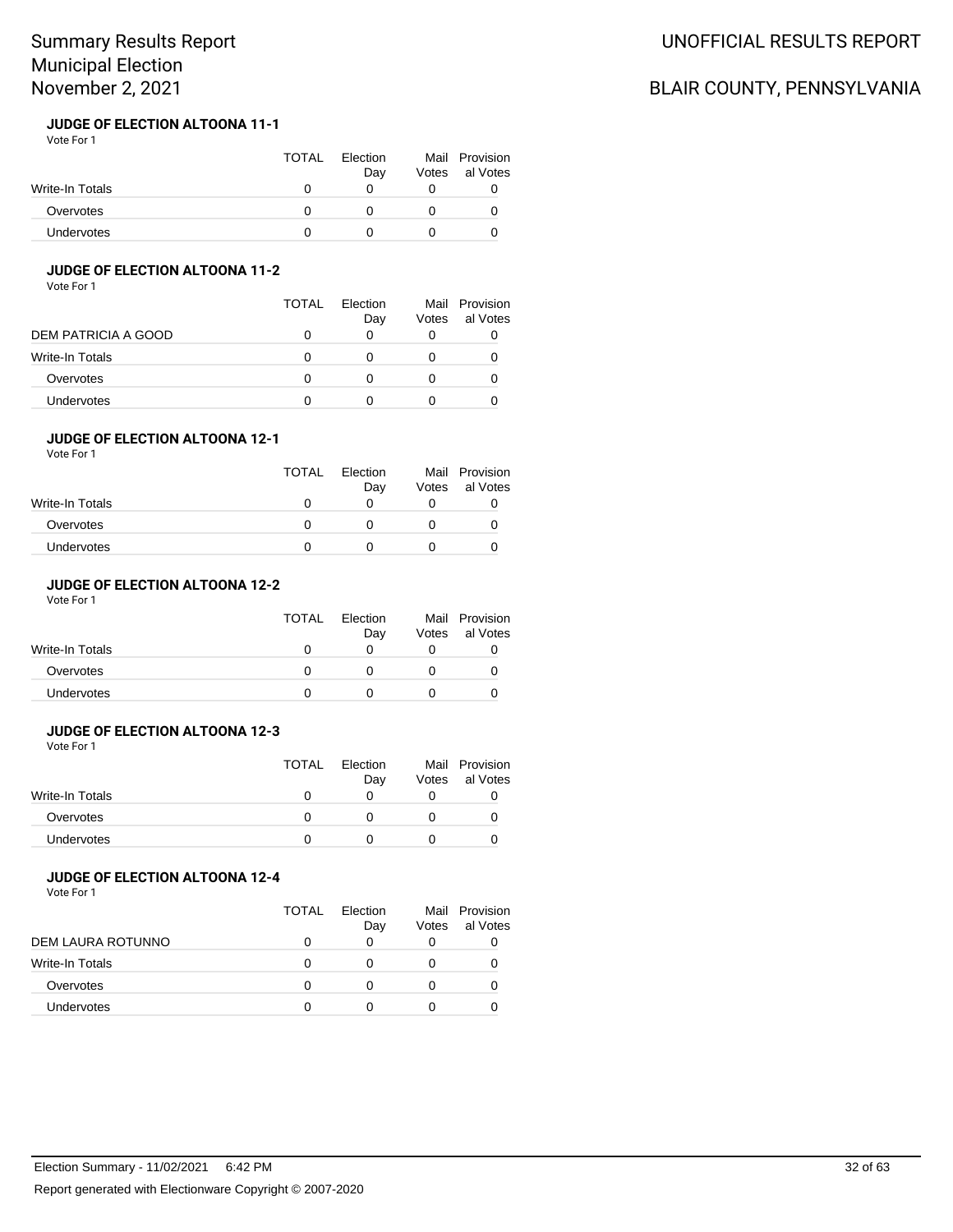#### **JUDGE OF ELECTION ALTOONA 13-1** Vote For 1

|                 | TOTAL | Election<br>Dav | Votes | Mail Provision<br>al Votes |
|-----------------|-------|-----------------|-------|----------------------------|
| Write-In Totals |       |                 |       |                            |
| Overvotes       |       |                 |       |                            |
| Undervotes      |       |                 |       |                            |

## **JUDGE OF ELECTION ALTOONA 13-2**

Vote For 1

|                 | TOTAL | Election<br>Day | Votes | Mail Provision<br>al Votes |
|-----------------|-------|-----------------|-------|----------------------------|
| Write-In Totals |       |                 |       |                            |
| Overvotes       |       |                 |       |                            |
| Undervotes      |       |                 |       |                            |

#### **JUDGE OF ELECTION ALTOONA 13-3** Vote For 1

| 1 J J J J J J           | TOTAL | Election<br>Day | Votes | Mail Provision<br>al Votes |
|-------------------------|-------|-----------------|-------|----------------------------|
| <b>REP MARK A MOYER</b> |       |                 | O     |                            |
| Write-In Totals         |       |                 |       |                            |
| Overvotes               |       |                 |       |                            |
| Undervotes              |       |                 |       |                            |

# **JUDGE OF ELECTION ALTOONA 13-4**

Vote For 1

| <b>TOTAL</b> | Election<br>Day | Votes | Mail Provision<br>al Votes |
|--------------|-----------------|-------|----------------------------|
|              |                 |       |                            |
| $^{\prime}$  |                 |       |                            |
|              |                 |       |                            |
|              |                 |       |                            |

## **JUDGE OF ELECTION ALTOONA 14-1**

Vote For 1

|                   | TOTAL | <b>Flection</b><br>Day | Votes | Mail Provision<br>al Votes |
|-------------------|-------|------------------------|-------|----------------------------|
| Write-In Totals   |       |                        |       |                            |
| Overvotes         |       |                        |       |                            |
| <b>Undervotes</b> |       |                        |       |                            |

## **JUDGE OF ELECTION ALTOONA 14-2**

Vote For 1

|                       | TOTAL | Flection<br>Day | Votes | Mail Provision<br>al Votes |
|-----------------------|-------|-----------------|-------|----------------------------|
| DEM ROBERT F HOUSEMAN |       |                 | O     |                            |
| Write-In Totals       |       |                 |       |                            |
| Overvotes             |       |                 |       |                            |
| <b>Undervotes</b>     |       |                 |       |                            |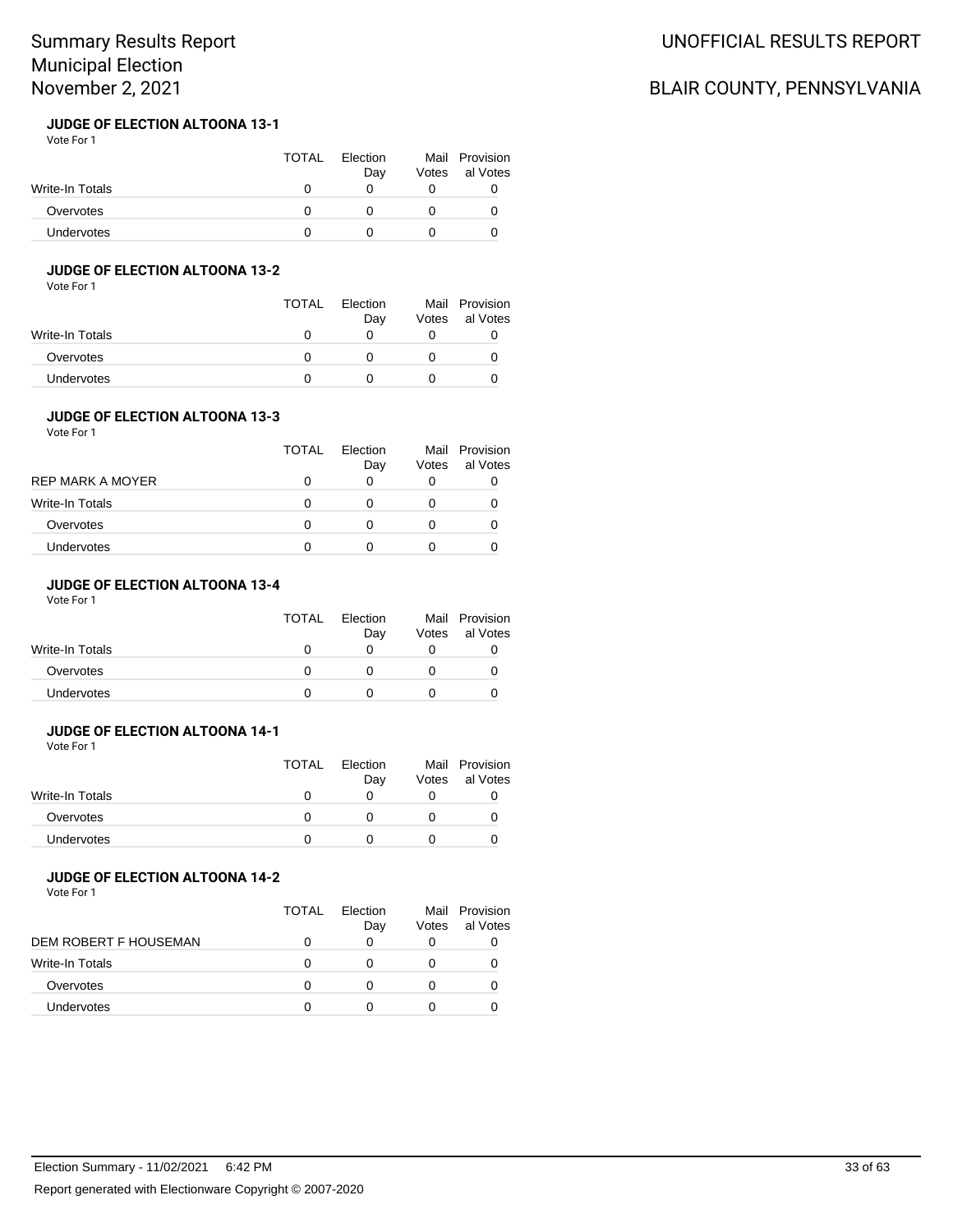#### **JUDGE OF ELECTION ALTOONA 14-3** Vote For 1

|                   | <b>TOTAL</b> | Election<br>Dav | Votes | Mail Provision<br>al Votes |
|-------------------|--------------|-----------------|-------|----------------------------|
| Write-In Totals   |              |                 |       |                            |
| Overvotes         |              |                 |       |                            |
| <b>Undervotes</b> |              |                 |       |                            |

# **JUDGE OF ELECTION ALLEGHENY TWP 1**

Vote For 1

|                 | <b>TOTAL</b> | Election<br>Day | Mail<br>Votes | Provision<br>al Votes |
|-----------------|--------------|-----------------|---------------|-----------------------|
| Write-In Totals | $\mathbf{0}$ | $\mathbf{I}$    |               |                       |
| Overvotes       |              |                 |               |                       |
| Undervotes      |              |                 |               |                       |

### **JUDGE OF ELECTION ALLEGHENY TWP 2**

Vote For 1

|                        | TOTAL    | Election<br>Day | Votes | Mail Provision<br>al Votes |
|------------------------|----------|-----------------|-------|----------------------------|
| REP APRYL D SMITH      |          | O               |       |                            |
| <b>Write-In Totals</b> | $\Omega$ | 0               |       |                            |
| Overvotes              | O        | 0               |       |                            |
| <b>Undervotes</b>      |          |                 |       |                            |

## **JUDGE OF ELECTION ALLEGHENY TWP 3**

Vote For 1

|                   | <b>TOTAL</b> | Election<br>Day | Votes | Mail Provision<br>al Votes |
|-------------------|--------------|-----------------|-------|----------------------------|
| Write-In Totals   |              |                 |       |                            |
| Overvotes         |              |                 |       |                            |
| <b>Undervotes</b> |              |                 |       |                            |

### **JUDGE OF ELECTION ALLEGHENY TWP 4**

Vote For 1

|                   | <b>TOTAL</b> | Flection<br>Day | Votes | Mail Provision<br>al Votes |
|-------------------|--------------|-----------------|-------|----------------------------|
| REP PEARL A MCKEE |              |                 | 0     |                            |
| Write-In Totals   |              |                 | 0     |                            |
| Overvotes         |              |                 | 0     |                            |
| <b>Undervotes</b> |              |                 |       |                            |
|                   |              |                 |       |                            |

### **JUDGE OF ELECTION ANTIS TWP 1**

Vote For 1

|                   | <b>TOTAL</b> | Election<br>Day | Votes | Mail Provision<br>al Votes |
|-------------------|--------------|-----------------|-------|----------------------------|
| Write-In Totals   |              |                 |       |                            |
| Overvotes         |              |                 |       |                            |
| <b>Undervotes</b> |              |                 |       |                            |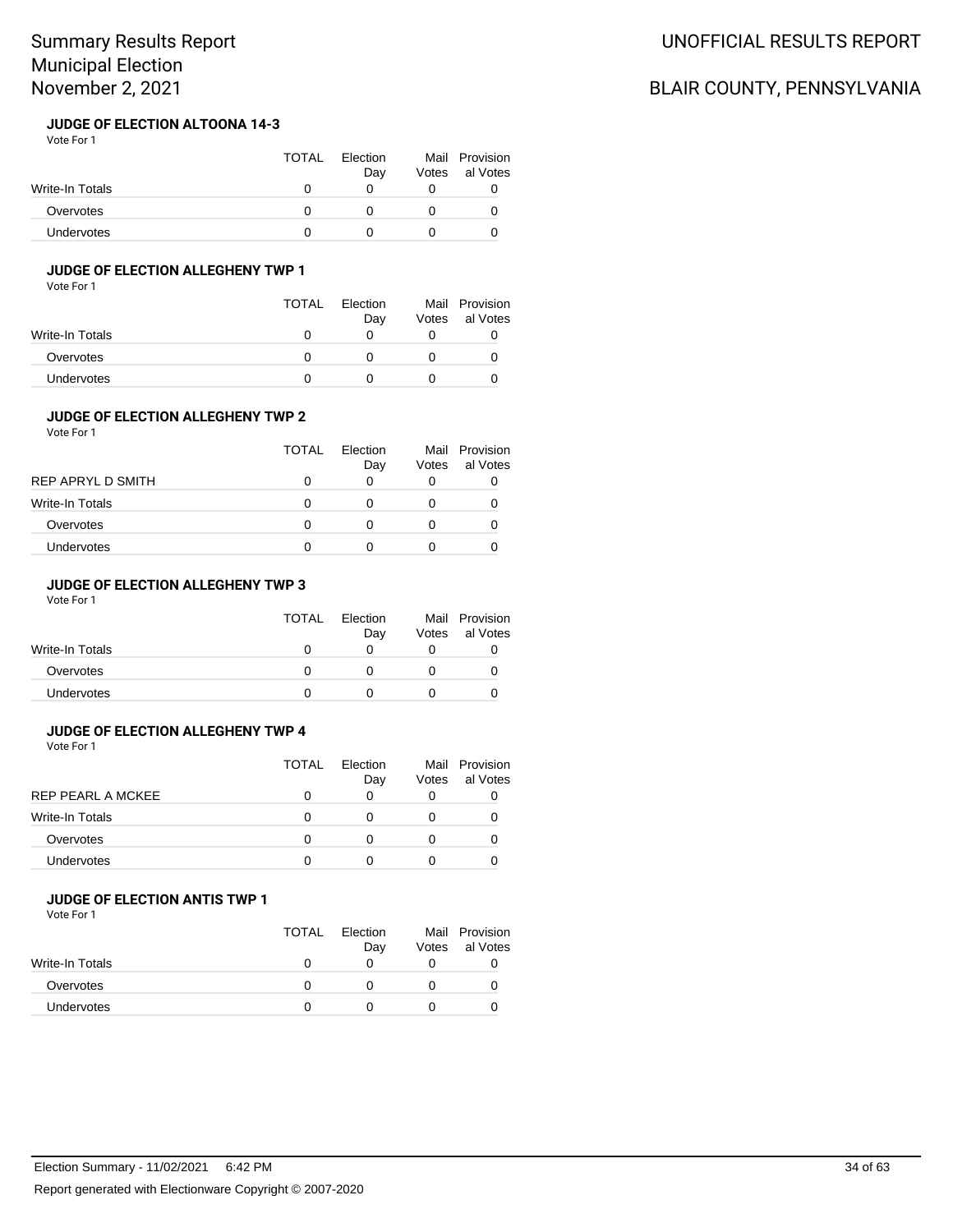# UNOFFICIAL RESULTS REPORT

# BLAIR COUNTY, PENNSYLVANIA

#### **JUDGE OF ELECTION ANTIS TWP 2** Vote For 1

|                               | TOTAL | <b>Flection</b><br>Day | Votes | Mail Provision<br>al Votes |
|-------------------------------|-------|------------------------|-------|----------------------------|
| <b>REP KATHERINE L CHERRY</b> |       |                        |       |                            |
| <b>Write-In Totals</b>        |       |                        |       |                            |
| Overvotes                     |       |                        |       |                            |
| Undervotes                    |       |                        |       |                            |

# **JUDGE OF ELECTION ANTIS TWP 3**

Vote For 1

|                  | TOTAL | Election<br>Day | Votes | Mail Provision<br>al Votes |
|------------------|-------|-----------------|-------|----------------------------|
| DEM PAULA J HALL | O     | O               |       |                            |
| Write-In Totals  | O     | $\mathbf{0}$    |       |                            |
| Overvotes        | 0     | 0               |       |                            |
| Undervotes       | O     |                 |       |                            |

### **JUDGE OF ELECTION BELLWOOD BOROUGH**

Vote For 1

|                   | <b>TOTAL</b> | Election<br>Day | Votes | Mail Provision<br>al Votes |
|-------------------|--------------|-----------------|-------|----------------------------|
| Write-In Totals   | 0            | O               |       |                            |
| Overvotes         | O            |                 |       |                            |
| <b>Undervotes</b> |              |                 |       |                            |

### **JUDGE OF ELECTION BLAIR TWP 1**

Vote For 1

| <b>TOTAL</b> | <b>Flection</b><br>Day | Votes | Mail Provision<br>al Votes |
|--------------|------------------------|-------|----------------------------|
|              |                        |       |                            |
|              |                        |       |                            |
|              |                        |       |                            |
|              |                        |       |                            |
|              |                        |       |                            |

## **JUDGE OF ELECTION BLAIR TWP 2**

Vote For 1

|                 | TOTAL | Election | Mail  | Provision |
|-----------------|-------|----------|-------|-----------|
|                 |       | Day      | Votes | al Votes  |
| Write-In Totals |       |          |       |           |
| Overvotes       |       |          |       |           |
| Undervotes      |       |          |       |           |
|                 |       |          |       |           |

### **JUDGE OF ELECTION BLAIR TWP 3**

|                            | TOTAL | Flection<br>Day | Votes | Mail Provision<br>al Votes |
|----------------------------|-------|-----------------|-------|----------------------------|
| <b>REP JAMES R JACKSON</b> |       |                 |       |                            |
| <b>Write-In Totals</b>     |       |                 |       |                            |
| Overvotes                  |       |                 |       |                            |
| <b>Undervotes</b>          |       |                 |       |                            |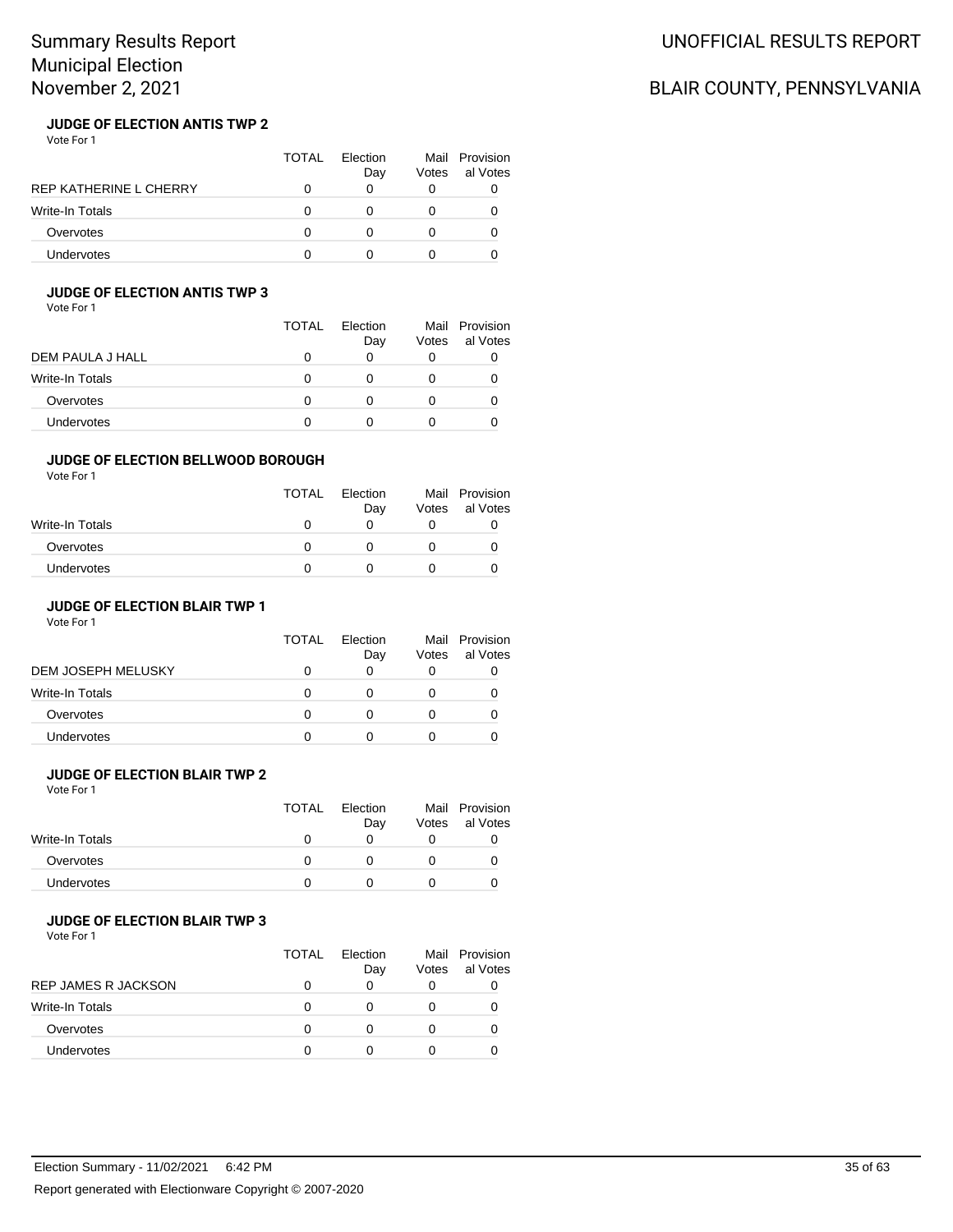#### **JUDGE OF ELECTION CATHARINE TWP** Vote For 1

|                   | <b>TOTAL</b> | Election<br>Day | Votes | Mail Provision<br>al Votes |
|-------------------|--------------|-----------------|-------|----------------------------|
| Write-In Totals   |              |                 |       |                            |
| Overvotes         |              |                 |       |                            |
| <b>Undervotes</b> |              |                 |       |                            |

### **JUDGE OF ELECTION DUNCANSVILLE BOROUGH**

Vote For 1

|                         | TOTAL | Flection<br>Day | Votes | Mail Provision<br>al Votes |
|-------------------------|-------|-----------------|-------|----------------------------|
| REP DEBORAH J BLACKBURN |       | 0               |       |                            |
| Write-In Totals         | ∩     | Ω               |       |                            |
| Overvotes               | O     | Ω               |       |                            |
| Undervotes              | n     |                 |       |                            |

## **JUDGE OF ELECTION FRANKSTOWN TWP 1**

| Vote For 1 |  |
|------------|--|
|------------|--|

|                     | TOTAL | Flection<br>Day | Votes | Mail Provision<br>al Votes |
|---------------------|-------|-----------------|-------|----------------------------|
| REP BARBARA MATTERN | 0     | O               |       |                            |
| Write-In Totals     | 0     | O               |       |                            |
| Overvotes           | 0     | O               |       |                            |
| <b>Undervotes</b>   | 0     |                 |       |                            |

### **JUDGE OF ELECTION FRANKSTOWN TWP 2**

Vote For 1

|                 | <b>TOTAL</b> | Election<br>Day | Votes | Mail Provision<br>al Votes |
|-----------------|--------------|-----------------|-------|----------------------------|
| Write-In Totals |              |                 |       |                            |
| Overvotes       |              |                 |       |                            |
| Undervotes      |              |                 |       |                            |

#### **JUDGE OF ELECTION FRANKSTOWN TWP 3** Vote For 1

|                        | TOTAL | Election<br>Day | Votes | Mail Provision<br>al Votes |
|------------------------|-------|-----------------|-------|----------------------------|
| <b>REP BARRY ALLEN</b> |       | 0               | 0     |                            |
| <b>Write-In Totals</b> | 0     |                 |       |                            |
| Overvotes              |       |                 |       |                            |
| <b>Undervotes</b>      |       | O               |       |                            |

#### **JUDGE OF ELECTION FRANKSTOWN TWP 4**

Vote For 1

|                            | <b>TOTAL</b> | Flection<br>Day | Votes | Mail Provision<br>al Votes |
|----------------------------|--------------|-----------------|-------|----------------------------|
| <b>REP JANET WASSERMAN</b> |              |                 | 0     | O                          |
| Write-In Totals            | O            |                 |       | O                          |
| Overvotes                  | O            |                 |       | O                          |
| <b>Undervotes</b>          |              |                 |       |                            |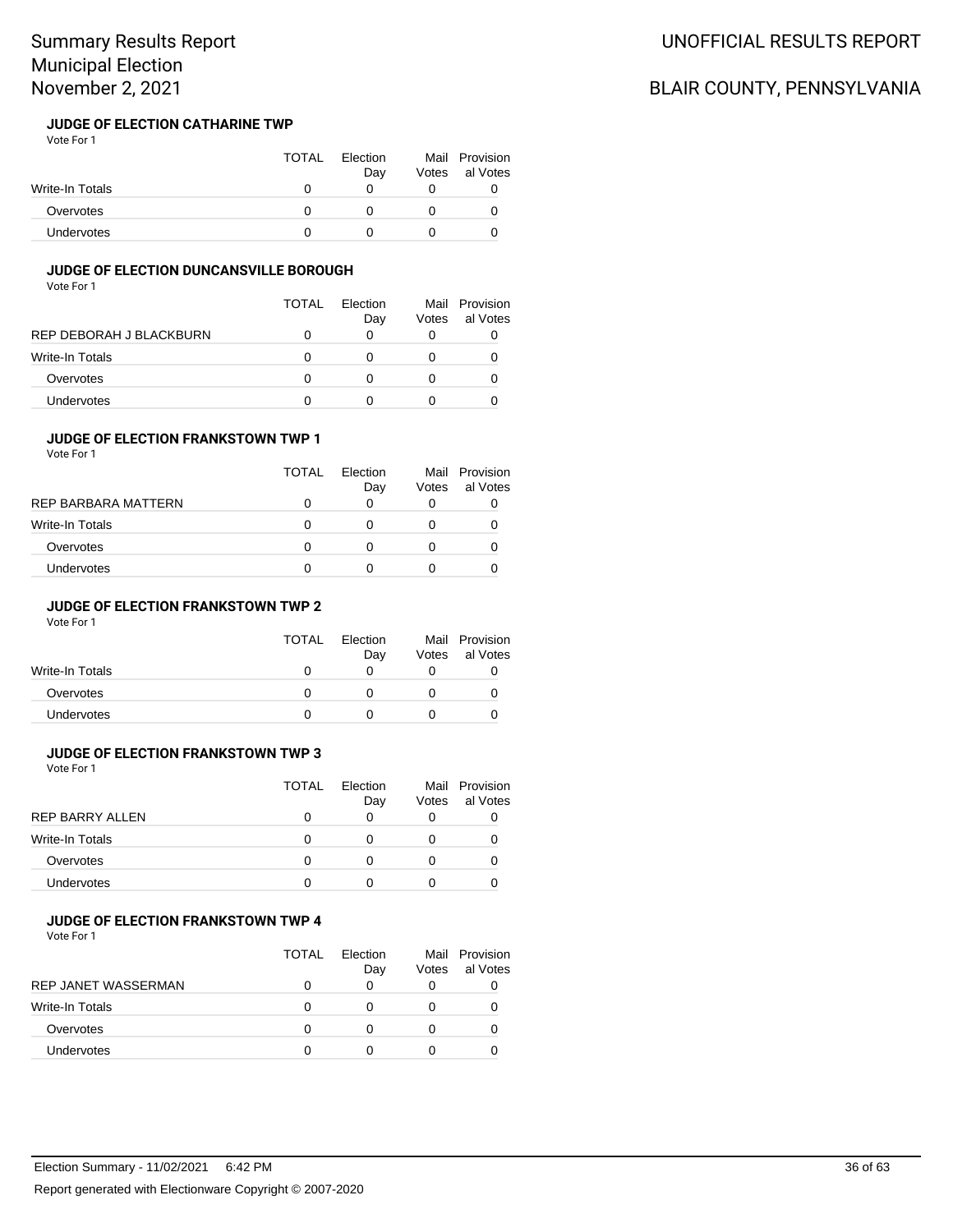#### **JUDGE OF ELECTION FRANKSTOWN TWP 5** Vote For 1

|                 | <b>TOTAL</b> | Election<br>Day | Votes | Mail Provision<br>al Votes |
|-----------------|--------------|-----------------|-------|----------------------------|
| Write-In Totals |              |                 |       |                            |
| Overvotes       |              |                 |       |                            |
| Undervotes      |              |                 |       |                            |

### **JUDGE OF ELECTION FREEDOM TWP 1**

Vote For 1

|                   | <b>TOTAL</b> | Election<br>Day | Votes | Mail Provision<br>al Votes |
|-------------------|--------------|-----------------|-------|----------------------------|
| Write-In Totals   |              |                 |       |                            |
| Overvotes         |              |                 |       |                            |
| <b>Undervotes</b> |              |                 |       |                            |

#### **JUDGE OF ELECTION FREEDOM TWP 2** Vote For 1

|                   | TOTAL | Election<br>Day | Votes | Mail Provision<br>al Votes |
|-------------------|-------|-----------------|-------|----------------------------|
| Write-In Totals   |       |                 |       |                            |
| Overvotes         |       |                 |       |                            |
| <b>Undervotes</b> |       |                 |       |                            |

#### **JUDGE OF ELECTION GREENFIELD TWP 1**

Vote For 1

|                   | <b>TOTAL</b> | Election<br>Day | Votes | Mail Provision<br>al Votes |
|-------------------|--------------|-----------------|-------|----------------------------|
| Write-In Totals   |              |                 |       |                            |
| Overvotes         |              |                 |       |                            |
| <b>Undervotes</b> |              |                 |       |                            |

### **JUDGE OF ELECTION GREENFIELD TWP 2**

Vote For 1

|                        | TOTAL | Flection<br>Day   | Mail<br>Votes | Provision<br>al Votes |
|------------------------|-------|-------------------|---------------|-----------------------|
| REP MARGARET ROUDABUSH |       | 0                 | O             |                       |
| <b>Write-In Totals</b> |       | $\mathbf{\Omega}$ |               |                       |
| Overvotes              | O     | O                 |               |                       |
| <b>Undervotes</b>      |       | $\mathbf{\Omega}$ |               |                       |

## **JUDGE OF ELECTION GREENFIELD TWP 3**

Vote For 1

|                 | TOTAL        | Election<br>Day | Votes | Mail Provision<br>al Votes |
|-----------------|--------------|-----------------|-------|----------------------------|
| Write-In Totals | $\mathbf{U}$ |                 |       |                            |
| Overvotes       |              |                 |       |                            |
| Undervotes      |              |                 |       |                            |

#### **JUDGE OF ELECTION HOLLIDAYSBURG WARD 1**

Vote For 1

|                 | <b>TOTAL</b> | Election<br>Day   | Votes | Mail Provision<br>al Votes |
|-----------------|--------------|-------------------|-------|----------------------------|
| Write-In Totals | 0            |                   |       |                            |
| Overvotes       | O            | $\mathbf{\Omega}$ |       |                            |
| Undervotes      |              |                   |       |                            |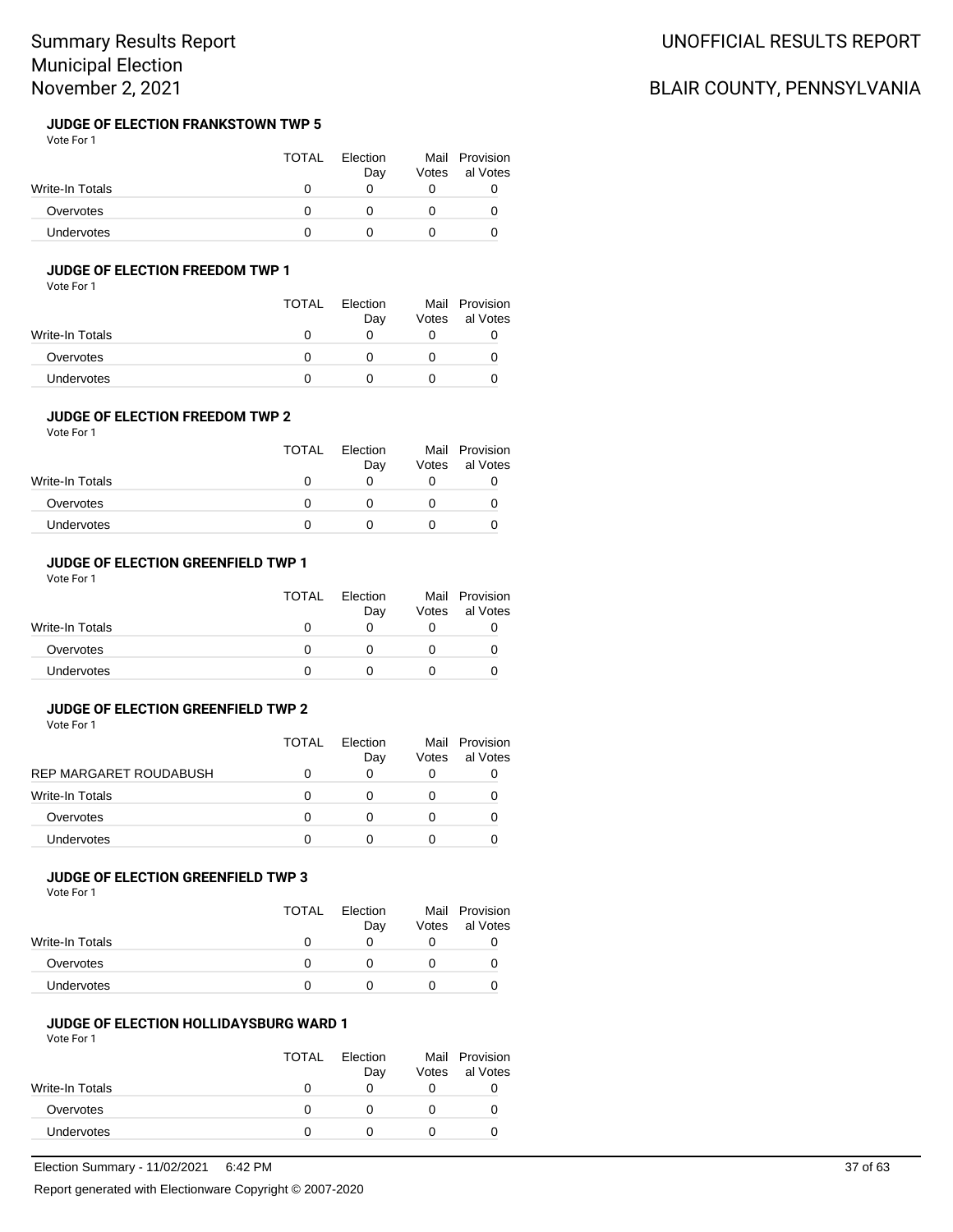#### **JUDGE OF ELECTION HOLLIDAYSBURG WARD 2** Vote For 1

|                   | <b>TOTAL</b> | Election<br>Day | Votes | Mail Provision<br>al Votes |
|-------------------|--------------|-----------------|-------|----------------------------|
| Write-In Totals   |              |                 |       |                            |
| Overvotes         |              |                 |       |                            |
| <b>Undervotes</b> |              |                 |       |                            |

# **JUDGE OF ELECTION HOLLIDAYSBURG WARD 3**

Vote For 1

| TOTAL | Flection<br>Day | Votes | Mail Provision<br>al Votes |
|-------|-----------------|-------|----------------------------|
| 0     | O               |       | 0                          |
| 0     | 0               |       | O                          |
| 0     | 0               |       |                            |
| 0     | 0               |       |                            |
|       |                 |       |                            |

## **JUDGE OF ELECTION HOLLIDAYSBURG WARD 4**

| Vote For 1 |  |  |
|------------|--|--|
|------------|--|--|

| <b>TOTAL</b> | Flection<br>Day | Votes | Mail Provision<br>al Votes |
|--------------|-----------------|-------|----------------------------|
| 0            | O               |       |                            |
| 0            | O               |       |                            |
| 0            |                 |       |                            |
| 0            |                 |       |                            |
|              |                 |       |                            |

### **JUDGE OF ELECTION HOLLIDAYSBURG WARD 5**

Vote For 1

| <b>TOTAL</b> | Election<br>Day | Mail<br>Votes | Provision<br>al Votes |
|--------------|-----------------|---------------|-----------------------|
|              |                 |               |                       |
|              |                 |               |                       |
|              |                 |               |                       |
|              |                 |               |                       |

# **JUDGE OF ELECTION HOLLIDAYSBURG WARD 6**

Vote For 1

|                 | <b>TOTAL</b> | Election<br>Day | Votes | Mail Provision<br>al Votes |
|-----------------|--------------|-----------------|-------|----------------------------|
| Write-In Totals |              |                 |       |                            |
| Overvotes       |              |                 |       |                            |
| Undervotes      |              |                 |       |                            |
|                 |              |                 |       |                            |

### **JUDGE OF ELECTION HOLLIDAYSBURG WARD 7**

Vote For 1

|                         | <b>TOTAL</b> | Election<br>Day | Votes | Mail Provision<br>al Votes |
|-------------------------|--------------|-----------------|-------|----------------------------|
| REP PATRICIA MAE GILDEA |              | O               | O     |                            |
| Write-In Totals         | O            | 0               |       |                            |
| Overvotes               |              | 0               |       |                            |
| <b>Undervotes</b>       |              | O               |       |                            |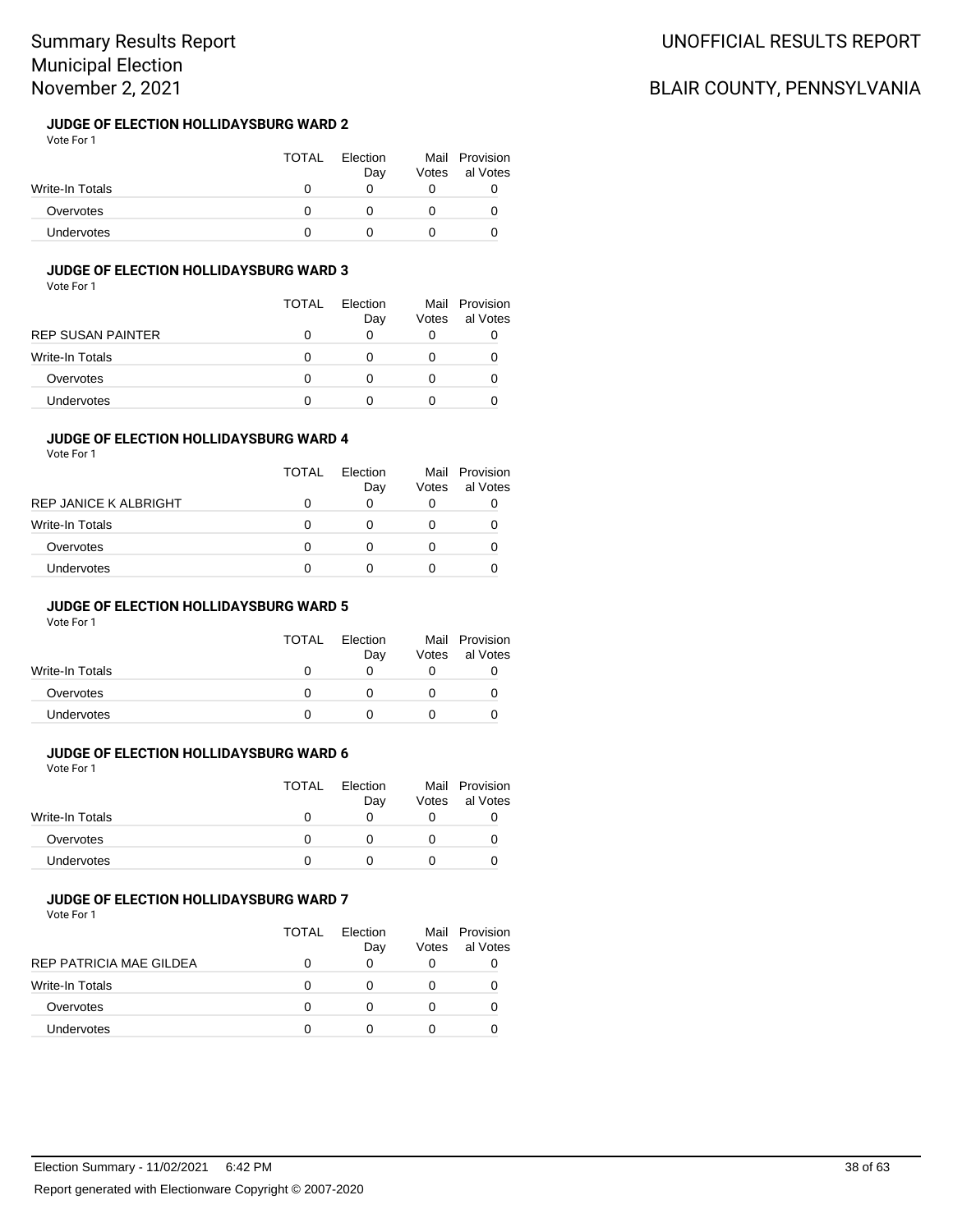#### **JUDGE OF ELECTION HUSTON TWP** Vote For 1

|                            | TOTAL | Election<br>Day | Votes | Mail Provision<br>al Votes |
|----------------------------|-------|-----------------|-------|----------------------------|
| <b>REP PATRICIA G MOCK</b> |       |                 |       |                            |
| <b>Write-In Totals</b>     |       |                 |       |                            |
| Overvotes                  | O     |                 |       |                            |
| Undervotes                 |       |                 |       |                            |

### **JUDGE OF ELECTION JUNIATA TWP**

Vote For 1

|                   | TOTAL | Election<br>Day | Mail<br>Votes | Provision<br>al Votes |
|-------------------|-------|-----------------|---------------|-----------------------|
| REP DONNA SNYDER  |       | O               |               |                       |
| Write-In Totals   |       | O               |               |                       |
| Overvotes         |       | 0               |               |                       |
| <b>Undervotes</b> |       |                 |               |                       |

### **JUDGE OF ELECTION LOGAN TWP 1**

Vote For 1

|                   | <b>TOTAL</b> | Election<br>Day | Votes | Mail Provision<br>al Votes |
|-------------------|--------------|-----------------|-------|----------------------------|
| Write-In Totals   | 0            |                 |       |                            |
| Overvotes         | O            |                 |       |                            |
| <b>Undervotes</b> |              |                 |       |                            |

## **JUDGE OF ELECTION LOGAN TWP 2**

Vote For 1

|                       | <b>TOTAL</b> | Election<br>Day | Votes | Mail Provision<br>al Votes |
|-----------------------|--------------|-----------------|-------|----------------------------|
| REP SHARON L MERRITTS |              |                 |       |                            |
| Write-In Totals       |              |                 |       | O                          |
| Overvotes             |              |                 |       |                            |
| <b>Undervotes</b>     |              |                 |       |                            |

## **JUDGE OF ELECTION LOGAN TWP 3**

Vote For 1

|                        | TOTAL | Flection<br>Day | Mail<br>Votes | Provision<br>al Votes |
|------------------------|-------|-----------------|---------------|-----------------------|
| DEM CATHERINE A KNUPP  |       |                 |               |                       |
| <b>Write-In Totals</b> | O     |                 |               |                       |
| Overvotes              |       |                 |               |                       |
| <b>Undervotes</b>      |       |                 |               |                       |

## **JUDGE OF ELECTION LOGAN TWP 4**

Vote For 1

|                 | TOTAL | Election<br>Day | Votes | Mail Provision<br>al Votes |
|-----------------|-------|-----------------|-------|----------------------------|
| Write-In Totals |       |                 |       |                            |
| Overvotes       |       |                 |       |                            |
| Undervotes      |       |                 |       |                            |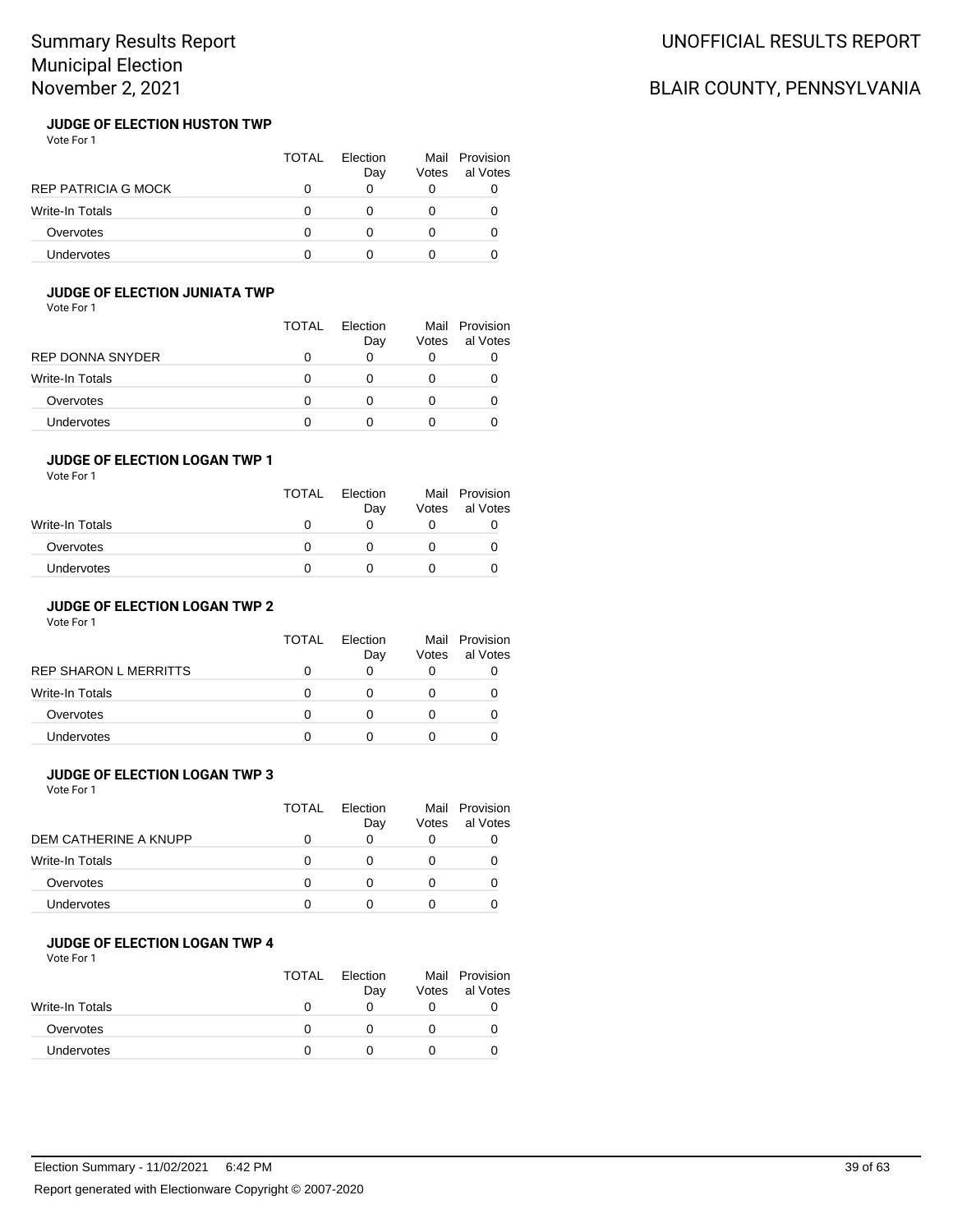#### **JUDGE OF ELECTION LOGAN TWP 5** Vote For 1

|                   | TOTAL | <b>Flection</b><br>Day | Votes | Mail Provision<br>al Votes |
|-------------------|-------|------------------------|-------|----------------------------|
| DEM LINDA K TANZI |       |                        |       |                            |
| Write-In Totals   |       |                        |       |                            |
| Overvotes         |       |                        |       |                            |
| <b>Undervotes</b> |       |                        |       |                            |

## **JUDGE OF ELECTION LOGAN TWP 6**

Vote For 1

|                 | <b>TOTAL</b> | Election<br>Day | Votes | Mail Provision<br>al Votes |
|-----------------|--------------|-----------------|-------|----------------------------|
| Write-In Totals | $\mathbf{U}$ |                 |       |                            |
| Overvotes       |              |                 |       |                            |
| Undervotes      |              |                 |       |                            |

## **JUDGE OF ELECTION LOGAN TWP 7**

Vote For 1

|                   | <b>TOTAL</b> | Election<br>Day | Votes | Mail Provision<br>al Votes |
|-------------------|--------------|-----------------|-------|----------------------------|
| Write-In Totals   |              |                 |       |                            |
| Overvotes         |              |                 |       |                            |
| <b>Undervotes</b> |              |                 |       |                            |

## **JUDGE OF ELECTION MARTINSBURG BOROUGH 1**

Vote For 1

|                   | <b>TOTAL</b> | Election<br>Day | Votes | Mail Provision<br>al Votes |
|-------------------|--------------|-----------------|-------|----------------------------|
| Write-In Totals   | $^{\prime}$  |                 |       |                            |
| Overvotes         | $^{\prime}$  |                 |       |                            |
| <b>Undervotes</b> |              |                 |       |                            |

### **JUDGE OF ELECTION MARTINSBURG BOROUGH 2**

Vote For 1

|                    | <b>TOTAL</b> | Flection<br>Day | Votes | Mail Provision<br>al Votes |
|--------------------|--------------|-----------------|-------|----------------------------|
| DEM SANDRA WEYANDT |              |                 |       |                            |
| Write-In Totals    |              |                 |       |                            |
| Overvotes          |              |                 |       |                            |
| <b>Undervotes</b>  |              |                 |       |                            |

### **JUDGE OF ELECTION NEWRY BORO**

Vote For 1

|                   | <b>TOTAL</b> | Election<br>Day | Votes | Mail Provision<br>al Votes |
|-------------------|--------------|-----------------|-------|----------------------------|
| Write-In Totals   |              |                 |       |                            |
| Overvotes         |              |                 |       |                            |
| <b>Undervotes</b> |              |                 |       |                            |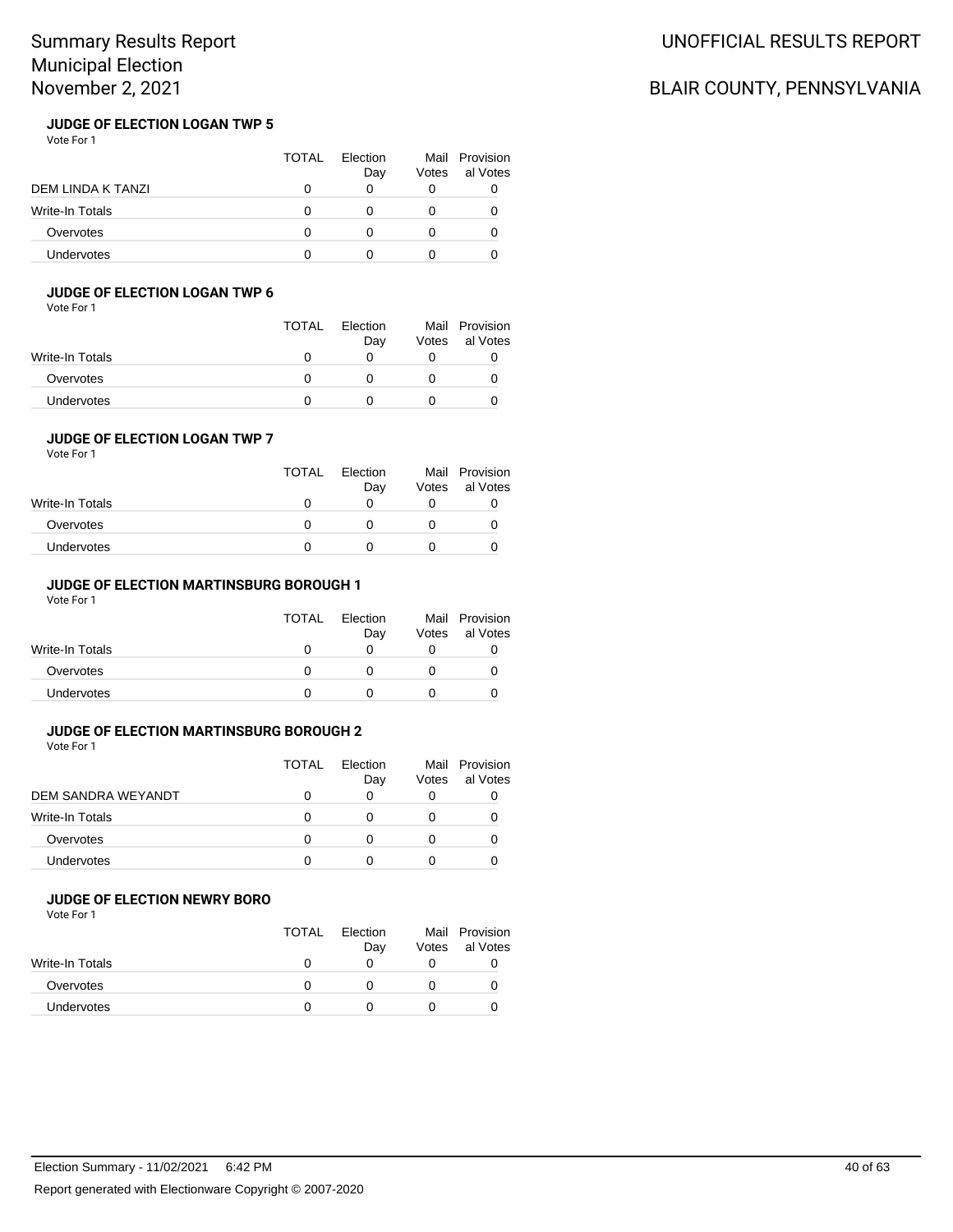# **JUDGE OF ELECTION NORTH WOODBURY TWP**

| Vote For 1 |  |  |
|------------|--|--|
|            |  |  |
|            |  |  |

|                          | TOTAL | Flection<br>Day | Votes | Mail Provision<br>al Votes |
|--------------------------|-------|-----------------|-------|----------------------------|
| REP BARBARA A SLAGENWEIT |       |                 | O     |                            |
| <b>Write-In Totals</b>   | 0     |                 | 0     | O                          |
| Overvotes                | O     |                 | 0     | O                          |
| Undervotes               |       |                 |       |                            |

### **JUDGE OF ELECTION ROARING SPRING BORO 1**

Vote For 1

|                 | <b>TOTAL</b> | Election<br>Day | Mail<br>Votes | Provision<br>al Votes |
|-----------------|--------------|-----------------|---------------|-----------------------|
| Write-In Totals | $\mathbf{I}$ |                 |               |                       |
| Overvotes       | n            |                 |               |                       |
| Undervotes      |              |                 |               |                       |

#### **JUDGE OF ELECTION ROARING SPRING BORO 2** Vote For 1

|  | vuue rui l |  |  |
|--|------------|--|--|
|  |            |  |  |

|                        | TOTAL | <b>Flection</b><br>Day | Votes | Mail Provision<br>al Votes |
|------------------------|-------|------------------------|-------|----------------------------|
| REP CAROLINE J HOOVER  | 0     | 0                      |       |                            |
| <b>Write-In Totals</b> | 0     | 0                      |       |                            |
| Overvotes              | 0     |                        |       |                            |
| <b>Undervotes</b>      | O     |                        |       |                            |
|                        |       |                        |       |                            |

### **JUDGE OF ELECTION ROARING SPRING BORO 3**

Vote For 1

|                   | TOTAL | Flection<br>Day | Votes | Mail Provision<br>al Votes |
|-------------------|-------|-----------------|-------|----------------------------|
| DEM BETH THOMAS   |       |                 |       |                            |
| Write-In Totals   |       |                 |       |                            |
| Overvotes         |       |                 |       |                            |
| <b>Undervotes</b> |       |                 |       |                            |

## **JUDGE OF ELECTION SNYDER TWP 1**

Vote For 1

|                         | TOTAL | Flection<br>Day | Votes | Mail Provision<br>al Votes |
|-------------------------|-------|-----------------|-------|----------------------------|
| <b>REP DORIS WILSON</b> |       |                 |       |                            |
| Write-In Totals         |       |                 |       |                            |
| Overvotes               |       |                 |       |                            |
| <b>Undervotes</b>       |       |                 |       |                            |

## **JUDGE OF ELECTION SNYDER TWP 2**

Vote For 1

|                         | <b>TOTAL</b> | Flection<br>Day | Votes        | Mail Provision<br>al Votes |
|-------------------------|--------------|-----------------|--------------|----------------------------|
| <b>REP VIOLA DYSART</b> |              | $\Omega$        | 0            |                            |
| <b>Write-In Totals</b>  | O            |                 | $\mathbf{0}$ |                            |
| Overvotes               | n            |                 | $\mathbf{0}$ |                            |
| Undervotes              | O            |                 | O            |                            |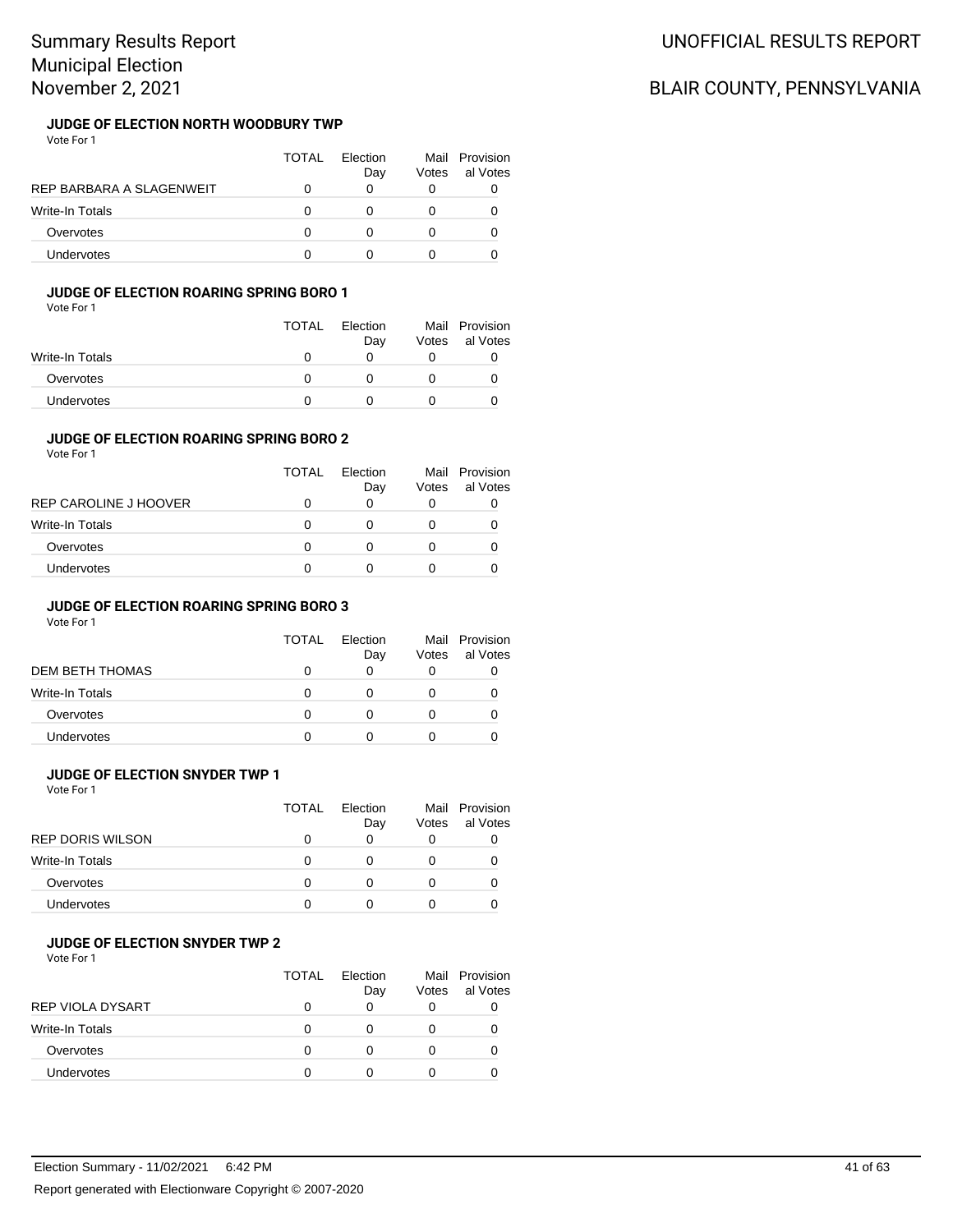#### **JUDGE OF ELECTION TAYLOR TWP** Vote For 1

|                 | <b>TOTAL</b> | Election<br>Day | Votes | Mail Provision<br>al Votes |
|-----------------|--------------|-----------------|-------|----------------------------|
| Write-In Totals |              |                 |       |                            |
| Overvotes       |              |                 |       |                            |
| Undervotes      |              |                 |       |                            |

### **JUDGE OF ELECTION TYRONE BORO 1**

Vote For 1

|                 | <b>TOTAL</b> | Election<br>Day | Mail<br>Votes | Provision<br>al Votes |
|-----------------|--------------|-----------------|---------------|-----------------------|
| Write-In Totals |              |                 |               |                       |
| Overvotes       |              |                 |               |                       |
| Undervotes      |              |                 |               |                       |

#### **JUDGE OF ELECTION TYRONE BORO 2** Vote For 1

|                 | <b>TOTAL</b> | Election<br>Day | Votes | Mail Provision<br>al Votes |
|-----------------|--------------|-----------------|-------|----------------------------|
| Write-In Totals |              |                 |       |                            |
| Overvotes       |              |                 |       |                            |
| Undervotes      |              |                 |       |                            |

### **JUDGE OF ELECTION TYRONE BORO 3**

Vote For 1

|                           | TOTAL | Election<br>Day | Votes | Mail Provision<br>al Votes |
|---------------------------|-------|-----------------|-------|----------------------------|
| <b>DEM NANCY WEAKLAND</b> |       |                 | 0     |                            |
| Write-In Totals           | O     |                 | O     |                            |
| Overvotes                 | O     |                 | 0     |                            |
| Undervotes                |       |                 |       |                            |

### **JUDGE OF ELECTION TYRONE BORO 4**

Vote For 1

|                   | <b>TOTAL</b> | Election<br>Day | Mail<br>Votes | Provision<br>al Votes |
|-------------------|--------------|-----------------|---------------|-----------------------|
| Write-In Totals   |              |                 |               |                       |
| Overvotes         |              |                 |               |                       |
| <b>Undervotes</b> |              |                 |               |                       |

## **JUDGE OF ELECTION TYRONE BORO 5**

Vote For 1

|                   | TOTAL | Election<br>Day | Votes | Mail Provision<br>al Votes |
|-------------------|-------|-----------------|-------|----------------------------|
| Write-In Totals   |       |                 |       |                            |
| Overvotes         |       |                 |       |                            |
| <b>Undervotes</b> |       |                 |       |                            |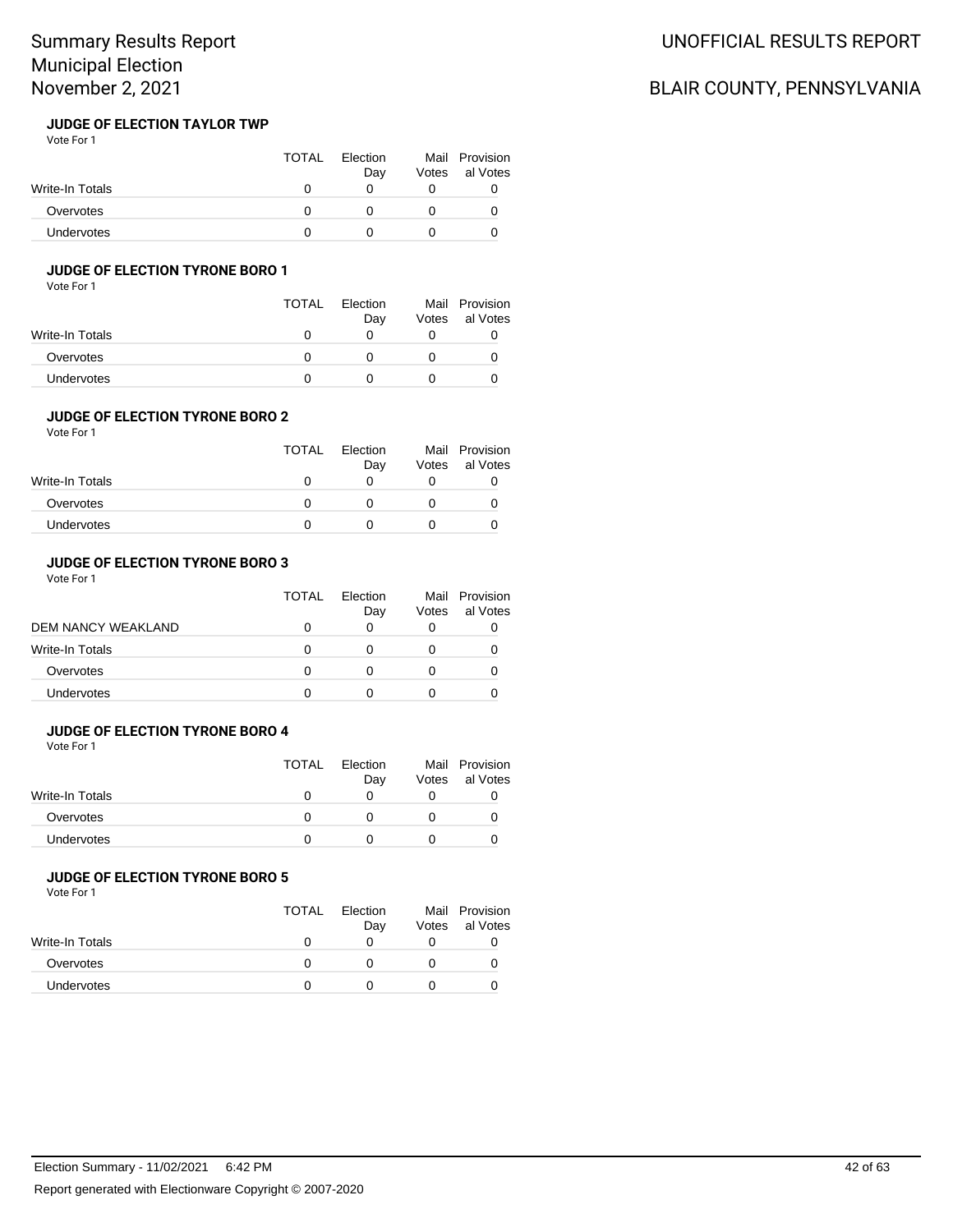#### **JUDGE OF ELECTION TYRONE BORO 6** Vote For 1

|                        | TOTAL | Election<br>Day | Votes | Mail Provision<br>al Votes |
|------------------------|-------|-----------------|-------|----------------------------|
| DEM CYNTHIA L CALVIN   |       |                 |       |                            |
| <b>Write-In Totals</b> |       |                 |       |                            |
| Overvotes              | O     |                 |       |                            |
| Undervotes             |       |                 |       |                            |

### **JUDGE OF ELECTION TYRONE BORO 7**

Vote For 1

|                     | TOTAL | <b>Flection</b><br>Day | Votes | Mail Provision<br>al Votes |
|---------------------|-------|------------------------|-------|----------------------------|
| REP ROBERTA F SCOTT |       | O                      |       |                            |
| Write-In Totals     |       | 0                      |       |                            |
| Overvotes           |       | 0                      |       |                            |
| Undervotes          |       |                        |       |                            |

### **JUDGE OF ELECTION TYRONE TWP 1**

Vote For 1

|                       | <b>TOTAL</b> | Flection<br>Day | Votes | Mail Provision<br>al Votes |
|-----------------------|--------------|-----------------|-------|----------------------------|
| REP RACHEL K DETWILER |              | 0               |       |                            |
| Write-In Totals       | O            | 0               |       |                            |
| Overvotes             | O            | 0               |       |                            |
| Undervotes            | n            |                 |       |                            |

### **JUDGE OF ELECTION TYRONE TWP 2**

Vote For 1

|                   | <b>TOTAL</b> | Flection<br>Day   | Votes | Mail Provision<br>al Votes |
|-------------------|--------------|-------------------|-------|----------------------------|
| Write-In Totals   | $\mathbf{I}$ | $\mathbf{\Omega}$ |       |                            |
| Overvotes         |              |                   |       |                            |
| <b>Undervotes</b> |              |                   |       |                            |

## **JUDGE OF ELECTION WILLIAMSBURG BORO**

Vote For 1

|                   | TOTAL        | Election<br>Day | Votes | Mail Provision<br>al Votes |
|-------------------|--------------|-----------------|-------|----------------------------|
| REP DELLA LEONARD |              |                 | 0     |                            |
| Write-In Totals   | $\mathbf{I}$ |                 |       |                            |
| Overvotes         |              |                 |       |                            |
| <b>Undervotes</b> |              |                 |       |                            |

### **JUDGE OF ELECTION WOODBURY TWP**

Vote For 1

|                        | TOTAL | Flection<br>Day | Mail<br>Votes | Provision<br>al Votes |
|------------------------|-------|-----------------|---------------|-----------------------|
| REP ROSANNE SPAGNOLA   |       | 0               |               |                       |
| <b>Write-In Totals</b> |       |                 |               |                       |
| Overvotes              |       |                 |               |                       |
| Undervotes             |       |                 |               |                       |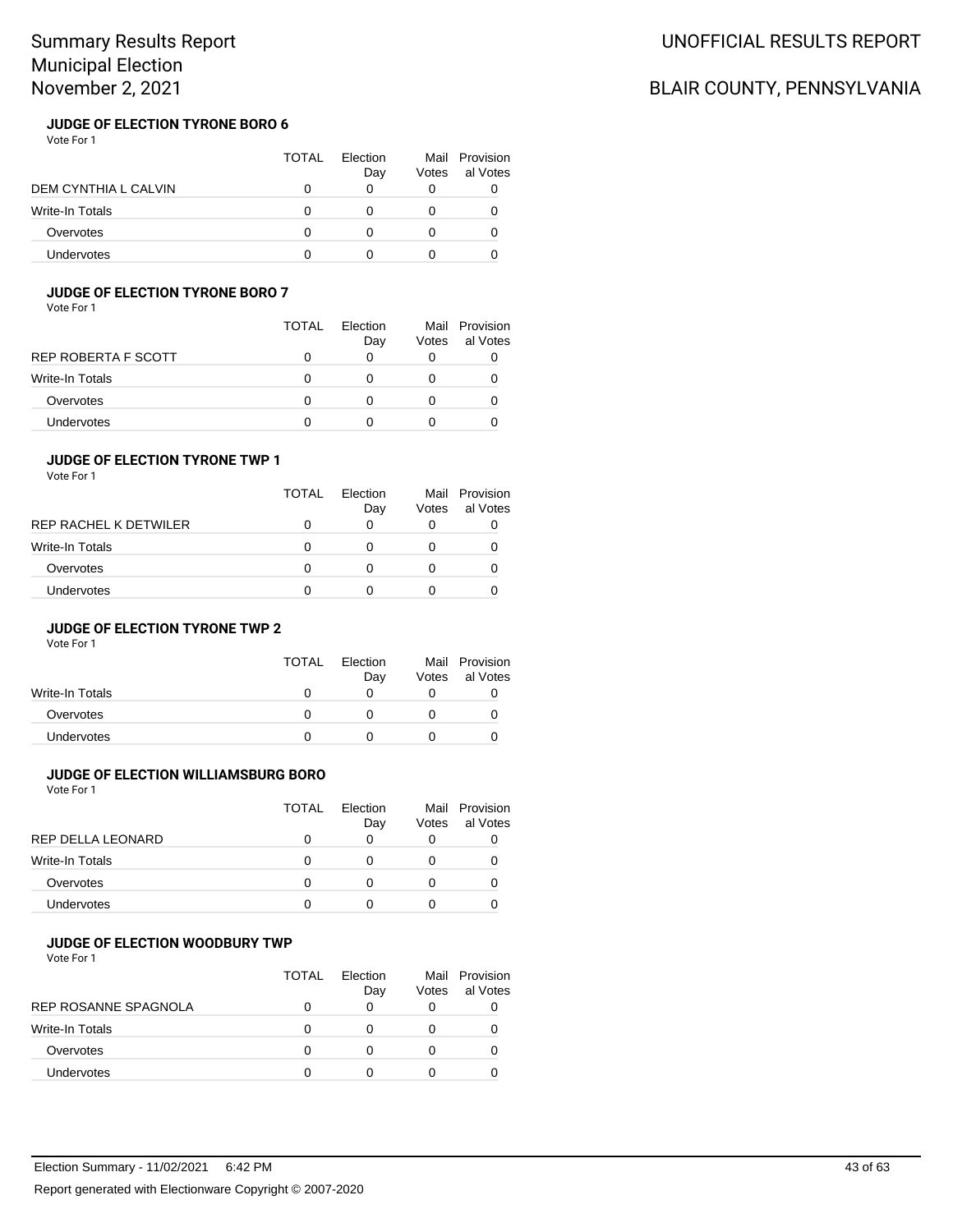#### **INSPECTOR OF ELECTION ALTOONA 1** Vote For 1

|                   | <b>TOTAL</b> | Election<br>Dav | Votes | Mail Provision<br>al Votes |
|-------------------|--------------|-----------------|-------|----------------------------|
| Write-In Totals   |              |                 |       |                            |
| Overvotes         |              |                 |       |                            |
| <b>Undervotes</b> |              |                 |       |                            |

## **INSPECTOR OF ELECTION ALTOONA 2-1**

Vote For 1

|                   | <b>TOTAL</b> | Election<br>Day | Votes | Mail Provision<br>al Votes |
|-------------------|--------------|-----------------|-------|----------------------------|
| Write-In Totals   |              |                 |       |                            |
| Overvotes         |              |                 |       |                            |
| <b>Undervotes</b> |              |                 |       |                            |

#### **INSPECTOR OF ELECTION ALTOONA 2-2** Vote For 1

|                 | <b>TOTAL</b> | Election<br>Day | Votes | Mail Provision<br>al Votes |
|-----------------|--------------|-----------------|-------|----------------------------|
| Write-In Totals |              |                 |       |                            |
| Overvotes       |              |                 |       |                            |
| Undervotes      |              |                 |       |                            |

### **INSPECTOR OF ELECTION ALTOONA 3-1**

Vote For 1

|                 | <b>TOTAL</b> | Election<br>Day | Votes | Mail Provision<br>al Votes |
|-----------------|--------------|-----------------|-------|----------------------------|
| Write-In Totals |              |                 |       |                            |
| Overvotes       |              |                 |       |                            |
| Undervotes      |              |                 |       |                            |

### **INSPECTOR OF ELECTION ALTOONA 3-2**

Vote For 1

|                 | <b>TOTAL</b> | Election<br>Day | Mail<br>Votes | Provision<br>al Votes |
|-----------------|--------------|-----------------|---------------|-----------------------|
| Write-In Totals | O            |                 |               |                       |
| Overvotes       | n            |                 |               |                       |
| Undervotes      |              |                 |               |                       |

# **INSPECTOR OF ELECTION ALTOONA 4-1**

Vote For 1

|                 | <b>TOTAL</b> | Election<br>Day | Votes | Mail Provision<br>al Votes |
|-----------------|--------------|-----------------|-------|----------------------------|
| Write-In Totals |              |                 |       |                            |
| Overvotes       |              |                 |       |                            |
| Undervotes      |              |                 |       |                            |

### **INSPECTOR OF ELECTION ALTOONA 4-2**

Vote For 1

|                 | <b>TOTAL</b> | Election<br>Day | Votes | Mail Provision<br>al Votes |
|-----------------|--------------|-----------------|-------|----------------------------|
| Write-In Totals |              |                 |       |                            |
| Overvotes       |              |                 |       |                            |
| Undervotes      |              |                 |       |                            |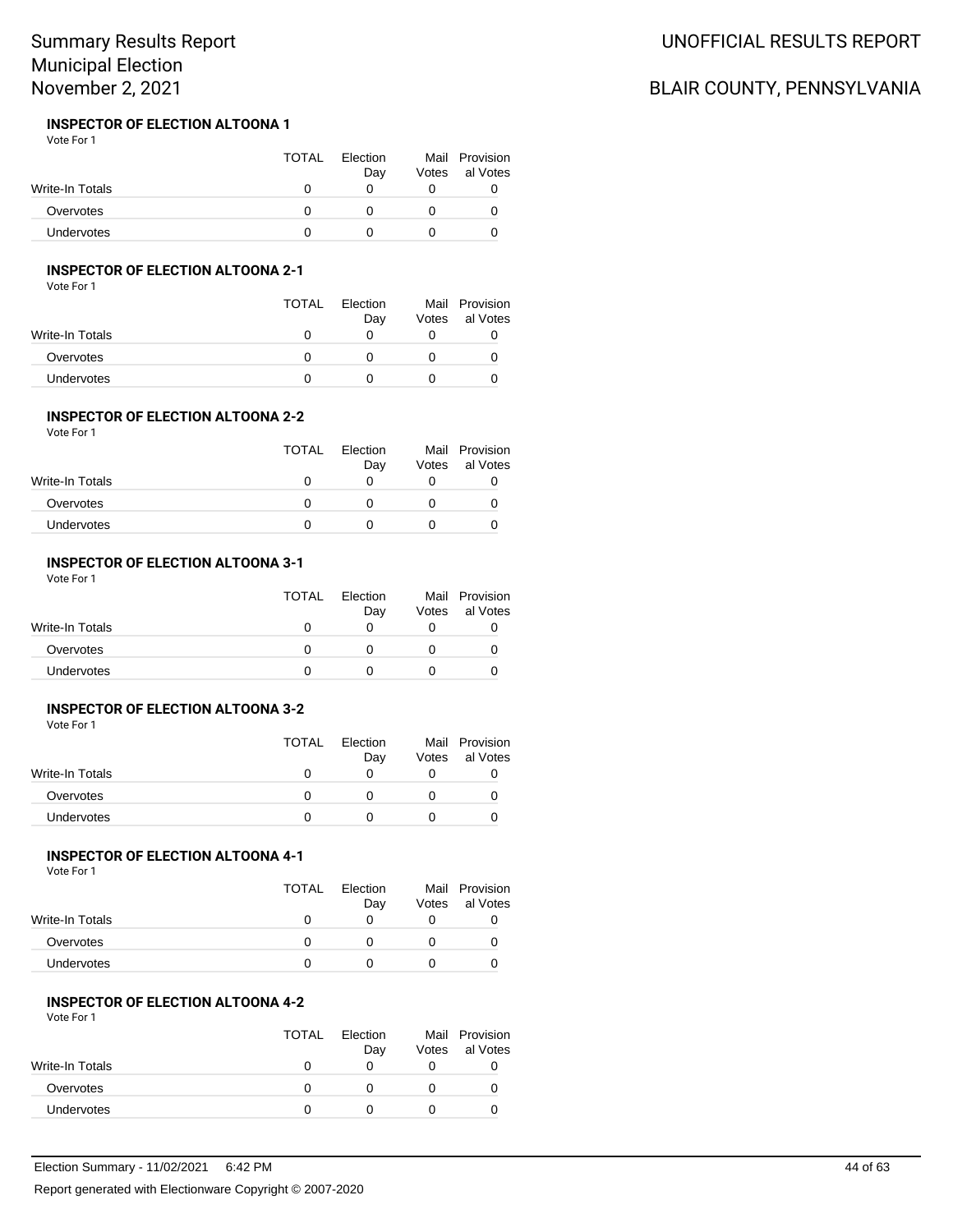#### **INSPECTOR OF ELECTION ALTOONA 5-1** Vote For 1

|                 | <b>TOTAL</b> | Election<br>Day | Votes | Mail Provision<br>al Votes |
|-----------------|--------------|-----------------|-------|----------------------------|
| Write-In Totals |              |                 |       |                            |
| Overvotes       |              |                 |       |                            |
| Undervotes      |              |                 |       |                            |

## **INSPECTOR OF ELECTION ALTOONA 5-2**

Vote For 1

|                        | TOTAL | <b>Flection</b><br>Day | Votes | Mail Provision<br>al Votes |
|------------------------|-------|------------------------|-------|----------------------------|
| DEM CHARLOTTE A DILLEN | 0     | 0                      |       |                            |
| REP EILEEN R EDWARDS   | 0     | 0                      |       |                            |
| Write-In Totals        | ∩     | 0                      |       |                            |
| Overvotes              | ∩     | 0                      |       |                            |
| Undervotes             | n     |                        |       |                            |

#### **INSPECTOR OF ELECTION ALTOONA 5-3** Vote For 1

| .               | <b>TOTAL</b> | Election<br>Day | Votes | Mail Provision<br>al Votes |
|-----------------|--------------|-----------------|-------|----------------------------|
| Write-In Totals |              |                 |       |                            |
| Overvotes       |              |                 |       |                            |
| Undervotes      |              |                 |       |                            |

### **INSPECTOR OF ELECTION ALTOONA 6-1**

Vote For 1

|                 | <b>TOTAL</b> | Election<br>Day | Votes | Mail Provision<br>al Votes |
|-----------------|--------------|-----------------|-------|----------------------------|
| Write-In Totals |              |                 |       |                            |
| Overvotes       |              |                 |       |                            |
| Undervotes      |              |                 |       |                            |

#### **INSPECTOR OF ELECTION ALTOONA 6-2** Vote For 1

|                   | <b>TOTAL</b> | Election<br>Day | Votes | Mail Provision<br>al Votes |
|-------------------|--------------|-----------------|-------|----------------------------|
| Write-In Totals   |              |                 |       |                            |
| Overvotes         |              |                 |       |                            |
| <b>Undervotes</b> |              |                 |       |                            |

### **INSPECTOR OF ELECTION ALTOONA 6-3**

Vote For 1

|                   | <b>TOTAL</b> | Election<br>Day | Votes | Mail Provision<br>al Votes |
|-------------------|--------------|-----------------|-------|----------------------------|
| Write-In Totals   |              |                 |       |                            |
| Overvotes         |              |                 |       |                            |
| <b>Undervotes</b> |              |                 |       |                            |

# UNOFFICIAL RESULTS REPORT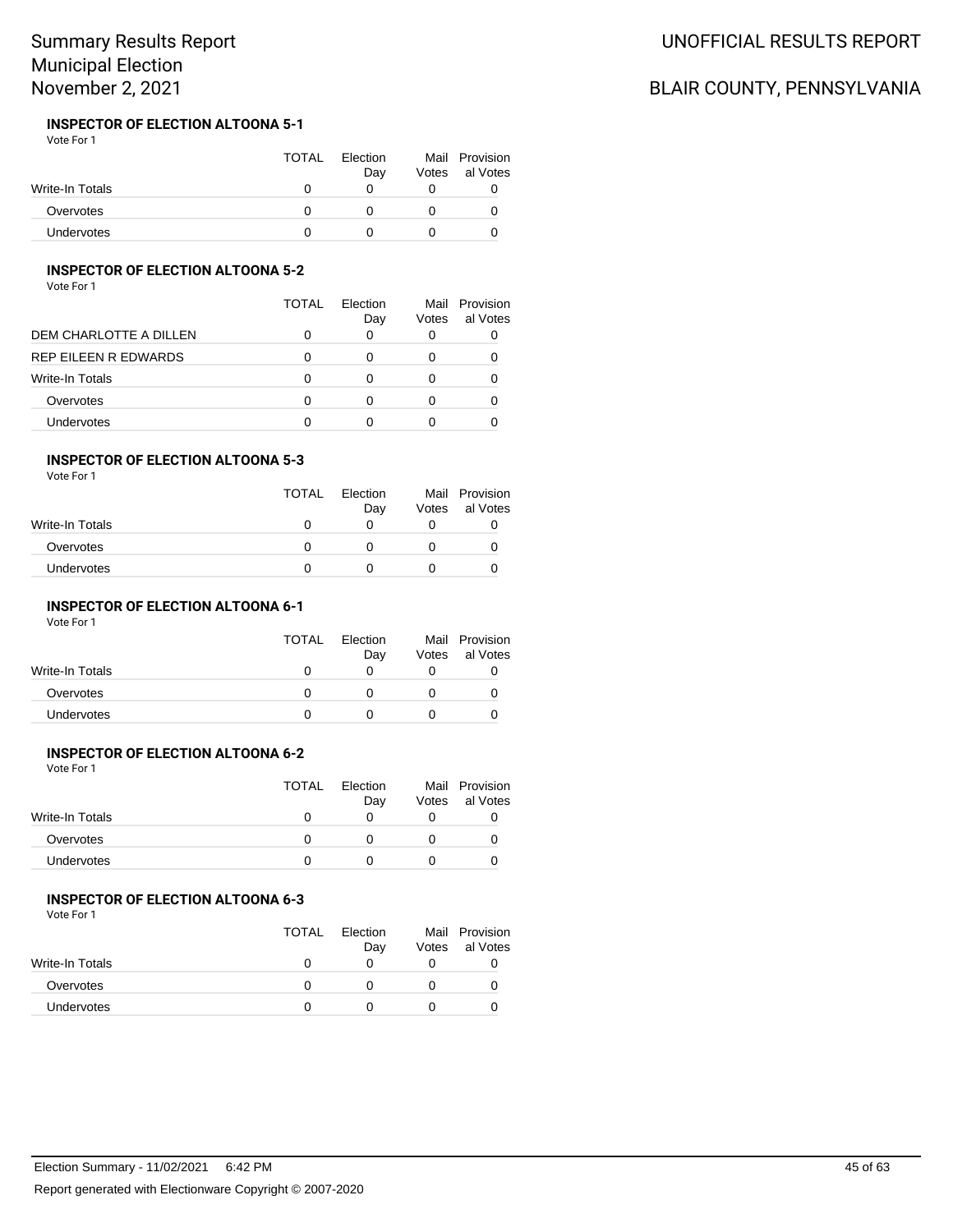#### **INSPECTOR OF ELECTION ALTOONA 6-4** Vote For 1

|                 | <b>TOTAL</b> | Election<br>Day | Votes | Mail Provision<br>al Votes |
|-----------------|--------------|-----------------|-------|----------------------------|
| Write-In Totals |              |                 |       |                            |
| Overvotes       |              |                 |       |                            |
| Undervotes      |              |                 |       |                            |

## **INSPECTOR OF ELECTION ALTOONA 7**

Vote For 1

|                   | TOTAL | Election<br>Day | Votes | Mail Provision<br>al Votes |
|-------------------|-------|-----------------|-------|----------------------------|
| Write-In Totals   |       | $\mathbf{0}$    |       |                            |
| Overvotes         |       |                 |       |                            |
| <b>Undervotes</b> |       |                 |       |                            |

## **INSPECTOR OF ELECTION ALTOONA 8-1**

| Vote For 1             |       |                 |       |                            |
|------------------------|-------|-----------------|-------|----------------------------|
|                        | TOTAL | Election<br>Day | Votes | Mail Provision<br>al Votes |
| DEM VIRGINIA LATCHFORD | O     |                 |       |                            |
| <b>Write-In Totals</b> | O     |                 |       |                            |
| Overvotes              | O     |                 |       |                            |
| Undervotes             |       |                 |       |                            |

# **INSPECTOR OF ELECTION ALTOONA 8-2**

Vote For 1

|                   | <b>TOTAL</b> | Election<br>Day | Mail<br>Votes | Provision<br>al Votes |
|-------------------|--------------|-----------------|---------------|-----------------------|
| Write-In Totals   | $\mathbf{I}$ |                 |               |                       |
| Overvotes         |              |                 |               |                       |
| <b>Undervotes</b> |              |                 |               |                       |

## **INSPECTOR OF ELECTION ALTOONA 9**

Vote For 1

|                   | TOTAL | Election<br>Day | Votes | Mail Provision<br>al Votes |
|-------------------|-------|-----------------|-------|----------------------------|
| Write-In Totals   |       |                 |       |                            |
| Overvotes         |       |                 |       |                            |
| <b>Undervotes</b> |       |                 |       |                            |

# **INSPECTOR OF ELECTION ALTOONA 10-1**

Vote For 1

|                   | <b>TOTAL</b> | Election<br>Day | Votes | Mail Provision<br>al Votes |
|-------------------|--------------|-----------------|-------|----------------------------|
| Write-In Totals   |              |                 |       |                            |
| Overvotes         |              |                 |       |                            |
| <b>Undervotes</b> |              |                 |       |                            |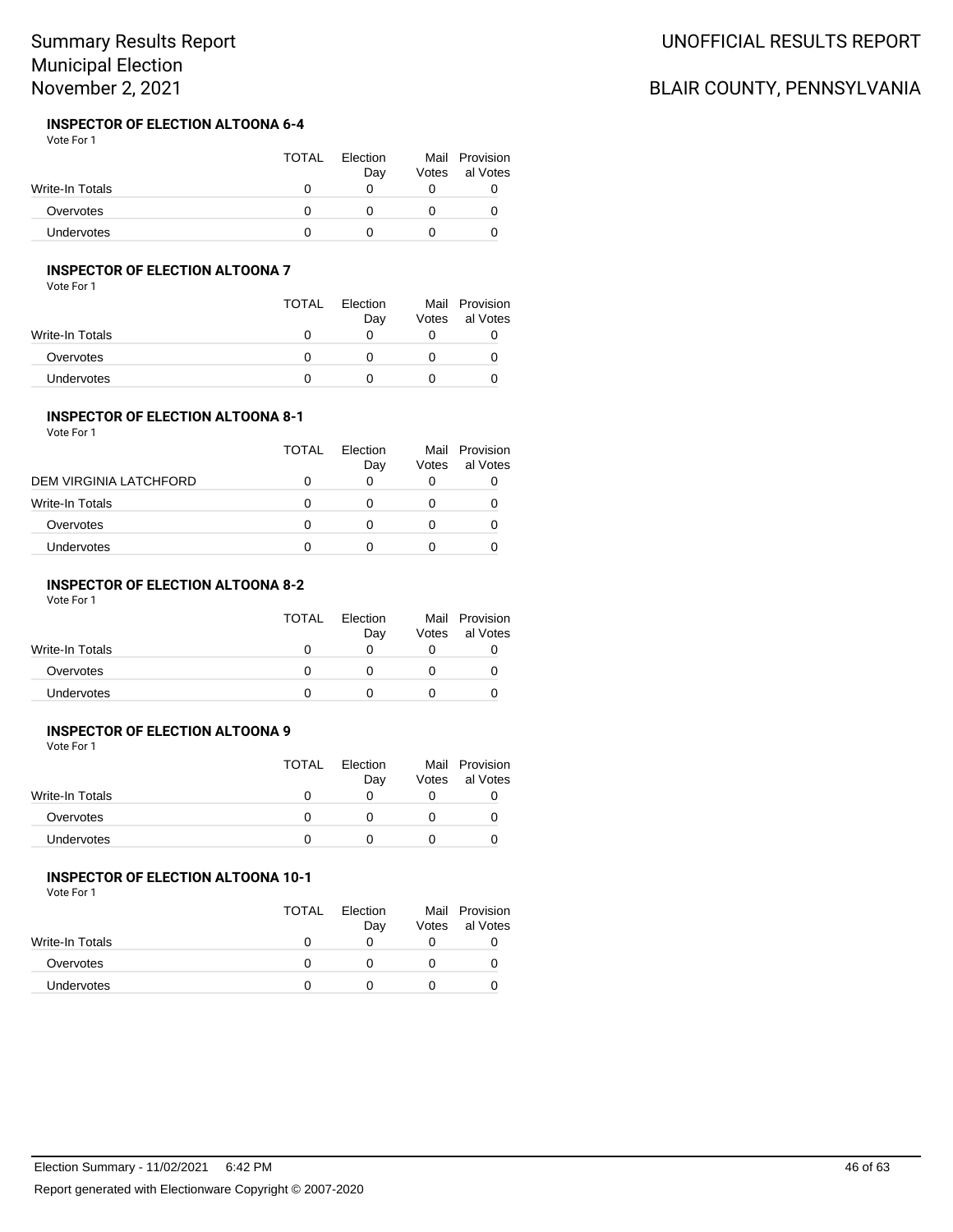#### **INSPECTOR OF ELECTION ALTOONA 10-2** Vote For 1

|                           | TOTAL | Flection<br>Day | Votes | Mail Provision<br>al Votes |
|---------------------------|-------|-----------------|-------|----------------------------|
| <b>REP THOMAS DREXLER</b> |       |                 |       |                            |
| Write-In Totals           |       |                 |       |                            |
| Overvotes                 |       |                 |       |                            |
| <b>Undervotes</b>         |       |                 |       |                            |

### **INSPECTOR OF ELECTION ALTOONA 11-1**

Vote For 1

|                 | <b>TOTAL</b> | Election<br>Day | Mail<br>Votes | Provision<br>al Votes |
|-----------------|--------------|-----------------|---------------|-----------------------|
| Write-In Totals | $\mathbf{I}$ |                 |               |                       |
| Overvotes       | n            |                 |               |                       |
| Undervotes      |              |                 |               |                       |

## **INSPECTOR OF ELECTION ALTOONA 11-2**

|                 | <b>TOTAL</b> | Election<br>Day | Votes | Mail Provision<br>al Votes |
|-----------------|--------------|-----------------|-------|----------------------------|
| Write-In Totals |              | 0               |       |                            |
| Overvotes       |              |                 |       |                            |
| Undervotes      |              |                 |       |                            |
|                 |              |                 |       |                            |

# **INSPECTOR OF ELECTION ALTOONA 12-1**

Vote For 1

|                   | <b>TOTAL</b> | Election<br>Day | Votes | Mail Provision<br>al Votes |
|-------------------|--------------|-----------------|-------|----------------------------|
| Write-In Totals   |              |                 |       |                            |
| Overvotes         |              |                 |       |                            |
| <b>Undervotes</b> |              |                 |       |                            |

## **INSPECTOR OF ELECTION ALTOONA 12-2**

Vote For 1

|                   | TOTAL | Election<br>Day | Votes | Mail Provision<br>al Votes |
|-------------------|-------|-----------------|-------|----------------------------|
| Write-In Totals   |       |                 |       |                            |
| Overvotes         |       |                 |       |                            |
| <b>Undervotes</b> |       |                 |       |                            |

# **INSPECTOR OF ELECTION ALTOONA 12-3**

Vote For 1

|                 | <b>TOTAL</b> | Election<br>Day | Votes | Mail Provision<br>al Votes |
|-----------------|--------------|-----------------|-------|----------------------------|
| Write-In Totals |              |                 |       |                            |
| Overvotes       |              |                 |       |                            |
| Undervotes      |              |                 |       |                            |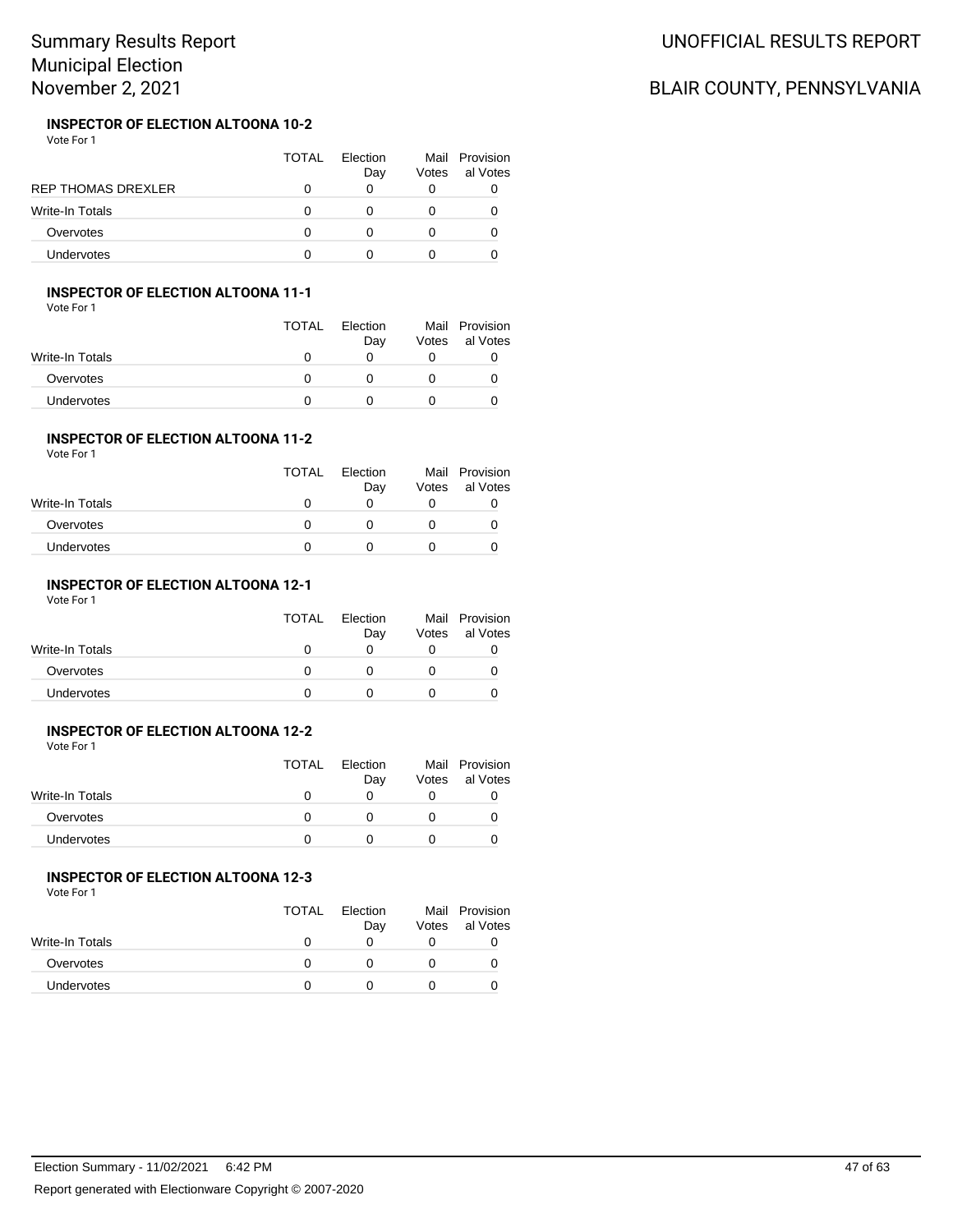#### **INSPECTOR OF ELECTION ALTOONA 12-4** Vote For 1

|                   | <b>TOTAL</b> | Flection<br>Day | Votes | Mail Provision<br>al Votes |
|-------------------|--------------|-----------------|-------|----------------------------|
| DEM LAURA ROTUNNO |              |                 |       |                            |
| Write-In Totals   |              |                 |       |                            |
| Overvotes         |              |                 |       |                            |
| <b>Undervotes</b> |              |                 |       |                            |

### **INSPECTOR OF ELECTION ALTOONA 13-1**

Vote For 1

|                 | <b>TOTAL</b> | Election<br>Day | Votes | Mail Provision<br>al Votes |
|-----------------|--------------|-----------------|-------|----------------------------|
| Write-In Totals |              |                 |       |                            |
| Overvotes       |              |                 |       |                            |
| Undervotes      |              |                 |       |                            |

## **INSPECTOR OF ELECTION ALTOONA 13-2**

| Vote For 1 |  |
|------------|--|
|------------|--|

|                 | <b>TOTAL</b> | Election<br>Day   | Votes | Mail Provision<br>al Votes |
|-----------------|--------------|-------------------|-------|----------------------------|
| Write-In Totals |              | $\mathbf{\Omega}$ |       |                            |
| Overvotes       |              |                   |       |                            |
| Undervotes      |              |                   |       |                            |
|                 |              |                   |       |                            |

# **INSPECTOR OF ELECTION ALTOONA 13-3**

Vote For 1

|                   | <b>TOTAL</b> | <b>Flection</b><br>Day | Votes | Mail Provision<br>al Votes |
|-------------------|--------------|------------------------|-------|----------------------------|
| Write-In Totals   |              |                        |       |                            |
| Overvotes         | $^{\prime}$  |                        |       |                            |
| <b>Undervotes</b> |              |                        |       |                            |

## **INSPECTOR OF ELECTION ALTOONA 13-4**

Vote For 1

|                   | <b>TOTAL</b> | Election | Mail  | Provision |
|-------------------|--------------|----------|-------|-----------|
|                   |              | Day      | Votes | al Votes  |
| Write-In Totals   |              |          |       |           |
| Overvotes         |              |          |       |           |
| <b>Undervotes</b> |              |          |       |           |

# **INSPECTOR OF ELECTION ALTOONA 14-1**

Vote For 1

|                        | TOTAL | Election<br>Day | Votes | Mail Provision<br>al Votes |
|------------------------|-------|-----------------|-------|----------------------------|
| REP DREW ALDEN BRENNAN |       |                 | O     |                            |
| <b>Write-In Totals</b> |       |                 |       |                            |
| Overvotes              |       |                 |       |                            |
| <b>Undervotes</b>      |       |                 |       |                            |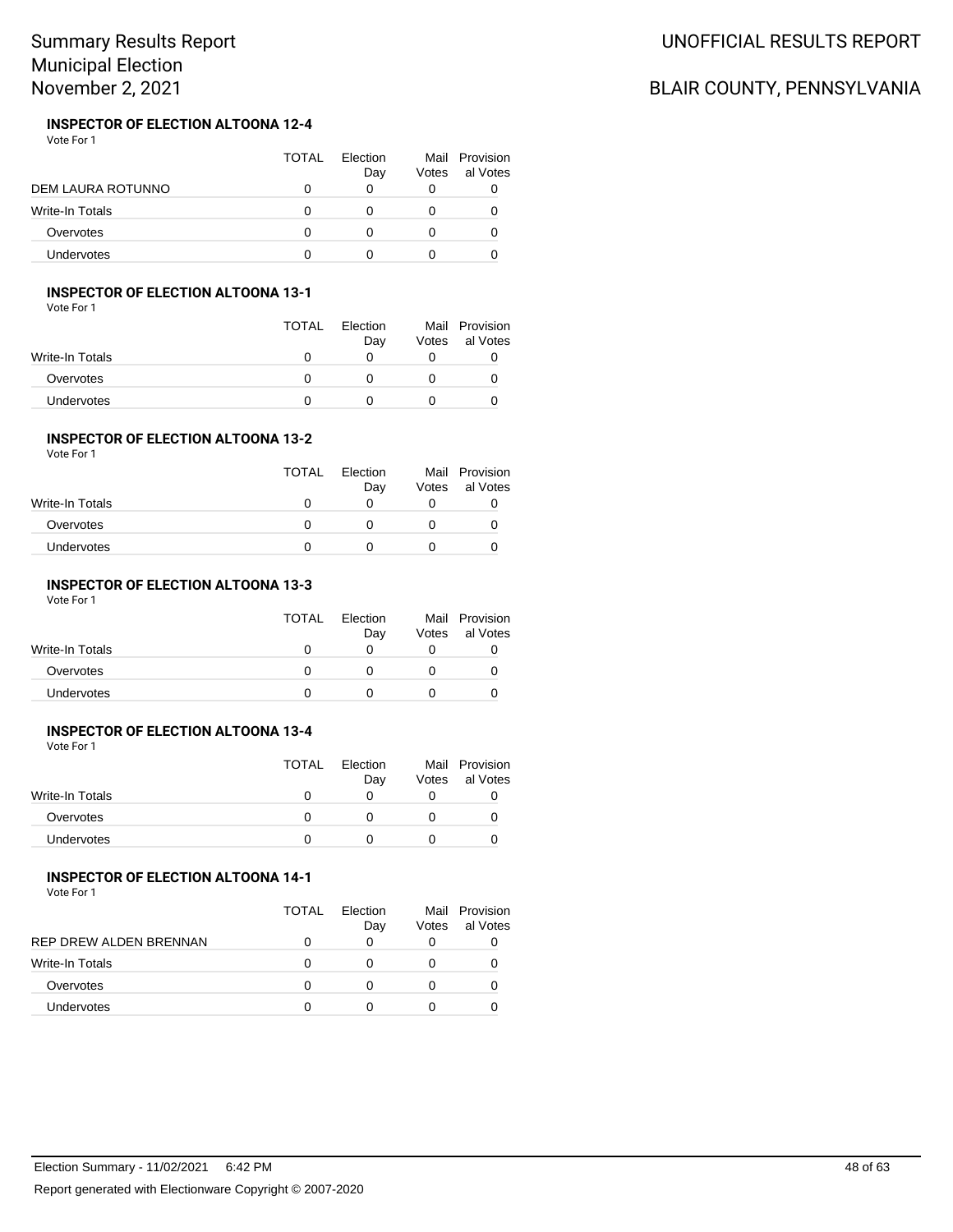#### **INSPECTOR OF ELECTION ALTOONA 14-2** Vote For 1

|                   | <b>TOTAL</b> | Election<br>Day | Votes | Mail Provision<br>al Votes |
|-------------------|--------------|-----------------|-------|----------------------------|
| DEM ANNE G DIXON  |              |                 |       |                            |
| Write-In Totals   |              |                 |       |                            |
| Overvotes         |              |                 |       |                            |
| <b>Undervotes</b> |              |                 |       |                            |

### **INSPECTOR OF ELECTION ALTOONA 14-3**

Vote For 1

|                 | <b>TOTAL</b> | Election<br>Day | Votes | Mail Provision<br>al Votes |
|-----------------|--------------|-----------------|-------|----------------------------|
| Write-In Totals | O            |                 |       |                            |
| Overvotes       | $\mathbf{I}$ |                 |       |                            |
| Undervotes      |              |                 |       |                            |

### **INSPECTOR OF ELECTION ALLEGHENY TWP 1**

Vote For 1

|                   | <b>TOTAL</b> | Election<br>Day | Votes | Mail Provision<br>al Votes |
|-------------------|--------------|-----------------|-------|----------------------------|
| Write-In Totals   | 0            | $\mathbf{0}$    |       |                            |
| Overvotes         | O            | $\mathbf{U}$    |       |                            |
| <b>Undervotes</b> |              |                 |       |                            |

## **INSPECTOR OF ELECTION ALLEGHENY TWP 2**

Vote For 1

|                     | TOTAL | Flection<br>Day | Votes | Mail Provision<br>al Votes |
|---------------------|-------|-----------------|-------|----------------------------|
| REP KENNETH P SMITH |       |                 |       |                            |
| Write-In Totals     |       |                 |       |                            |
| Overvotes           |       |                 |       |                            |
| <b>Undervotes</b>   |       |                 |       |                            |

# **INSPECTOR OF ELECTION ALLEGHENY TWP 3**

Vote For 1

| <b>TOTAL</b> | Election<br>Day | Votes | Mail Provision<br>al Votes |
|--------------|-----------------|-------|----------------------------|
|              |                 |       |                            |
|              |                 |       |                            |
|              |                 |       |                            |
|              |                 |       |                            |

## **INSPECTOR OF ELECTION ALLEGHENY TWP 4**

Vote For 1

|                 | <b>TOTAL</b> | Election<br>Day | Votes | Mail Provision<br>al Votes |
|-----------------|--------------|-----------------|-------|----------------------------|
| Write-In Totals |              |                 |       |                            |
| Overvotes       |              |                 |       |                            |
| Undervotes      |              |                 |       |                            |

# UNOFFICIAL RESULTS REPORT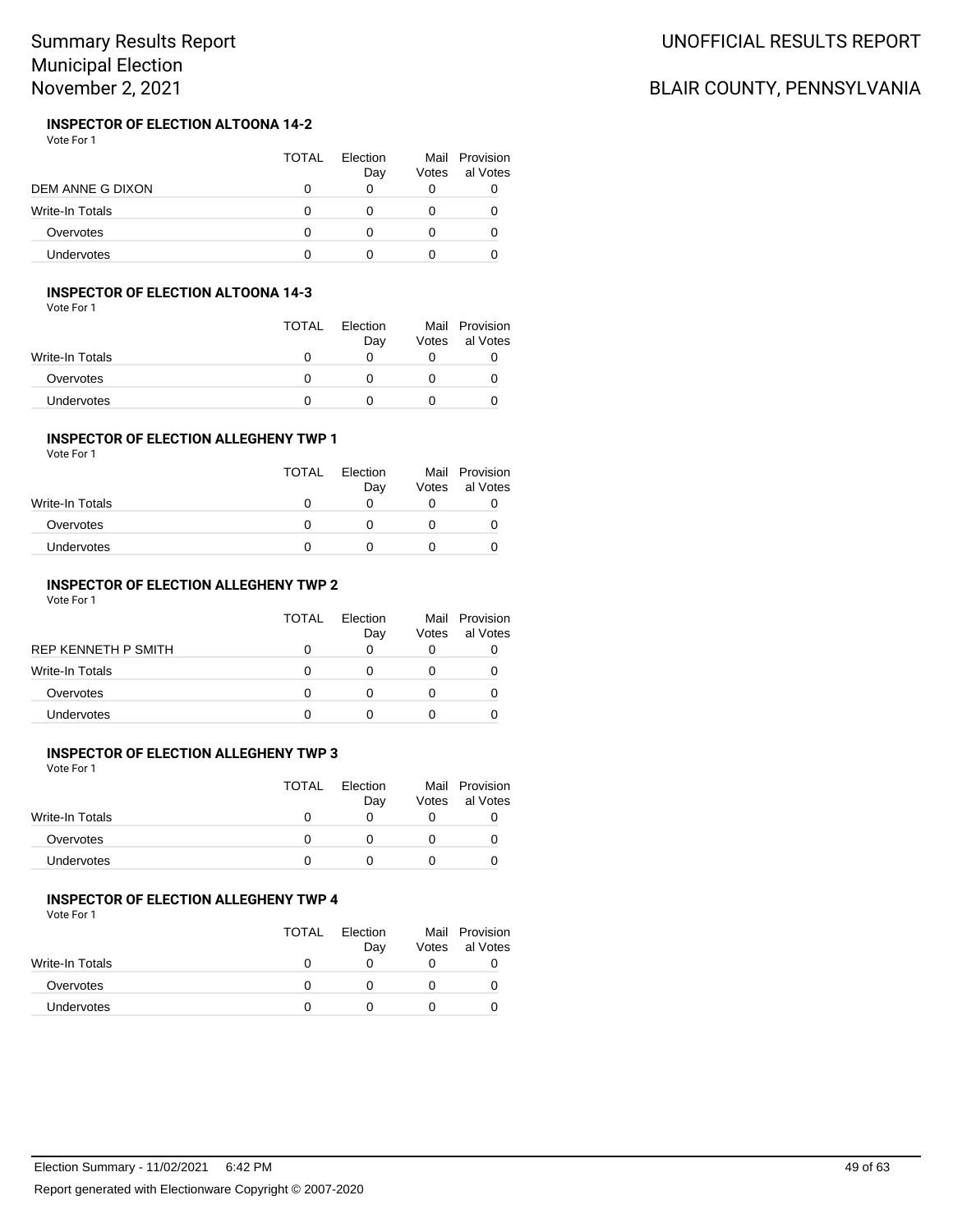#### **INSPECTOR OF ELECTION ANTIS TWP 1** Vote For 1

|                   | <b>TOTAL</b> | Election<br>Day | Votes | Mail Provision<br>al Votes |
|-------------------|--------------|-----------------|-------|----------------------------|
| Write-In Totals   |              |                 |       |                            |
| Overvotes         |              |                 |       |                            |
| <b>Undervotes</b> |              |                 |       |                            |

# **INSPECTOR OF ELECTION ANTIS TWP 2**

Vote For 1

|                 | TOTAL | Flection<br>Day | Votes | Mail Provision<br>al Votes |
|-----------------|-------|-----------------|-------|----------------------------|
| DEM DIANE IRWIN | 0     | O               |       |                            |
| Write-In Totals | O     | n               |       |                            |
| Overvotes       | O     |                 |       |                            |
| Undervotes      |       |                 |       |                            |

## **INSPECTOR OF ELECTION ANTIS TWP 3**

Vote For 1

|                        | <b>TOTAL</b> | Flection<br>Day | Votes | Mail Provision<br>al Votes |
|------------------------|--------------|-----------------|-------|----------------------------|
| DEM J PHILIP HALL      | 0            | O               |       |                            |
| <b>Write-In Totals</b> | 0            |                 |       |                            |
| Overvotes              | 0            |                 |       |                            |
| Undervotes             | 0            |                 |       |                            |

## **INSPECTOR OF ELECTION BELLWOOD BOROUGH**

Vote For 1

| <b>TOTAL</b> | Election<br>Day | Votes | Mail Provision<br>al Votes |
|--------------|-----------------|-------|----------------------------|
|              |                 |       |                            |
|              |                 |       |                            |
|              |                 |       |                            |
|              |                 |       |                            |

# **INSPECTOR OF ELECTION BLAIR TWP 1**

Vote For 1

|                                 | TOTAL | Flection<br>Day | Mail<br>Votes | Provision<br>al Votes |
|---------------------------------|-------|-----------------|---------------|-----------------------|
| DEM MARIE MELUSKY               |       |                 | 0             |                       |
| <b>REP WILLIAM J PADAMONSKY</b> |       |                 | 0             |                       |
| <b>Write-In Totals</b>          |       |                 | 0             |                       |
| Overvotes                       |       |                 | 0             |                       |
| Undervotes                      |       | ∩               | O             |                       |

# **INSPECTOR OF ELECTION BLAIR TWP 2**

Vote For 1

|                 | <b>TOTAL</b> | Election<br>Day | Votes | Mail Provision<br>al Votes |
|-----------------|--------------|-----------------|-------|----------------------------|
| Write-In Totals |              |                 |       |                            |
| Overvotes       |              |                 |       |                            |
| Undervotes      |              |                 |       |                            |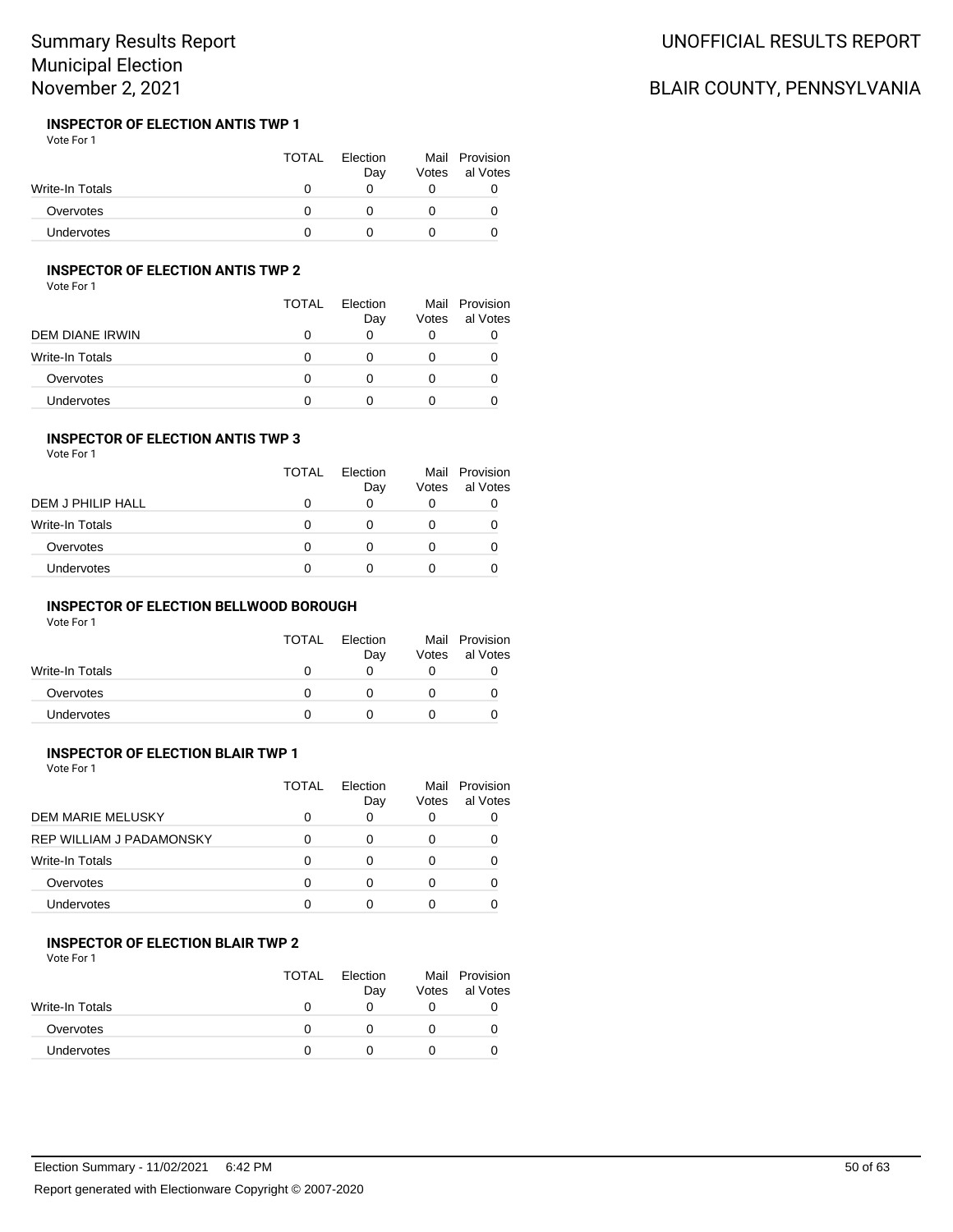#### **INSPECTOR OF ELECTION BLAIR TWP 3** Vote For 1

|                            | TOTAL | <b>Flection</b><br>Day | Votes | Mail Provision<br>al Votes |
|----------------------------|-------|------------------------|-------|----------------------------|
| <b>REP KARLA S JACKSON</b> |       |                        |       |                            |
| Write-In Totals            | O     |                        |       |                            |
| Overvotes                  | O     |                        |       |                            |
| <b>Undervotes</b>          |       |                        |       |                            |

# **INSPECTOR OF ELECTION CATHARINE TWP**

Vote For 1

|                 | <b>TOTAL</b> | Election<br>Day | Votes | Mail Provision<br>al Votes |
|-----------------|--------------|-----------------|-------|----------------------------|
| Write-In Totals |              | O               |       |                            |
| Overvotes       | O            |                 |       |                            |
| Undervotes      |              |                 |       |                            |

#### **INSPECTOR OF ELECTION DUNCANSVILLE BOROUGH** Vote For 1

| <b>TOTAL</b> | Flection<br>Day | Votes | Mail Provision<br>al Votes |
|--------------|-----------------|-------|----------------------------|
| O            | 0               |       |                            |
| 0            | O               |       |                            |
| O            | Ω               |       |                            |
| O            | Ω               |       |                            |
|              |                 |       |                            |

### **INSPECTOR OF ELECTION FRANKSTOWN TWP 1**

Vote For 1

|                 | <b>TOTAL</b> | <b>Flection</b><br>Day | Votes        | Mail Provision<br>al Votes |
|-----------------|--------------|------------------------|--------------|----------------------------|
| REP BETH SMITH  |              |                        | 0            |                            |
| Write-In Totals | O            | 0                      | $\mathbf{0}$ |                            |
| Overvotes       | O            | O                      | $\mathbf{0}$ |                            |
| Undervotes      |              |                        |              |                            |
|                 |              |                        |              |                            |

## **INSPECTOR OF ELECTION FRANKSTOWN TWP 2**

Vote For 1

|                   | TOTAL | Election | Mail  | Provision |
|-------------------|-------|----------|-------|-----------|
|                   |       | Dav      | Votes | al Votes  |
| Write-In Totals   |       |          |       |           |
| Overvotes         |       |          |       |           |
| <b>Undervotes</b> |       |          |       |           |
|                   |       |          |       |           |

#### **INSPECTOR OF ELECTION FRANKSTOWN TWP 3**

Vote For 1

|                 | <b>TOTAL</b> | <b>Flection</b><br>Day | Votes | Mail Provision<br>al Votes |
|-----------------|--------------|------------------------|-------|----------------------------|
| Write-In Totals |              |                        |       |                            |
| Overvotes       | $\mathbf{U}$ |                        |       |                            |
| Undervotes      |              |                        |       |                            |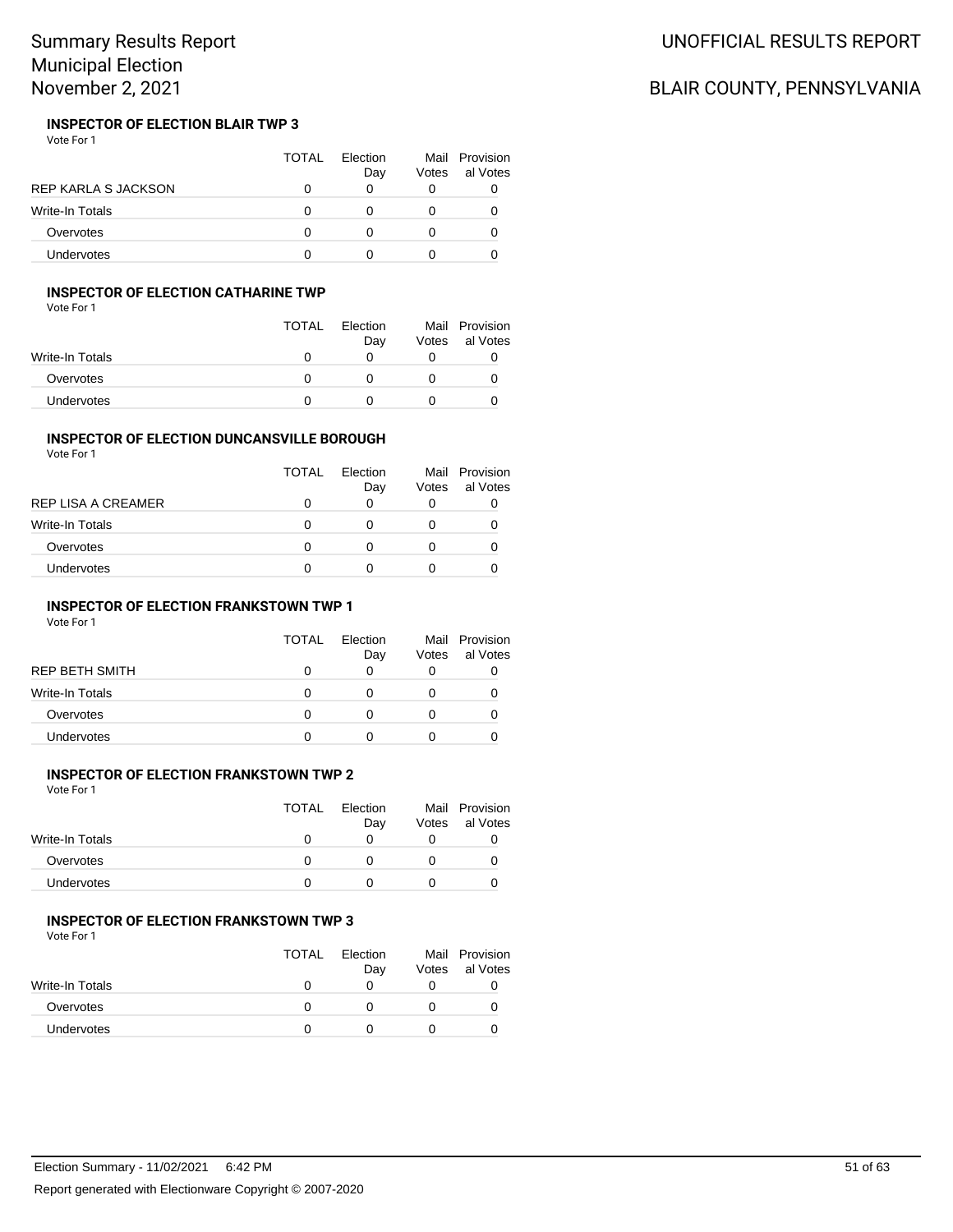#### **INSPECTOR OF ELECTION FRANKSTOWN TWP 4** Vote For 1

|                 | <b>TOTAL</b> | Election<br>Day | Votes | Mail Provision<br>al Votes |
|-----------------|--------------|-----------------|-------|----------------------------|
| Write-In Totals |              |                 |       |                            |
| Overvotes       |              |                 |       |                            |
| Undervotes      |              |                 |       |                            |

### **INSPECTOR OF ELECTION FRANKSTOWN TWP 5**

Vote For 1

|                   | TOTAL        | Election<br>Day | Votes | Mail Provision<br>al Votes |
|-------------------|--------------|-----------------|-------|----------------------------|
| Write-In Totals   | $\mathbf{O}$ |                 |       |                            |
| Overvotes         | $\mathbf{I}$ |                 |       |                            |
| <b>Undervotes</b> |              |                 |       |                            |

#### **INSPECTOR OF ELECTION FREEDOM TWP 1** Vote For 1

|                   | <b>TOTAL</b> | Election<br>Day | Votes | Mail Provision<br>al Votes |
|-------------------|--------------|-----------------|-------|----------------------------|
| Write-In Totals   |              |                 |       |                            |
| Overvotes         |              |                 |       |                            |
| <b>Undervotes</b> |              |                 |       |                            |

### **INSPECTOR OF ELECTION FREEDOM TWP 2**

Vote For 1

|                 | <b>TOTAL</b> | Election<br>Day | Votes | Mail Provision<br>al Votes |
|-----------------|--------------|-----------------|-------|----------------------------|
| Write-In Totals |              |                 |       |                            |
| Overvotes       |              |                 |       |                            |
| Undervotes      |              |                 |       |                            |

#### **INSPECTOR OF ELECTION GREENFIELD TWP 1**

Vote For 1

|                   | <b>TOTAL</b> | Election<br>Day | Votes | Mail Provision<br>al Votes |
|-------------------|--------------|-----------------|-------|----------------------------|
| Write-In Totals   |              |                 |       |                            |
| Overvotes         |              |                 |       |                            |
| <b>Undervotes</b> |              |                 |       |                            |

## **INSPECTOR OF ELECTION GREENFIELD TWP 2**

Vote For 1

|                 | <b>TOTAL</b> | Election<br>Day | Votes | Mail Provision<br>al Votes |
|-----------------|--------------|-----------------|-------|----------------------------|
| Write-In Totals | $\mathbf{U}$ |                 |       |                            |
| Overvotes       | n            |                 |       |                            |
| Undervotes      |              |                 |       |                            |

### **INSPECTOR OF ELECTION GREENFIELD TWP 3**

Vote For 1

|                   | <b>TOTAL</b> | Election<br>Day | Votes | Mail Provision<br>al Votes |
|-------------------|--------------|-----------------|-------|----------------------------|
| Write-In Totals   | $\mathbf{I}$ | O               |       |                            |
| Overvotes         | O            |                 |       |                            |
| <b>Undervotes</b> |              |                 |       |                            |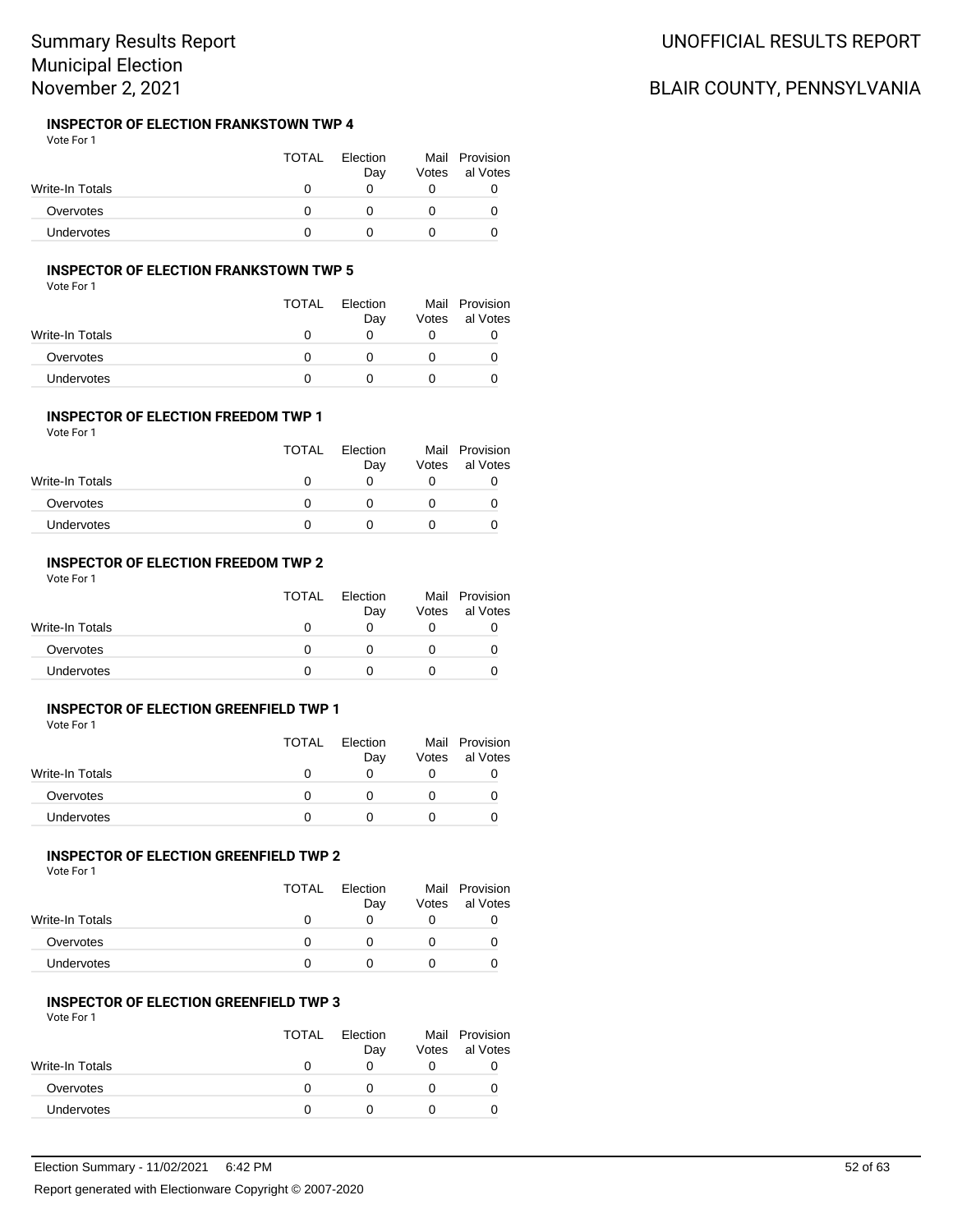#### **INSPECTOR OF ELECTION HOLLIDAYSBURG WARD 1** Vote For 1

|                   | <b>TOTAL</b> | Election<br>Day | Votes | Mail Provision<br>al Votes |
|-------------------|--------------|-----------------|-------|----------------------------|
| Write-In Totals   |              |                 |       |                            |
| Overvotes         |              |                 |       |                            |
| <b>Undervotes</b> |              |                 |       |                            |

## **INSPECTOR OF ELECTION HOLLIDAYSBURG WARD 2**

Vote For 1

|                 | TOTAL        | Election<br>Day | Votes | Mail Provision<br>al Votes |
|-----------------|--------------|-----------------|-------|----------------------------|
| Write-In Totals | $\mathbf{U}$ |                 |       |                            |
| Overvotes       |              |                 |       |                            |
| Undervotes      |              |                 |       |                            |

#### **INSPECTOR OF ELECTION HOLLIDAYSBURG WARD 3** Vote For 1

|                 | <b>TOTAL</b> | Election<br>Day | Votes | Mail Provision<br>al Votes |
|-----------------|--------------|-----------------|-------|----------------------------|
| Write-In Totals |              |                 |       |                            |
| Overvotes       |              |                 |       |                            |
| Undervotes      |              |                 |       |                            |

#### **INSPECTOR OF ELECTION HOLLIDAYSBURG WARD 4**

Vote For 1

|                   | <b>TOTAL</b> | Election<br>Day | Votes | Mail Provision<br>al Votes |
|-------------------|--------------|-----------------|-------|----------------------------|
| Write-In Totals   |              |                 |       |                            |
| Overvotes         |              |                 |       |                            |
| <b>Undervotes</b> |              |                 |       |                            |

#### **INSPECTOR OF ELECTION HOLLIDAYSBURG WARD 5**

Vote For 1

|                 | <b>TOTAL</b> | Election<br>Day | Votes | Mail Provision<br>al Votes |
|-----------------|--------------|-----------------|-------|----------------------------|
| Write-In Totals |              |                 |       |                            |
| Overvotes       |              |                 |       |                            |
| Undervotes      |              |                 |       |                            |

## **INSPECTOR OF ELECTION HOLLIDAYSBURG WARD 6**

Vote For 1

| al Votes |
|----------|
|          |
|          |
|          |
|          |
|          |

#### **INSPECTOR OF ELECTION HOLLIDAYSBURG WARD 7**

Vote For 1

|                   | <b>TOTAL</b> | Election<br>Day | Votes | Mail Provision<br>al Votes |
|-------------------|--------------|-----------------|-------|----------------------------|
| Write-In Totals   | 0            | $\mathbf{0}$    |       |                            |
| Overvotes         | $\mathbf{0}$ |                 |       |                            |
| <b>Undervotes</b> |              |                 |       |                            |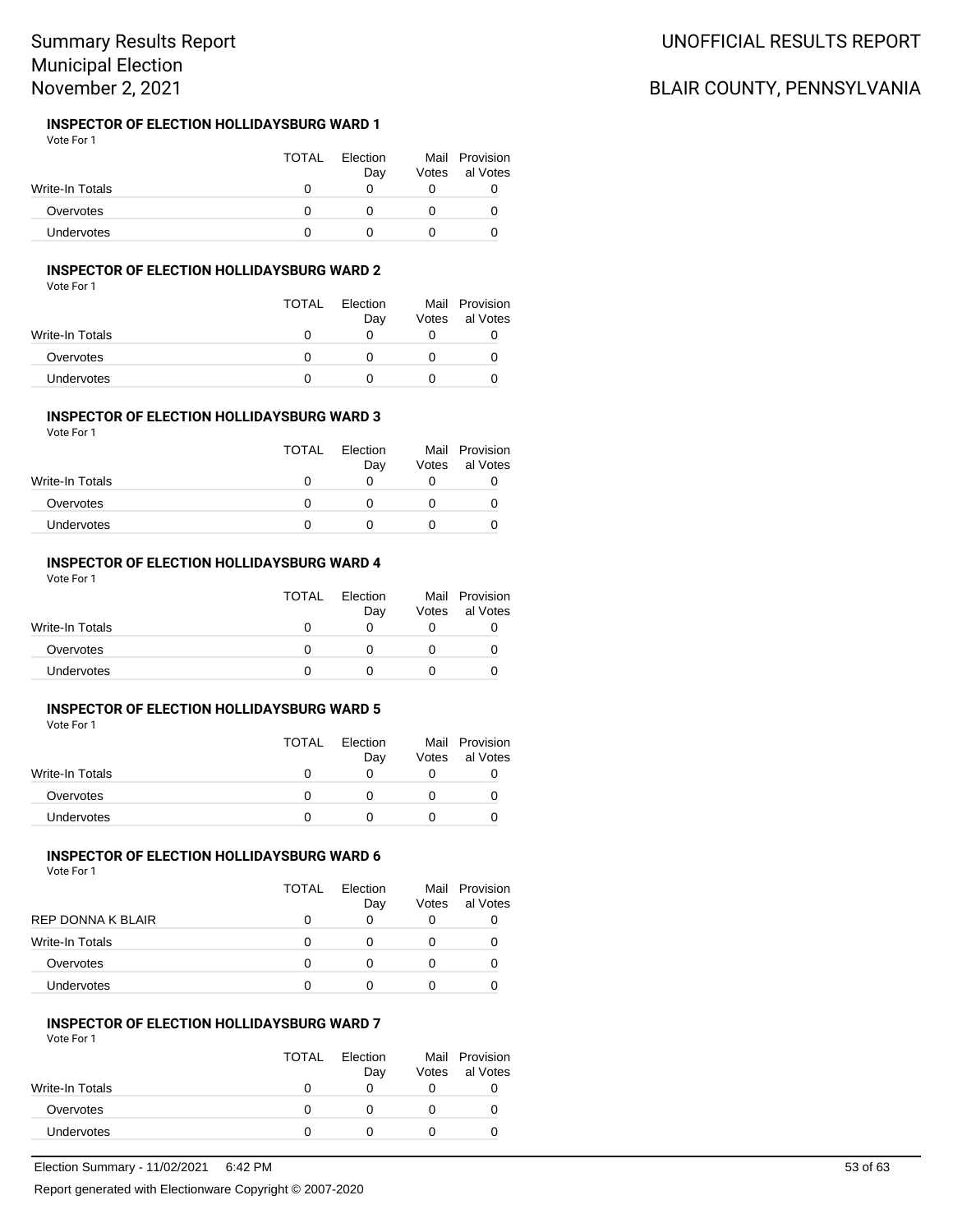#### **INSPECTOR OF ELECTION HUSTON TWP** Vote For 1

|                           | TOTAL | Flection<br>Day | Votes | Mail Provision<br>al Votes |
|---------------------------|-------|-----------------|-------|----------------------------|
| <b>DEM PATRICIA SMITH</b> |       |                 | 0     |                            |
| <b>REP DOROTHY STAHL</b>  |       |                 | 0     |                            |
| <b>Write-In Totals</b>    | O     |                 | 0     |                            |
| Overvotes                 | n     |                 | O     |                            |
| Undervotes                |       |                 |       |                            |

## **INSPECTOR OF ELECTION JUNIATA TWP**

Vote For 1

|                             | TOTAL | Flection<br>Day | Mail<br>Votes | Provision<br>al Votes |
|-----------------------------|-------|-----------------|---------------|-----------------------|
| <b>DEM PATRICIA GONSMAN</b> |       | 0               | 0             |                       |
| REP JOAN CHAPPELL           | O     | O               | 0             |                       |
| Write-In Totals             |       |                 |               |                       |
| Overvotes                   | O     |                 |               |                       |
| Undervotes                  | O     |                 |               |                       |

### **INSPECTOR OF ELECTION LOGAN TWP 1**

Vote For 1

|                 | <b>TOTAL</b> | Election<br>Day | Mail<br>Votes | Provision<br>al Votes |
|-----------------|--------------|-----------------|---------------|-----------------------|
| Write-In Totals |              |                 |               |                       |
| Overvotes       | n            |                 |               |                       |
| Undervotes      |              |                 |               |                       |

## **INSPECTOR OF ELECTION LOGAN TWP 2**

Vote For 1

|                        | <b>TOTAL</b> | Flection<br>Day | Mail<br>Votes | Provision<br>al Votes |
|------------------------|--------------|-----------------|---------------|-----------------------|
| REP SANDRA A HEBLER    | 0            |                 |               |                       |
| <b>Write-In Totals</b> | 0            | O               |               |                       |
| Overvotes              | 0            |                 |               |                       |
| Undervotes             | O            |                 |               |                       |

## **INSPECTOR OF ELECTION LOGAN TWP 3**

Vote For 1

|                   | <b>TOTAL</b> | Election<br>Day | Votes | Mail Provision<br>al Votes |
|-------------------|--------------|-----------------|-------|----------------------------|
| Write-In Totals   |              |                 |       |                            |
| Overvotes         |              |                 |       |                            |
| <b>Undervotes</b> |              |                 |       |                            |

### **INSPECTOR OF ELECTION LOGAN TWP 4**

Vote For 1

|                   | <b>TOTAL</b> | Election<br>Day | Votes | Mail Provision<br>al Votes |
|-------------------|--------------|-----------------|-------|----------------------------|
| Write-In Totals   |              |                 |       |                            |
| Overvotes         |              |                 |       |                            |
| <b>Undervotes</b> |              |                 |       |                            |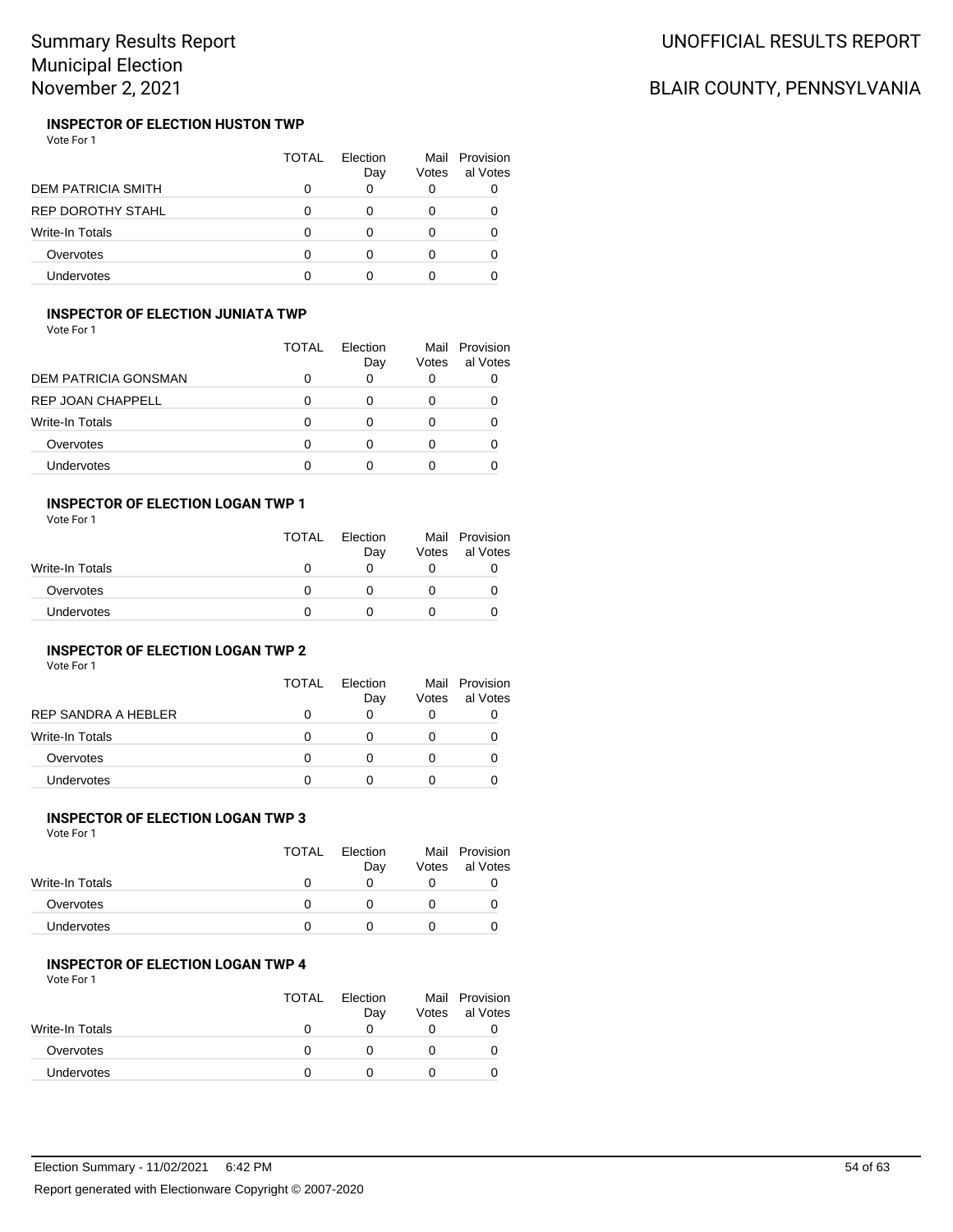#### **INSPECTOR OF ELECTION LOGAN TWP 5** Vote For 1

|                            | TOTAL | <b>Flection</b><br>Day | Votes | Mail Provision<br>al Votes |
|----------------------------|-------|------------------------|-------|----------------------------|
| <b>DEM MARDELL BONASSO</b> |       |                        |       |                            |
| <b>REP ANNETTE AJAY</b>    |       |                        |       |                            |
| <b>Write-In Totals</b>     |       |                        |       |                            |
| Overvotes                  |       |                        |       |                            |
| Undervotes                 |       |                        |       |                            |

## **INSPECTOR OF ELECTION LOGAN TWP 6**

| Vote For 1 |  |  |
|------------|--|--|
|------------|--|--|

|                   | <b>TOTAL</b> | Election |       | Mail Provision |
|-------------------|--------------|----------|-------|----------------|
| Write-In Totals   |              | Day      | Votes | al Votes       |
|                   |              |          |       |                |
| Overvotes         |              |          |       |                |
| <b>Undervotes</b> |              |          |       |                |

#### **INSPECTOR OF ELECTION LOGAN TWP 7**

|  | Vote For 1 |  |
|--|------------|--|
|  |            |  |

|                 | <b>TOTAL</b> | Election<br>Day | Mail<br>Votes | Provision<br>al Votes |
|-----------------|--------------|-----------------|---------------|-----------------------|
| Write-In Totals | $\mathbf{I}$ |                 |               |                       |
| Overvotes       |              |                 |               |                       |
| Undervotes      |              |                 |               |                       |

### **INSPECTOR OF ELECTION MARTINSBURG BOROUGH 1**

Vote For 1

| <b>TOTAL</b> | Election<br>Day | Mail<br>Votes | Provision<br>al Votes |
|--------------|-----------------|---------------|-----------------------|
|              |                 |               |                       |
|              |                 |               |                       |
|              |                 |               |                       |
|              |                 |               |                       |

# **INSPECTOR OF ELECTION MARTINSBURG BOROUGH 2**

Vote For 1

|                 | <b>TOTAL</b> | Election<br>Day | Votes | Mail Provision<br>al Votes |
|-----------------|--------------|-----------------|-------|----------------------------|
| Write-In Totals |              |                 |       |                            |
| Overvotes       |              |                 | O     |                            |
| Undervotes      |              |                 |       |                            |

### **INSPECTOR OF ELECTION NEWRY BORO**

Vote For 1

|                   | <b>TOTAL</b> | Election<br>Day | Votes | Mail Provision<br>al Votes |
|-------------------|--------------|-----------------|-------|----------------------------|
| Write-In Totals   |              |                 |       |                            |
| Overvotes         |              |                 |       |                            |
| <b>Undervotes</b> |              |                 |       |                            |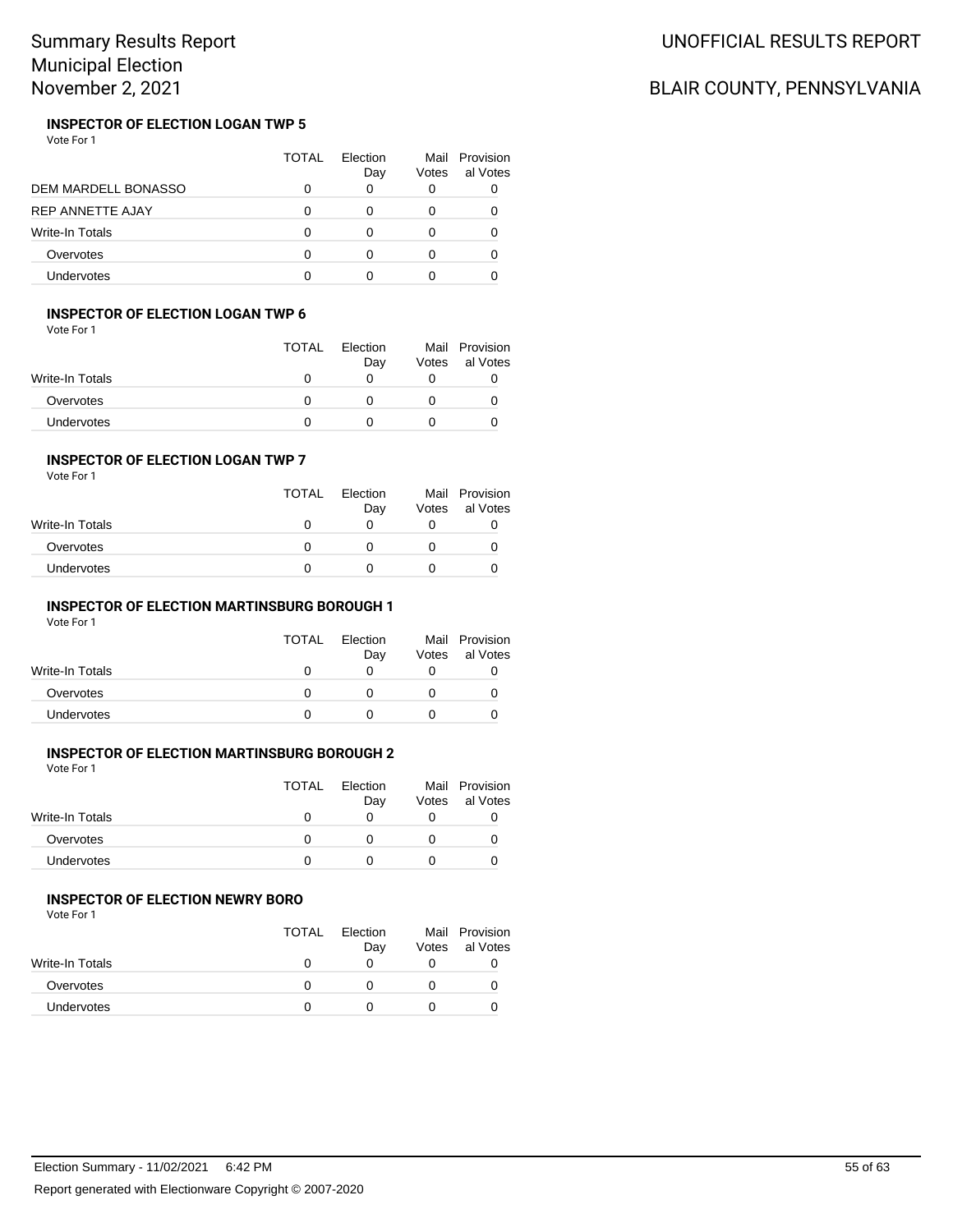#### **INSPECTOR OF ELECTION NORTH WOODBURY TWP** Vote For 1

|                        | TOTAL | Flection<br>Day | Votes | Mail Provision<br>al Votes |
|------------------------|-------|-----------------|-------|----------------------------|
| DEM PAMELA J WALTER    |       |                 | 0     |                            |
| <b>Write-In Totals</b> | Ω     |                 |       |                            |
| Overvotes              |       |                 | 0     |                            |
| <b>Undervotes</b>      |       |                 |       |                            |

## **INSPECTOR OF ELECTION ROARING SPRING BORO 1**

Vote For 1

|                   | <b>TOTAL</b> | Election<br>Day | Votes | Mail Provision<br>al Votes |
|-------------------|--------------|-----------------|-------|----------------------------|
| Write-In Totals   |              |                 |       |                            |
| Overvotes         | n            |                 |       |                            |
| <b>Undervotes</b> |              |                 |       |                            |

## **INSPECTOR OF ELECTION ROARING SPRING BORO 2**

|  | Vote For 1 |  |
|--|------------|--|
|  |            |  |

| al Votes |
|----------|
|          |
|          |
|          |
|          |
|          |

## **INSPECTOR OF ELECTION ROARING SPRING BORO 3**

Vote For 1

|                      | TOTAL | Flection<br>Day | Mail<br>Votes | Provision<br>al Votes |
|----------------------|-------|-----------------|---------------|-----------------------|
| DEM JANICE MUSSELMAN |       |                 |               |                       |
| Write-In Totals      |       |                 |               |                       |
| Overvotes            | 0     |                 |               |                       |
| <b>Undervotes</b>    |       |                 |               |                       |

## **INSPECTOR OF ELECTION SNYDER TWP 1**

Vote For 1

|                 | TOTAL | Election | Mail  | Provision |
|-----------------|-------|----------|-------|-----------|
|                 |       | Day      | Votes | al Votes  |
| Write-In Totals |       |          |       |           |
| Overvotes       |       |          |       |           |
| Undervotes      |       |          |       |           |
|                 |       |          |       |           |

#### **INSPECTOR OF ELECTION SNYDER TWP 2**

Vote For 1

|                           | TOTAL | Flection<br>Day | Votes | Mail Provision<br>al Votes |
|---------------------------|-------|-----------------|-------|----------------------------|
| REP PAMELA K DAUGHENBAUGH |       |                 |       |                            |
| <b>Write-In Totals</b>    |       |                 |       |                            |
| Overvotes                 |       |                 |       |                            |
| Undervotes                |       |                 |       |                            |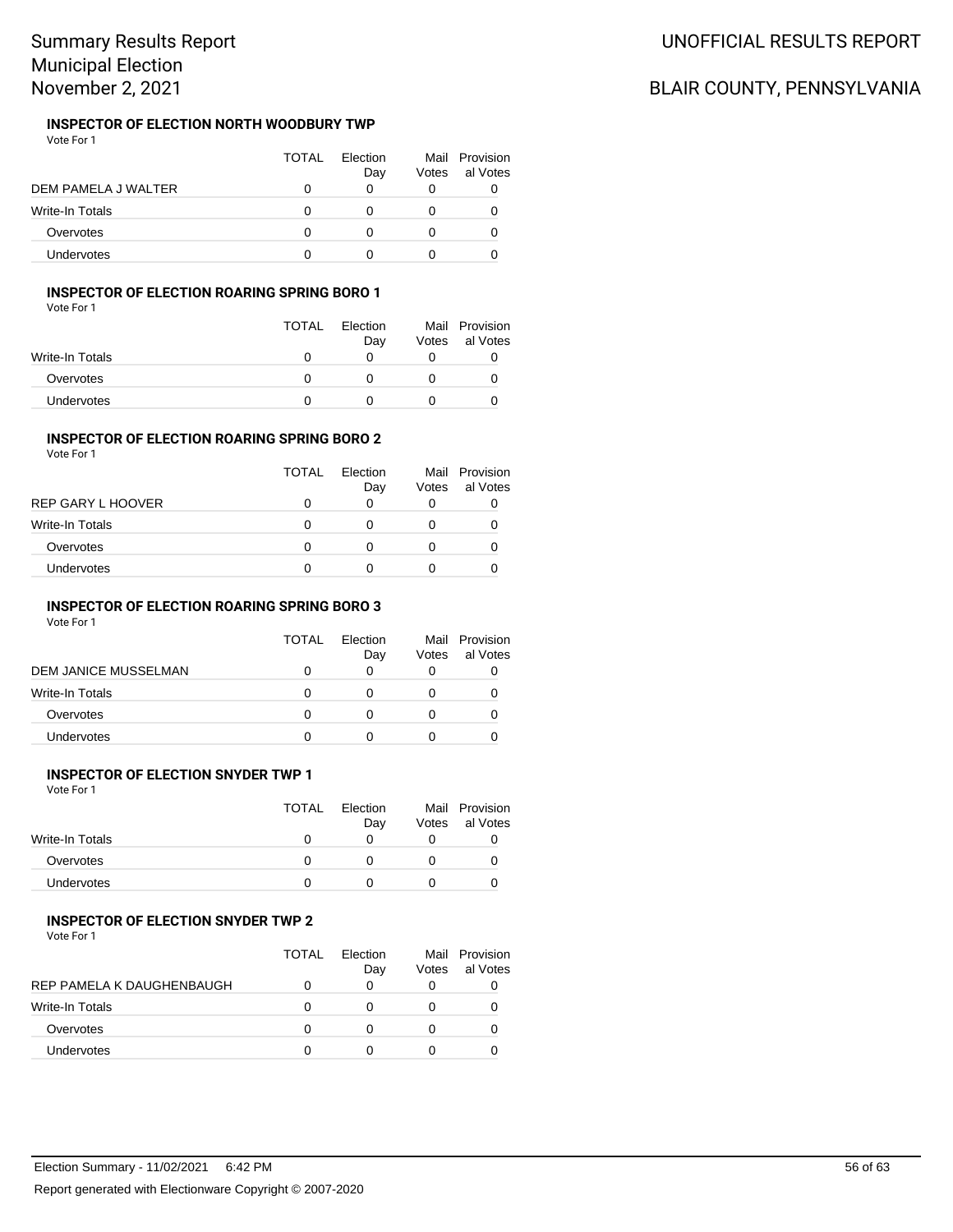#### **INSPECTOR OF ELECTION TAYLOR TWP** Vote For 1

|                   | <b>TOTAL</b> | Election<br>Day | Votes | Mail Provision<br>al Votes |
|-------------------|--------------|-----------------|-------|----------------------------|
| REP REGINA A ITLE |              |                 |       |                            |
| Write-In Totals   |              |                 |       |                            |
| Overvotes         |              |                 |       |                            |
| <b>Undervotes</b> |              |                 |       |                            |

### **INSPECTOR OF ELECTION TYRONE BORO 1**

Vote For 1

|                 | <b>TOTAL</b> | Election<br>Day | Votes | Mail Provision<br>al Votes |
|-----------------|--------------|-----------------|-------|----------------------------|
| Write-In Totals |              | O               |       |                            |
| Overvotes       | O            |                 |       |                            |
| Undervotes      |              |                 |       |                            |

#### **INSPECTOR OF ELECTION TYRONE BORO 2** Vote For 1

|                       | <b>TOTAL</b> | Flection<br>Day | Votes | Mail Provision<br>al Votes |
|-----------------------|--------------|-----------------|-------|----------------------------|
| DEM SARA M CASTAGNOLA | 0            | 0               |       |                            |
| REP ROSE M CASTAGNOLA | 0            |                 |       |                            |
| Write-In Totals       | 0            |                 |       |                            |
| Overvotes             | 0            | Ω               |       |                            |
| Undervotes            | O            |                 |       |                            |

### **INSPECTOR OF ELECTION TYRONE BORO 3**

Vote For 1

|                   | <b>TOTAL</b> | Election<br>Day | Votes | Mail Provision<br>al Votes |
|-------------------|--------------|-----------------|-------|----------------------------|
| Write-In Totals   |              | $\mathbf{0}$    |       |                            |
| Overvotes         |              |                 |       |                            |
| <b>Undervotes</b> |              |                 |       |                            |

## **INSPECTOR OF ELECTION TYRONE BORO 4**

| <b>TOTAL</b> | <b>Flection</b><br>Day | Votes | Mail Provision<br>al Votes |
|--------------|------------------------|-------|----------------------------|
|              | O                      |       | O                          |
| O            |                        |       | O                          |
|              |                        |       |                            |
|              |                        |       |                            |

#### **INSPECTOR OF ELECTION TYRONE BORO 5**

Vote For 1

|                 | <b>TOTAL</b> | Election<br>Day | Votes | Mail Provision<br>al Votes |
|-----------------|--------------|-----------------|-------|----------------------------|
| Write-In Totals |              |                 |       |                            |
| Overvotes       |              |                 |       |                            |
| Undervotes      |              |                 |       |                            |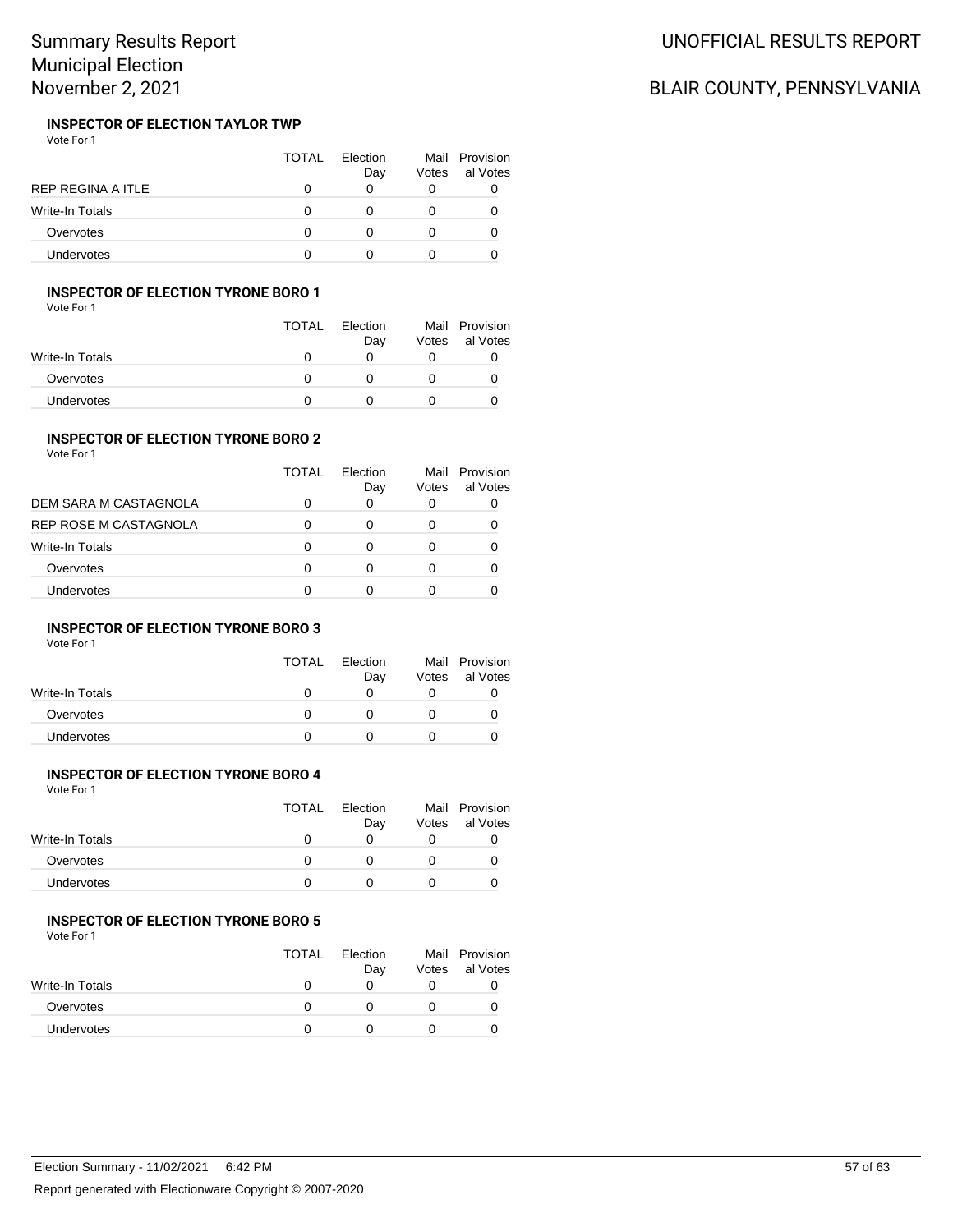#### **INSPECTOR OF ELECTION TYRONE BORO 6** Vote For 1

|                   | <b>TOTAL</b> | Election<br>Day | Votes | Mail Provision<br>al Votes |
|-------------------|--------------|-----------------|-------|----------------------------|
| Write-In Totals   |              |                 |       |                            |
| Overvotes         |              |                 |       |                            |
| <b>Undervotes</b> |              |                 |       |                            |

### **INSPECTOR OF ELECTION TYRONE BORO 7**

Vote For 1

|                         | TOTAL | Flection<br>Day | Votes | Mail Provision<br>al Votes |
|-------------------------|-------|-----------------|-------|----------------------------|
| DEM JOY D SCHANDELMEIER | O     | 0               |       |                            |
| REP SUSAN L KEYS        | 0     | 0               |       |                            |
| Write-In Totals         | 0     | O               |       |                            |
| Overvotes               | 0     | ი               | 0     |                            |
| Undervotes              | U     |                 |       |                            |

### **INSPECTOR OF ELECTION TYRONE TWP 1**

| Vote For 1 |  |
|------------|--|
|------------|--|

|                       | TOTAL | Flection<br>Day | Votes | Mail Provision<br>al Votes |
|-----------------------|-------|-----------------|-------|----------------------------|
| REP MEAGAN SCIARRILLO | 0     | O               |       |                            |
| Write-In Totals       | 0     | $\mathbf{0}$    |       |                            |
| Overvotes             | 0     | 0               |       |                            |
| Undervotes            | 0     |                 |       |                            |

### **INSPECTOR OF ELECTION TYRONE TWP 2**

Vote For 1

|                        | <b>TOTAL</b> | Election<br>Day | Votes | Mail Provision<br>al Votes |
|------------------------|--------------|-----------------|-------|----------------------------|
| <b>Write-In Totals</b> |              | O               |       |                            |
| Overvotes              | O            |                 |       |                            |
| <b>Undervotes</b>      |              |                 |       |                            |

## **INSPECTOR OF ELECTION WILLIAMSBURG BORO**

Vote For 1

|                        | TOTAL | Flection<br>Day | Votes | Mail Provision<br>al Votes |
|------------------------|-------|-----------------|-------|----------------------------|
| DEM MARY HARSTROM      |       | 0               | O     |                            |
| REP TIMOTHY R TATE     |       | O               |       |                            |
| <b>Write-In Totals</b> |       | O               |       |                            |
| Overvotes              |       | O               |       |                            |
| Undervotes             |       |                 |       |                            |

### **INSPECTOR OF ELECTION WOODBURY TWP**

Vote For 1

|                        | TOTAL        | Flection<br>Day | Votes | Mail Provision<br>al Votes |
|------------------------|--------------|-----------------|-------|----------------------------|
| <b>REP CAROL HIMES</b> | $\mathbf{0}$ | 0               | O     |                            |
| <b>Write-In Totals</b> | 0            | O               | O     |                            |
| Overvotes              | O            | 0               |       |                            |
| Undervotes             |              | O               |       |                            |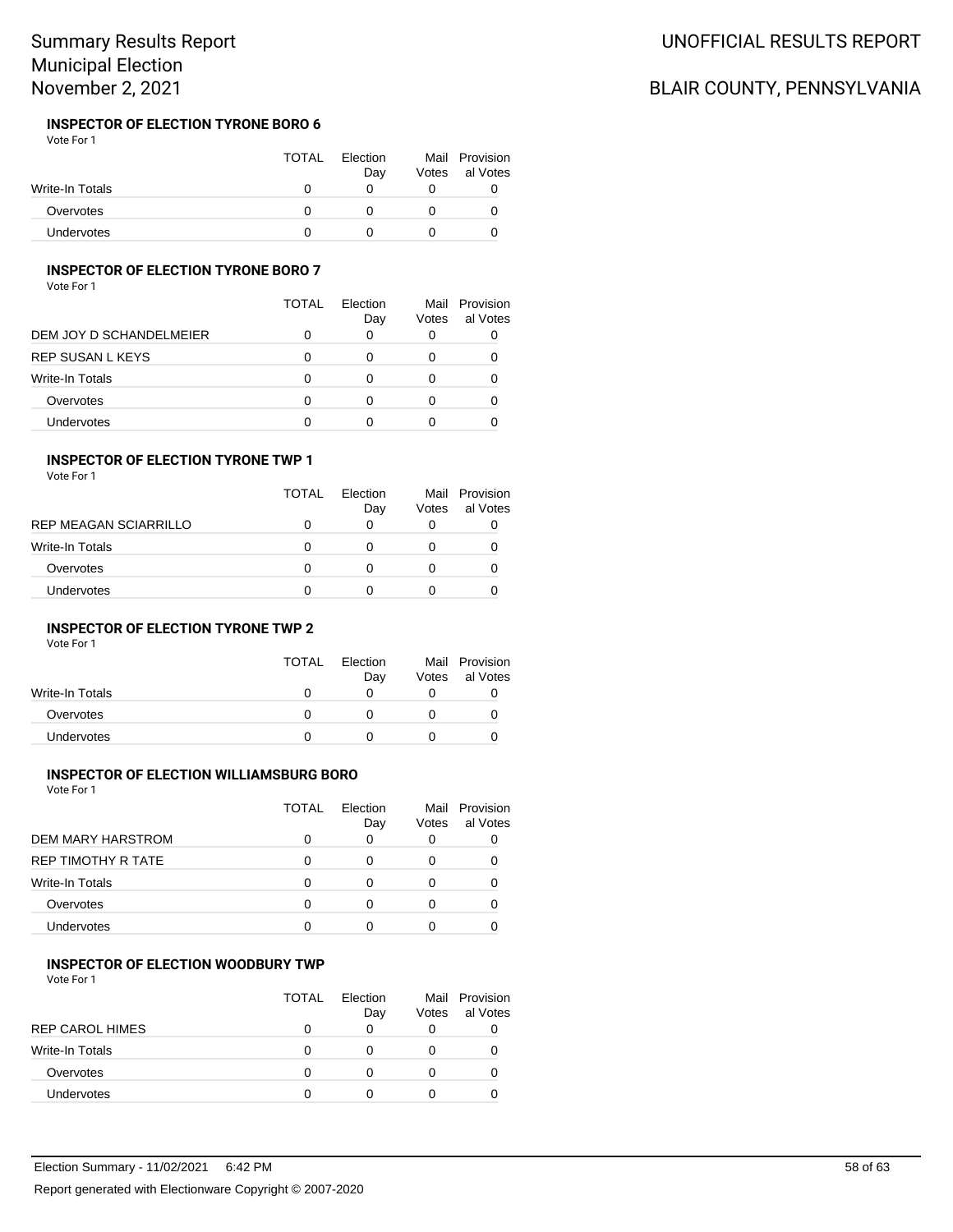#### **BELLWOOD BORO LOCAL REFERENDUM QUESTION** Vote For 1

|            | <b>TOTAL</b> | Election<br>Day | Mail Provision<br>Votes al Votes |
|------------|--------------|-----------------|----------------------------------|
| <b>YES</b> |              |                 |                                  |
| NO.        |              |                 |                                  |
| Overvotes  |              |                 |                                  |
| Undervotes |              |                 |                                  |

### **SECOND AMENDMENT SANCTUARY - BLAIR COUNTY**

Vote For 1

|            | <b>TOTAL</b> | Election<br>Day | Votes | Mail Provision<br>al Votes |
|------------|--------------|-----------------|-------|----------------------------|
| YES        | Ω            | 0               |       |                            |
| NO         | 0            | 0               |       |                            |
| Overvotes  | O            | 0               |       |                            |
| Undervotes |              |                 |       |                            |

#### **SECOND AMENDMENT SANCTUARY - CITY OF ALTOONA**

Vote For 1

|                   | <b>TOTAL</b> | Election<br>Day | Votes | Mail Provision<br>al Votes |
|-------------------|--------------|-----------------|-------|----------------------------|
| <b>YES</b>        | O            | 0               |       | O                          |
| NΟ                | 0            | 0               |       | $\mathbf{0}$               |
| Overvotes         | 0            | 0               |       | 0                          |
| <b>Undervotes</b> | n            | O               |       |                            |

### **SECOND AMENDMENT SANCTUARY - ALLEGHENY TWP**

Vote For 1

|            | <b>TOTAL</b> | Election<br>Day | Votes | Mail Provision<br>al Votes |
|------------|--------------|-----------------|-------|----------------------------|
| <b>YES</b> | 0            | O               |       |                            |
| NO.        | Ω            |                 |       |                            |
| Overvotes  | Ω            |                 |       |                            |
| Undervotes |              |                 |       |                            |

### **SECOND AMENDMENT SANCTUARY - ANTIS TWP**

Vote For 1

|            | <b>TOTAL</b> | Election<br>Day | Votes | Mail Provision<br>al Votes |
|------------|--------------|-----------------|-------|----------------------------|
| <b>YES</b> | 0            | 0               | 0     | O                          |
| <b>NO</b>  | 0            | Ω               |       |                            |
| Overvotes  | 0            | O               |       |                            |
| Undervotes | ŋ            |                 |       |                            |

### **SECOND AMENDMENT SANCTUARY - BELLWOOD BORO**

Vote For 1

|                | <b>TOTAL</b> | Election<br>Day | Votes | Mail Provision<br>al Votes |
|----------------|--------------|-----------------|-------|----------------------------|
| <b>YES</b>     | 0            | O               | 0     |                            |
| N <sub>O</sub> | O            |                 |       |                            |
| Overvotes      | ∩            | O               |       |                            |
| Undervotes     | ∩            |                 |       |                            |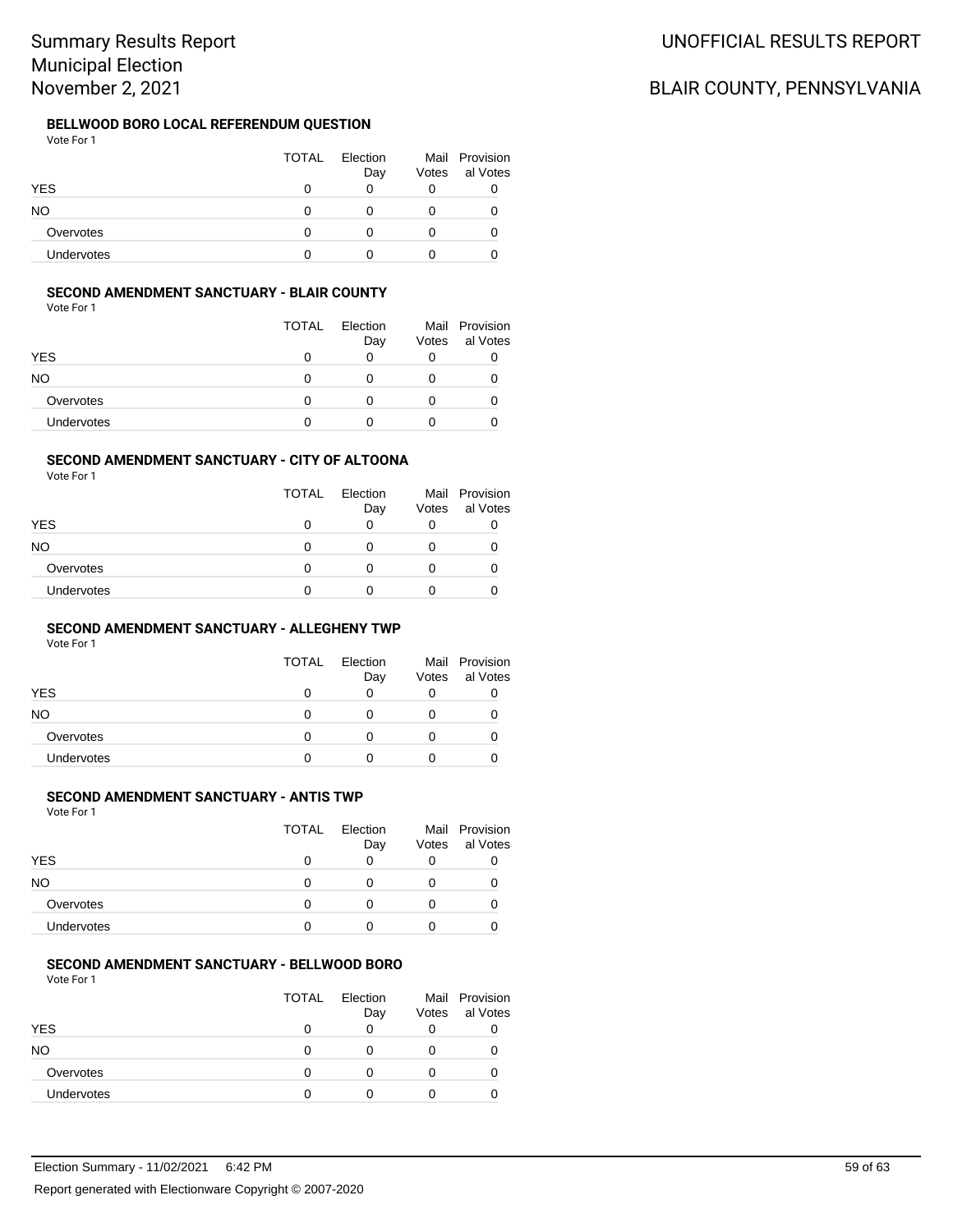## **SECOND AMENDMENT SANCTUARY - BLAIR TWP**

Vote For 1

|                   | <b>TOTAL</b> | Election<br>Day | Votes | Mail Provision<br>al Votes |
|-------------------|--------------|-----------------|-------|----------------------------|
| <b>YES</b>        |              |                 |       |                            |
| NΟ                |              |                 |       |                            |
| Overvotes         |              |                 |       |                            |
| <b>Undervotes</b> |              |                 |       |                            |

### **SECOND AMENDMENT SANCTUARY - CATHARINE TWP**

Vote For 1

|                   | <b>TOTAL</b> | Election<br>Day | Votes | Mail Provision<br>al Votes |
|-------------------|--------------|-----------------|-------|----------------------------|
| <b>YES</b>        | O            | O               |       |                            |
| NΟ                | 0            | O               |       |                            |
| Overvotes         | 0            | O               |       |                            |
| <b>Undervotes</b> | O            |                 |       |                            |

#### **SECOND AMENDMENT SANCTUARY - DUNCANSVILLE BORO**

Vote For 1

|                   | <b>TOTAL</b> | Election<br>Day | Votes | Mail Provision<br>al Votes |
|-------------------|--------------|-----------------|-------|----------------------------|
| <b>YES</b>        | 0            | 0               |       |                            |
| NO                | O            | n               |       |                            |
| Overvotes         | 0            | O               |       |                            |
| <b>Undervotes</b> | O            |                 |       |                            |

### **SECOND AMENDMENT SANCTUARY - FRANKSTOWN TWP**

Vote For 1

|            | <b>TOTAL</b> | Election<br>Day | Votes | Mail Provision<br>al Votes |
|------------|--------------|-----------------|-------|----------------------------|
| <b>YES</b> | 0            | O               |       |                            |
| NO.        | Ω            |                 |       |                            |
| Overvotes  | Ω            |                 |       |                            |
| Undervotes |              |                 |       |                            |

### **SECOND AMENDMENT SANCTUARY - FREEDOM TWP**

Vote For 1

|            | <b>TOTAL</b> | Election<br>Day | Votes | Mail Provision<br>al Votes |
|------------|--------------|-----------------|-------|----------------------------|
| <b>YES</b> | O            | 0               | 0     |                            |
| <b>NO</b>  | 0            |                 |       |                            |
| Overvotes  | 0            | O               |       |                            |
| Undervotes | 0            |                 |       |                            |

#### **SECOND AMENDMENT SANCTUARY - GREENFIELD TWP**

Vote For 1

|            | <b>TOTAL</b> | Election<br>Day | Votes | Mail Provision<br>al Votes |
|------------|--------------|-----------------|-------|----------------------------|
| <b>YES</b> | 0            | 0               | 0     |                            |
| NO.        | 0            | O               |       |                            |
| Overvotes  | 0            | $\mathbf{0}$    |       |                            |
| Undervotes | O            |                 |       |                            |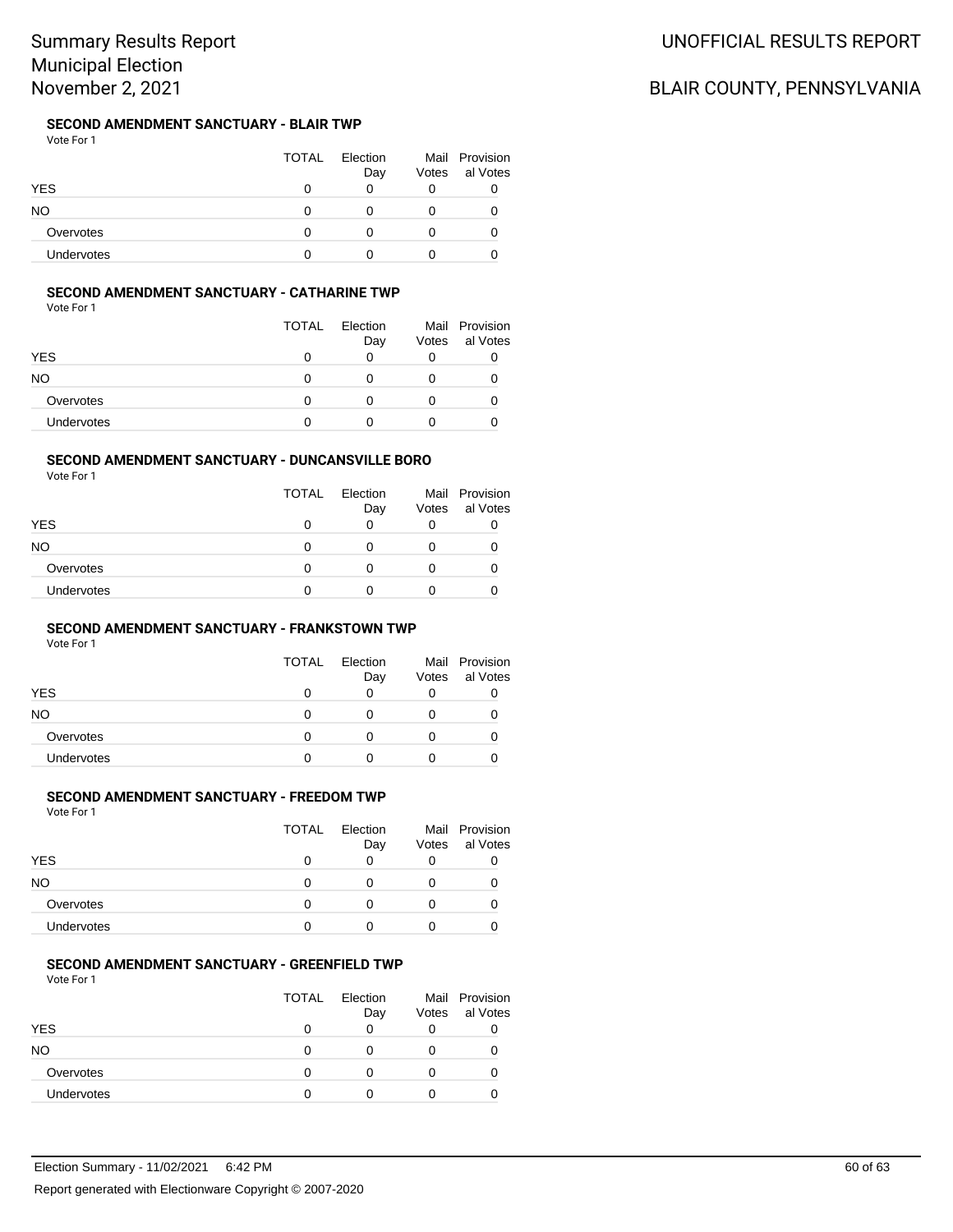## **SECOND AMENDMENT SANCTUARY - HOLLIDAYSBURG BORO**

Vote For 1 TOTAL Election Day Mail Provision Votes al Votes YES 0 0 0 0 NO 0 0 0 0 Overvotes 0 0 0 0 0 Undervotes 0 0 0 0 0

### **SECOND AMENDMENT SANCTUARY - HUSTON TWP**

Vote For 1

|            | <b>TOTAL</b> | Election<br>Day | Votes | Mail Provision<br>al Votes |
|------------|--------------|-----------------|-------|----------------------------|
| YES        | Ω            | 0               |       |                            |
| NO         | 0            | 0               |       |                            |
| Overvotes  | O            | 0               |       |                            |
| Undervotes |              |                 |       |                            |

#### **SECOND AMENDMENT SANCTUARY - JUNIATA TWP**

Vote For 1

|            | <b>TOTAL</b> | Election<br>Day | Votes | Mail Provision<br>al Votes |
|------------|--------------|-----------------|-------|----------------------------|
| YES        | O            | 0               |       |                            |
| NO         | O            | 0               |       |                            |
| Overvotes  | O            | 0               |       |                            |
| Undervotes | 0            | Ω               |       |                            |

### **SECOND AMENDMENT SANCTUARY - LOGAN TWP**

Vote For 1

|            | <b>TOTAL</b> | Election<br>Day | Votes | Mail Provision<br>al Votes |
|------------|--------------|-----------------|-------|----------------------------|
| <b>YES</b> | 0            | 0               |       |                            |
| NO.        | 0            |                 |       |                            |
| Overvotes  | O            | 0               |       |                            |
| Undervotes |              |                 |       |                            |

### **SECOND AMENDMENT SANCTUARY - MARTINSBURG BORO**

Vote For 1

|                   | <b>TOTAL</b> | Election<br>Day | Votes | Mail Provision<br>al Votes |
|-------------------|--------------|-----------------|-------|----------------------------|
| <b>YES</b>        | O            | O               | O     |                            |
| NO.               | 0            | $\mathbf{0}$    |       |                            |
| Overvotes         | 0            | $\mathbf{0}$    |       |                            |
| <b>Undervotes</b> | Ω            |                 |       |                            |

#### **SECOND AMENDMENT SANCTUARY - NEWRY BORO**

Vote For 1

|                   | <b>TOTAL</b> | Election<br>Day | Votes | Mail Provision<br>al Votes |
|-------------------|--------------|-----------------|-------|----------------------------|
| <b>YES</b>        | 0            | 0               | 0     |                            |
| NO                | O            | 0               |       |                            |
| Overvotes         | ∩            | 0               |       |                            |
| <b>Undervotes</b> | ∩            | 0               |       |                            |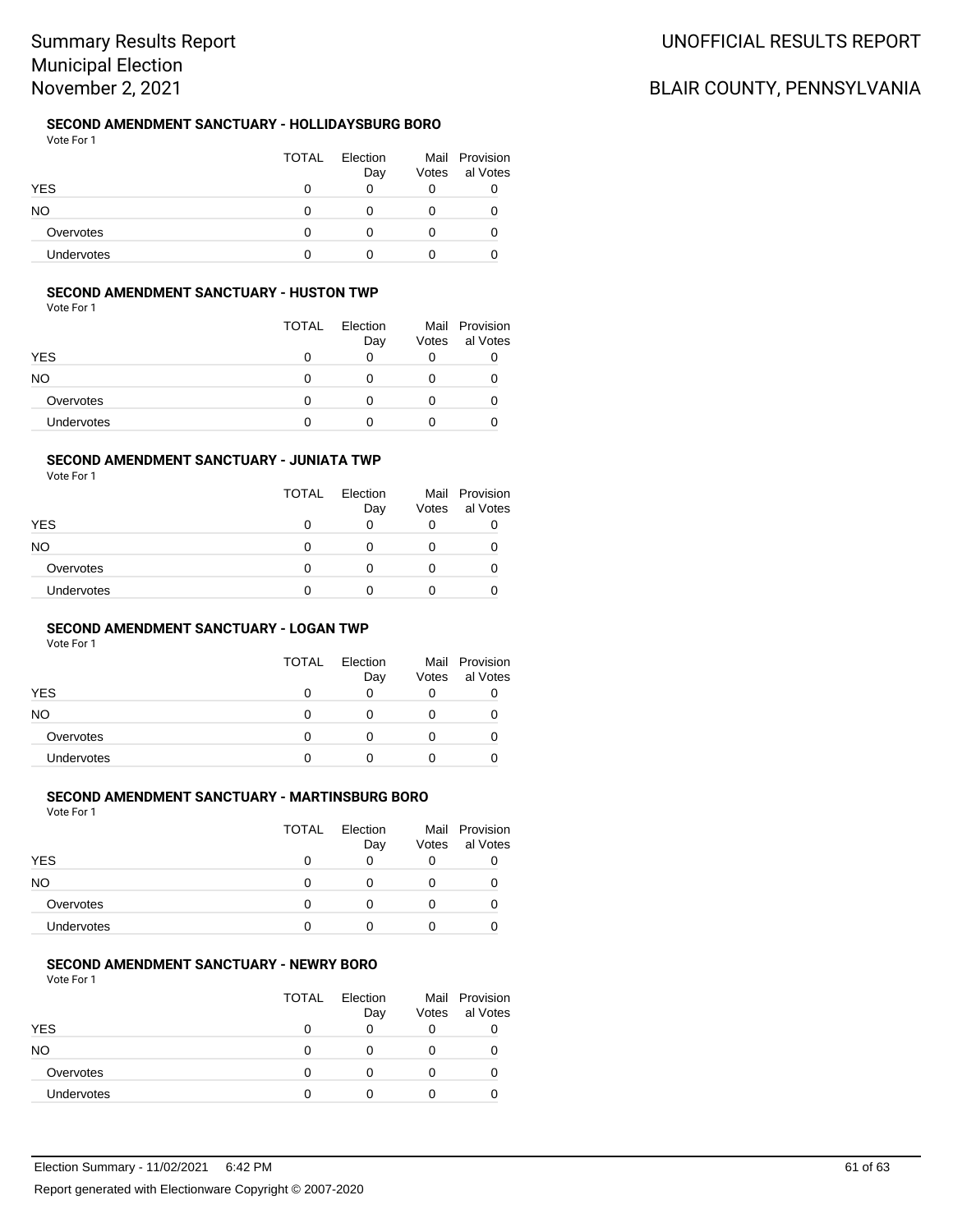#### **SECOND AMENDMENT SANCTUARY - NORTH WOODBURY TWP** Vote For 1

|                   | <b>TOTAL</b> | Election<br>Day | Votes | Mail Provision<br>al Votes |
|-------------------|--------------|-----------------|-------|----------------------------|
| <b>YES</b>        | $\mathbf{I}$ |                 |       |                            |
| NO                | O            |                 |       |                            |
| Overvotes         |              |                 |       |                            |
| <b>Undervotes</b> |              |                 |       |                            |

# **SECOND AMENDMENT SANCTUARY - ROARING SPRING BORO**

Vote For 1

|                   | <b>TOTAL</b> | Election<br>Day | Votes | Mail Provision<br>al Votes |
|-------------------|--------------|-----------------|-------|----------------------------|
| <b>YES</b>        | O            | O               |       |                            |
| NΟ                | 0            | O               |       |                            |
| Overvotes         | 0            | O               |       |                            |
| <b>Undervotes</b> | O            |                 |       |                            |

#### **SECOND AMENDMENT SANCTUARY - SNYDER TWP**

Vote For 1

|                   | <b>TOTAL</b> | Election<br>Day | Votes | Mail Provision<br>al Votes |
|-------------------|--------------|-----------------|-------|----------------------------|
| <b>YES</b>        | O            | 0               |       |                            |
| NO                | 0            | 0               |       |                            |
| Overvotes         | 0            | Ω               |       |                            |
| <b>Undervotes</b> | n            | O               |       |                            |

### **SECOND AMENDMENT SANCTUARY - TAYLOR TWP**

Vote For 1

|            | <b>TOTAL</b> | Election<br>Day | Votes | Mail Provision<br>al Votes |
|------------|--------------|-----------------|-------|----------------------------|
| <b>YES</b> | 0            |                 |       |                            |
| NO.        | Ω            |                 |       |                            |
| Overvotes  | 0            |                 |       |                            |
| Undervotes | O            |                 |       |                            |

### **SECOND AMENDMENT SANCTUARY - TYRONE BORO**

Vote For 1

|                   | <b>TOTAL</b> | Election<br>Day | Votes | Mail Provision<br>al Votes |
|-------------------|--------------|-----------------|-------|----------------------------|
| <b>YES</b>        | 0            | 0               | O     |                            |
| NO                | 0            | 0               | O     |                            |
| Overvotes         | 0            | O               |       |                            |
| <b>Undervotes</b> | ∩            |                 |       |                            |

#### **SECOND AMENDMENT SANCTUARY - TYRONE TWP**

Vote For 1

|            | <b>TOTAL</b> | Election<br>Day | Votes | Mail Provision<br>al Votes |
|------------|--------------|-----------------|-------|----------------------------|
| <b>YES</b> | 0            | 0               |       |                            |
| NO         | O            | 0               |       |                            |
| Overvotes  | $\Omega$     | O               |       |                            |
| Undervotes | ∩            |                 |       |                            |